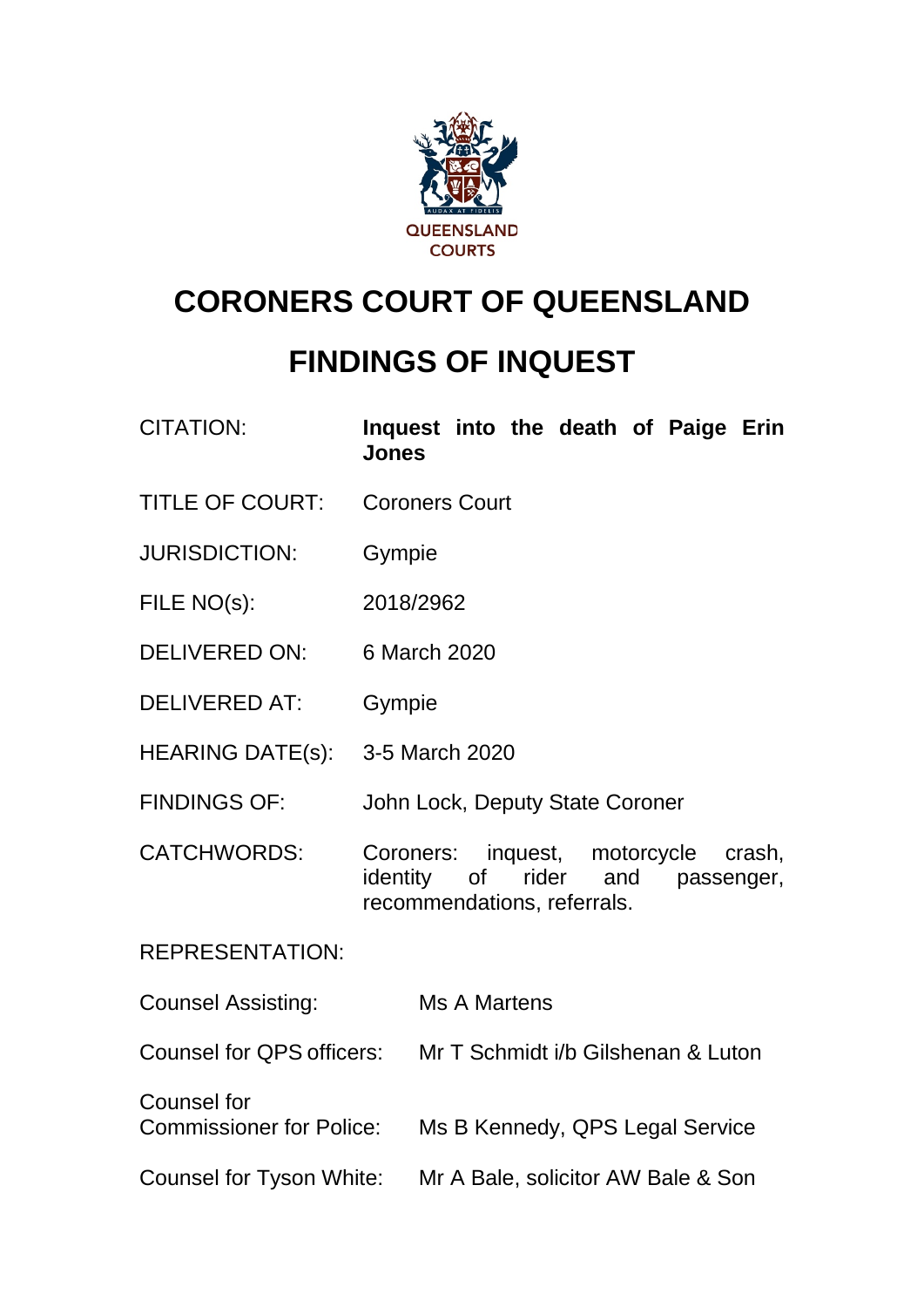## Table of Contents

| Clinical Forensic Medicine Unit - review of toxicology results  4 |  |
|-------------------------------------------------------------------|--|
|                                                                   |  |
|                                                                   |  |
|                                                                   |  |
|                                                                   |  |
|                                                                   |  |
|                                                                   |  |
|                                                                   |  |
|                                                                   |  |
|                                                                   |  |
|                                                                   |  |
|                                                                   |  |
|                                                                   |  |
|                                                                   |  |
|                                                                   |  |
|                                                                   |  |
|                                                                   |  |
|                                                                   |  |
|                                                                   |  |
|                                                                   |  |
|                                                                   |  |
|                                                                   |  |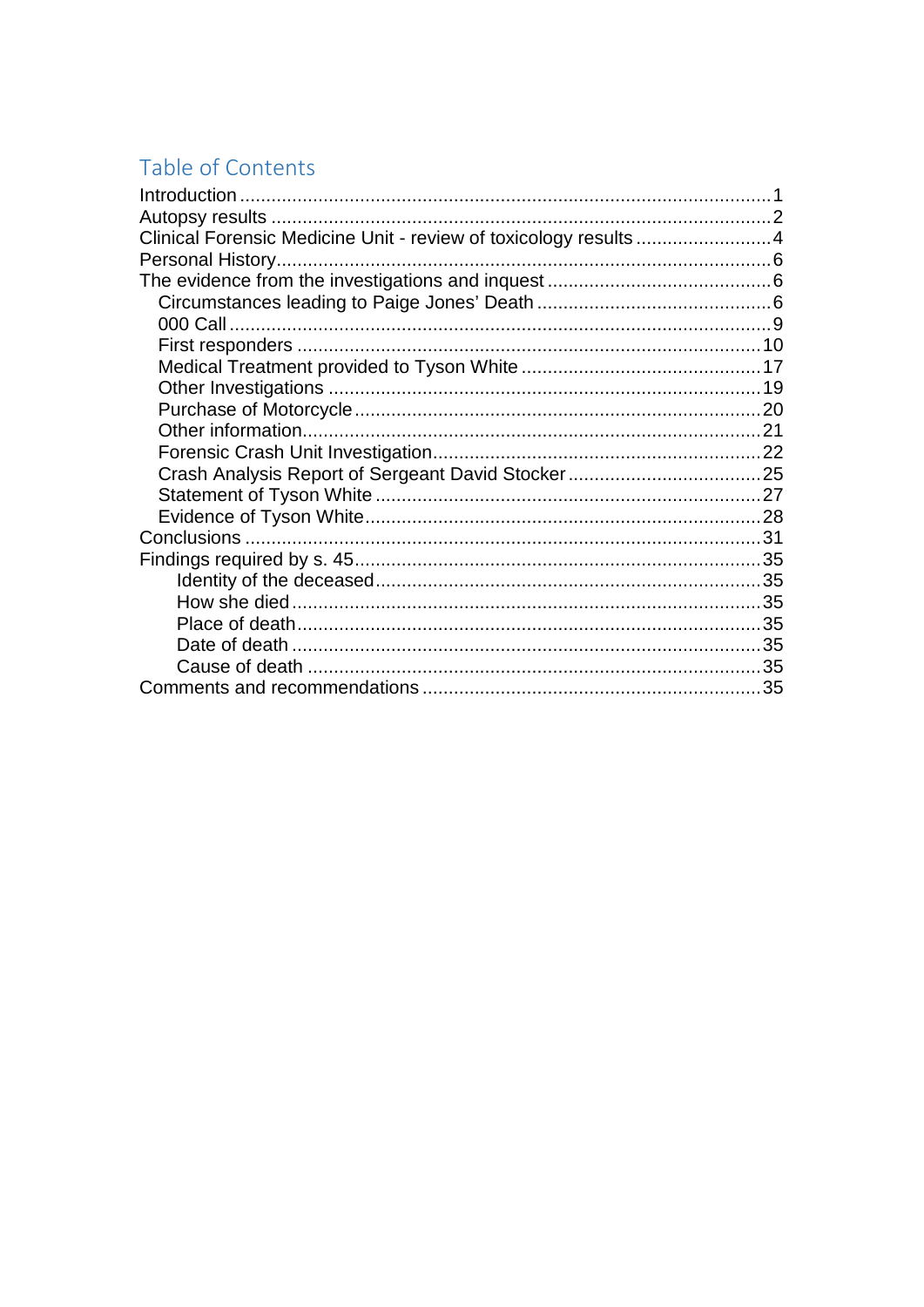## <span id="page-2-0"></span>**Introduction**

- 1. Paige Erin Jones was aged 30 at the time of her death on Tuesday 3 July 2018. Her death was due to serious chest and abdominal injuries that occurred as a result of a motorcycle crash near the Old Bruce Highway (north Bound) and Mary Valley Link Road, Coles Creek. She died at the scene. There were two people on the motorcycle at the time, which appears to have skidded off the road and into an embankment on the side of the road.
- 2. The other person on the motorcycle was Tyson Daniel White who was in a relationship with Ms Jones.
- 3. Mr White stated to police that he was a pillion passenger on the motorcycle at the time it crashed. As well, a witness Donald Macaulay provided a statement to police to the effect that on the day in question Ms Jones was seen to be riding the motorcycle and Mr White was the passenger when he saw them at about 4:30 PM leaving his property.
- 4. There was however conflicting and inconsistent information provided by Mr White and other suspicious behaviour on his behalf, which caused police to have some doubt as to the veracity of his statements. Police noted that he first made contact with his friend and witness Mr Macaulay prior to contacting 000.
- 5. Ms Jones was a slim woman weighing 55 kg. Mr White by comparison weighed in excess of 100 kg. Ms Jones' mother, Kerry Flavel told police that Ms Jones had a fear of riding motorcycles and had no previous experience of riding motorcycles.
- 6. CCTV footage of 3 July 2018 was obtained showing a motorcycle the police considered likely to be the one involved in the incident. The footage appears to show a large rider and a smaller pillion passenger, although the quality and clarity of the footage is poor.
- 7. Accordingly a decision was made to hold an inquest to forensically examine the whole of the evidence that had been collected through the investigation conducted by the Forensic Crash Unit.
- 8. The issues for the inquest were determined as follows:
	- I. The findings required by section 45(2) of the *Coroners Act 2003*; namely the identity of the deceased, when, where and how she died and what caused her death.
	- II. The circumstances surrounding the death of Paige Erin Jones in a motorcycle accident at Old Bruce Highway (approaching Mary Valley Link Road) in Coles Creek on 3 July 2018 and, in particular, whether Paige Jones was the rider or the passenger of the motorcycle at the time of her death.
	- III. The management of the crash scene, including the initial investigation by Queensland Police Service.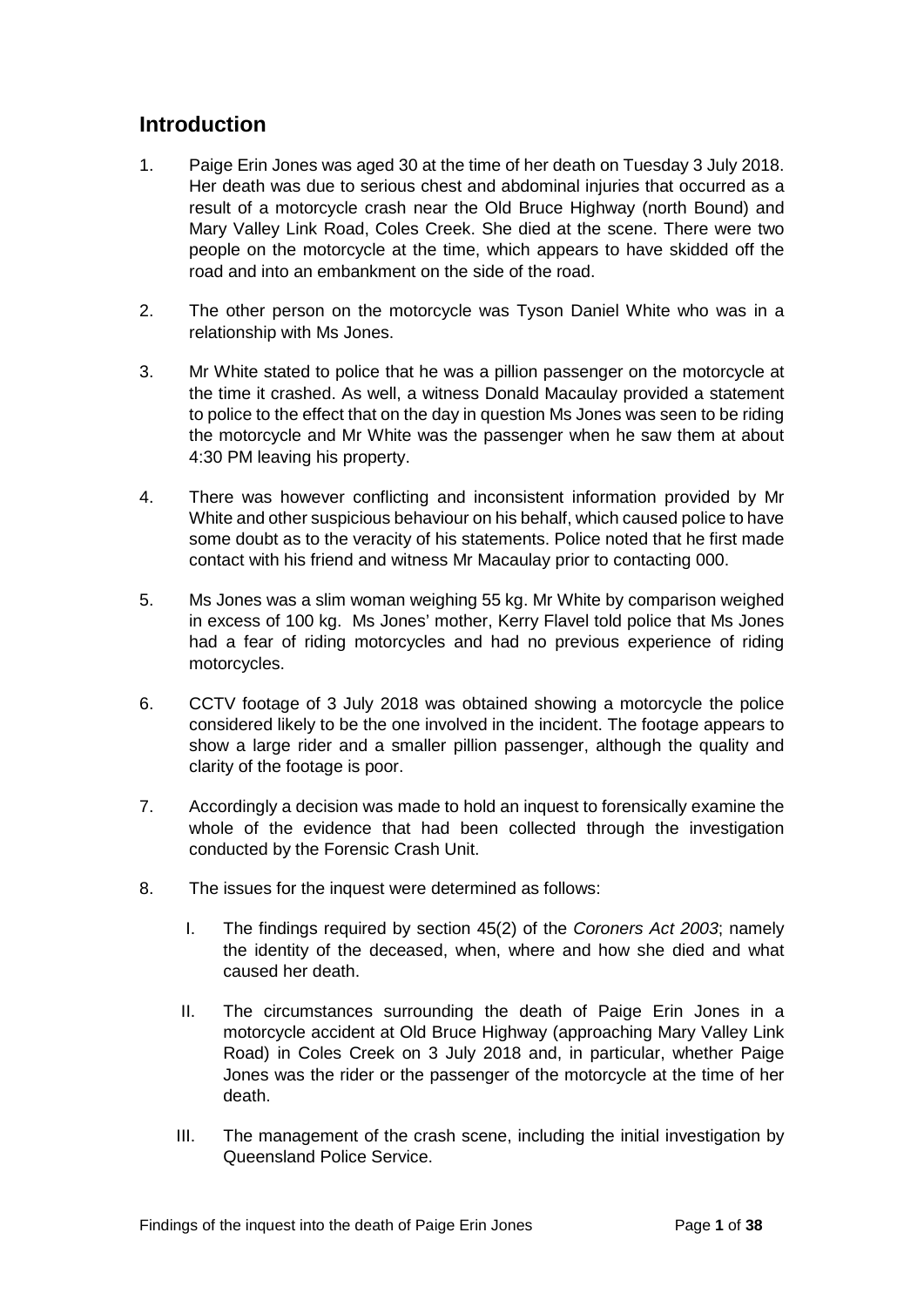## <span id="page-3-0"></span>**Autopsy results**

- 9. A post-mortem examination was conducted on 10 July 2018 by Dr Rohan Samarasinghe. Dr Samarasinghe was also provided with the two helmets worn by Ms Jones and Mr White.
- 10. On his external examination, Dr Samarasinghe identified 11 scars.
- 11. Dr Samarasinghe noted that Ms Jones was 172cm, her weight was 55kg and her body mass index was 18.6kg/m2.
- 12. CT scans showed:
	- Gas within the cranial cavity and spinal canal
	- No skull fractures or intracranial haemorrhage
	- Fluid in the paranasal sinuses
	- Surgical emphysema within the soft tissue of the neck, chest and abdomen
	- Right sided anterolateral rib fractures  $2^{nd}$  to  $6^{th}$  ribs
	- Possible undisplaced thoracic spinal fracture T6/T7 level
	- Severe bilateral hamopneumothorax more on the left
	- Possible splenic and liver lacerations
	- Gas in the peritoneal cavity
	- Haemorrhage in the posterior pelvis
	- Absence of pelvic and long bone fractures of the arms and legs
- 13. Dr Samarasinghe says that he observed a number of signs of recent injury during the external examination.
- 14. Dr Samarasinghe noted the following injuries during the internal examination:
	- When the scalp was reflected there was 1.5cm diameter area of scalp bruising on the left frontotemporal region superior to external injury number 1.
	- There was no areas of haemorrhage or bruising to Paige's face.
	- Subcutaneous dissection of the anterior chest confirmed internal soft tissue haemorrhage beneath the external chest injuries number 1 and 3. There were light subcutaneous tissue haemorrhages in association with some of the small discoid bruises described in the external chest injury number 4. Immediately inferior to the external chest injury number 4 there was an area of subcutaneous haemorrhages 1cm x 1cm.
	- There were areas of subcutaneous and muscle haemorrhages on the central upper back (6cm x 7cm) immediately inferior to the neck in the interscapular area (2cm x 2cm).
	- The thoracic spinal column showed an undisplaced fracture at T6/T7 level. Partial dissection of the thoracic spinal column showed no evidence of damage to the spinal cord at this level.
	- Right-sided antereolateral fractures of the  $2^{nd}$  to the  $6^{th}$  vertebra with associated haemorrhage in the intercostal muscles.
	- There was complete transection of the left main bronchus approximately 1.5cm distal to the bifurcation. There was associated haemorrhage in the posterior mediastinum.
	- There was 800ml of blood with clots in the left pleural cavity and 200ml of blood in the right pleural cavity. There was evidence of surgical emphysema in the mediastinum and the soft tissues of the chest wall. There was parietal pleural damage in association with the rib fractures on the right chest wall.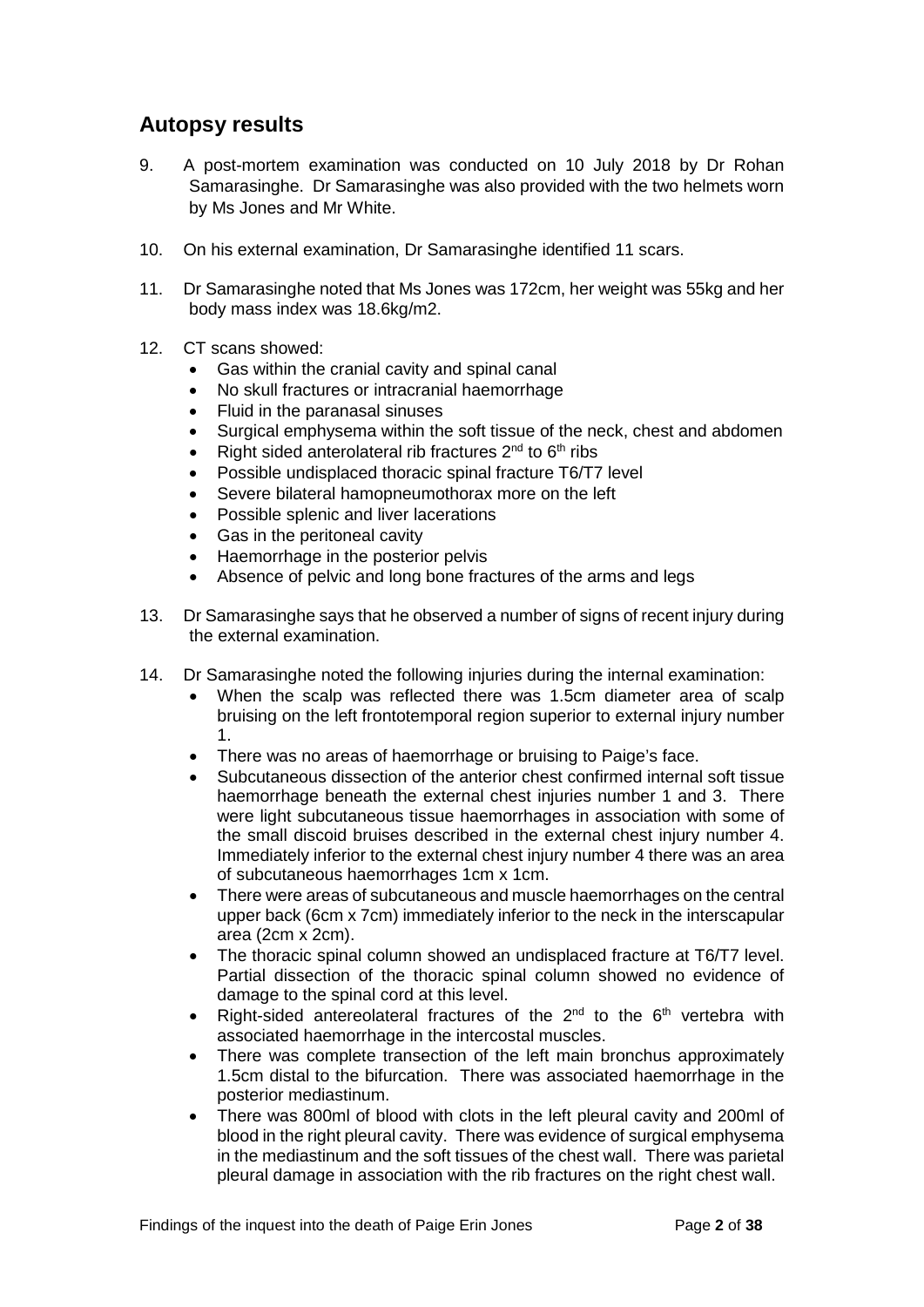- The visceral pleural surface of the left lung showed an 8.5cm deep laceration between the upper and lower lobes. There were two lacerations on the lateral aspect of the right lung measuring 7cm and 1cm. On section, the parenchyma showed variable parenchymal haemorrhages including areas consistent with haemoaspiration particularly on the left.
- The pericardium was widely damaged.
- There was a complete transection of all attached great vessels of the heart including the ascending aorta approximately 1.5cm superior to the aortic valve. The rest of the heart was hanging from the mediastinum from a tissue tag from the right atrium. There was severe laceration of the atria and variable damage to the heart valves.
- The mediastinum showed extensive haemorrhage posteriorly which was extending upward anterior to the cervical spine and upper thoracic spinal column.
- The peritoneum was unremarkable and the peritoneal cavity contained approximately 15ml of blood.
- The stomach contained approximately 150ml of cream coloured soup-like material in which no drug residues could be recognised.
- The small bowel, appendix and large bowel and mesentery were externally examined. There was variable haemorrhage particularly over the serosal aspect of the upper section of the ascending colon and proximal section of the transverse colon.
- The liver showed multiple linear subcapsular lacerations over the superior and lateral aspect of the right lobe over an area of 16cm x 4cm. The lacerations ranged in size from 1cm to 7cm.
- The spleen showed multiple capsular lacerations over the hilar aspect over an area of 7cm x 5cm. There were also two anterior lacerations measuring 1cm and 3cm in maximum extent.
- The retroperitoneum showed areas of surgical emphysema. There was a posterior retroperitoneal haemorrhage superior to the pelvis. There was also an area of retroperitoneal haemorrhage inferior to the liver.
- 15. Toxicology results from Ms Jones' femoral blood sample (taken after her death) revealed that Ms Jones had no alcohol however had 0.06mg/kg of amphetamine and 0.21mg/kg of methylamphetamine Dr Samarasinghe noted that methylamphetamine overlapped the documented toxic and lethal range however '*chronic users could tolerate higher doses due to increased tolerance*'.
- 16. Dr Samarasinghe concluded that Ms Jones had '*relatively minimal external soft tissue injuries despite having severe internal chest and abdominal injuries. The internal injuries included severe lacerations of the heart and the attached great vessels including aorta. Other significant pathologies were transected left bronchus, severe haemopneumothoraces (blood in the pleural cavities), rightsided rib fractures, surgical emphysema (air leaked into the soft tissue), thoracic spinal injury, liver and splenic lacerations and retroperitoneal haemorrhage.*'
- 17. There were no '*suspicious injuries*'.
- 18. Dr Samarasinghe opined that the cause of death was due to chest and abdominal injuries consistent with Ms Jones suffering a heavy blunt impact to the right chest. Dr Samarasinghe indicated that it was not possible from the autopsy examination to determine if Ms Jones was the rider or the pillion passenger.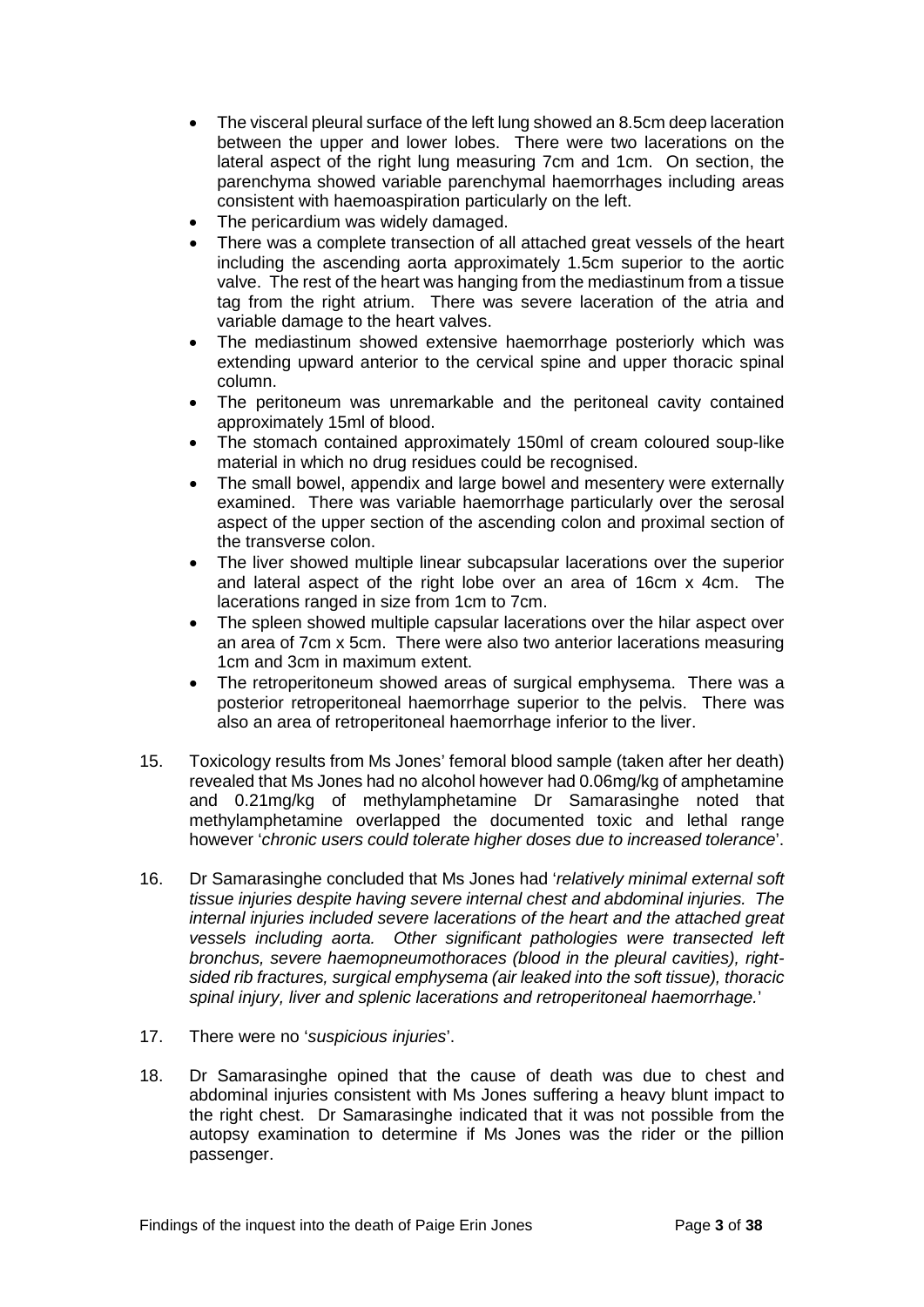#### <span id="page-5-0"></span>**Clinical Forensic Medicine Unit - review of toxicology results**

- 19. Dr Natalie MacCormick of the Clinical Forensic Medicine Unit (CFMU) was requested to give an opinion as to the toxicology analysis reports received in relation to Ms Jones for blood taken at autopsy and Mr White for blood taken at Gympie Hospital on the night of the crash. In relation to both, amphetamine and methamphetamine was found.
- 20. Dr MacCormick noted that methamphetamine and amphetamine belong to the same family of drugs and have a stimulatory effect on the central nervous system. Methamphetamine is not legally available in Australia and is available in powder, pill and crystal form and can be administered intravenously, orally, by nasal insufflation and inhaled as vapour or smoke. Methamphetamine is metabolised to its active metabolite amphetamine.
- 21. With chronic abuse, methamphetamine is associated with significant tolerance, requiring increasingly larger doses to obtain the same effects. Pharmacological effects vary substantially depending upon the dose and pattern of use. Whilst low "therapeutic doses" may result in the onset of fatigue, increased alertness and appetite suppression; high chronic dosing is more typical amongst recreational users and results in markedly different effects. These initially include euphoria, extreme wakefulness, intense exhilaration, hyperactivity, increased self-esteem and sexual arousal. This progresses to dysphoria, anxiety, irritability, agitation, distraction, confusion and paranoia. Motor effects may include stereotypical movements of the face and jaw, fidgeting, scratching, inability to keep still, and other repetitive obsessive behaviours.
- 22. The effects of withdrawal can include overwhelming fatigue, uncontrollable sleepiness, psychomotor retardation or agitation, insomnia or hypersomnia, poor concentration, paranoia, anxiety and depression. The effects of withdrawal may continue for more than a day and can be associated with very low methamphetamine blood levels. Therefore, even very low blood levels can be associated with significant impairment.
- 23. Toxic levels can vary greatly depending on an individual's tolerance. In a five year audit of cases handled at the CFMU involving individuals driving under the influence of methamphetamine, a blood level of 3.6 mg/kg was observed in an individual who appeared to have few signs of intoxication.
- 24. The interpretation of blood levels of methamphetamine and amphetamine is problematic. Neither the phase of intoxication nor the degree of impairment can be predicted by blood levels alone.
- 25. A certificate of analysis for Ms Jones in relation to post-mortem femoral blood was as follows:–

|  | Amphetamine | $0.06$ mg/kg |
|--|-------------|--------------|
|--|-------------|--------------|

- Methamphetamine 0.21 mg/kg
- Alcohol not detected
- 26. A certificate of analysis for Mr White in relation to blood collected at the Gympie Hospital at 20:43 hours on 3 July 2018 was as follows:–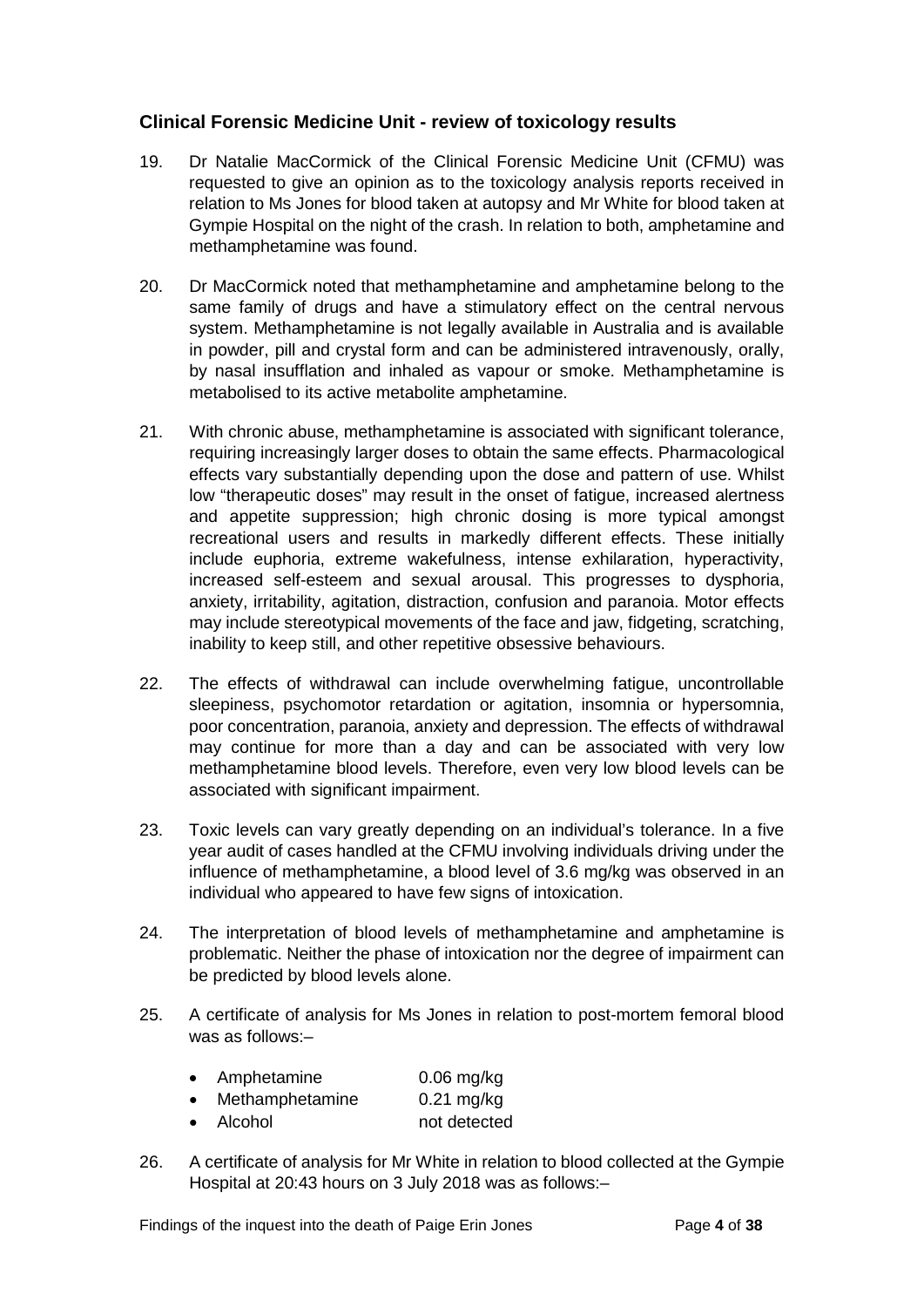| Amphetamine      | $0.02$ mg/kg       |
|------------------|--------------------|
| Mathampohatamina | $0.40 \text{ m/s}$ |

- Methamphetamine 0.46 mg/kg • Celecoxib 0.14 mg/kg
- Alcohol not detected
- 27. Dr MacCormick opined the celecoxib level of 0.14 mg/kg was relatively low and would not have caused any adverse effects on driving ability.
- 28. Dr MacCormick stated the effects of methamphetamine levels of 0.21 mg/kg and 0.46 mg/kg can be extremely variable depending on an individual's tolerance, and the size and timing of the dose. An individual may display the effects of central nervous stimulation ranging from increased alertness through to hyperactivity, irritability, agitation, impulsivity and increased risk-taking; alternatively, they may be withdrawing and experiencing central nervous system depression with excessive fatigue, sleepiness and depressed mood; and in some isolated instances they may show no obvious signs of intoxication or withdrawal. Driving impairment can occur during the intoxication phase as well as the withdrawal phase, and often there is some overlap between the phases.
- 29. Dr MacCormick opined that in the absence of indicia (signs of intoxication) it is difficult to determine with certainty whether Ms Jones would have exhibited driving impairment at a level of 0.21 mg/kg. Whilst a level of 0.21 mg/kg is within the range observed in 'Driving under the Influence of a Drug' (DUID) cases reviewed by the CFMU, it is below the average level of 0.35 mg/kg.
- 30. Dr MacCormick stated Mr White's amphetamine level of 0.46 mg/kg was reasonably high, and above the average level observed in DUID cases reviewed by the CFMU. However, it remains difficult to determine with certainty whether Mr White was impaired with this level of methamphetamine in the absence of indicia.
- 31. Dr MacCormick gave some further clarification about post- mortem redistribution processes. Heart/femoral blood concentration ratios give an indication of how much a drug's blood concentration is affected by post-mortem processes. Some drugs will be more affected than others by these processes. Collection of femoral blood samples will reduce the impact of post-mortem redistribution due to the distance from the central cavities, but it will not completely eliminate it.
- 32. The heart/femoral blood concentrations are generally presented as a ratio, that is femoral blood to heart blood (femoral:heart). Dr MacCormick referenced the ratios described in three different studies, indicating that average ratios range between 1:1.6 and 1:2.1. Therefore, post-mortem heart blood can average up to about twice the concentration of post-mortem femoral blood.
- 33. In a specimen that is collected seven days post-mortem, even a femoral sample can be affected by post-mortem redistribution. Therefore, the blood concentration needs to be interpreted with caution. These ratios are only really useful to indicate the direction of redistribution and give an idea of the drug's tendency to move between tissues. Unfortunately, the antemortem blood concentration cannot be estimated by using the heart/femoral blood concentration ratios. It is possible that the methamphetamine level was less than 0.21mg/kg, but Dr MacCormick was unable to be more specific than that.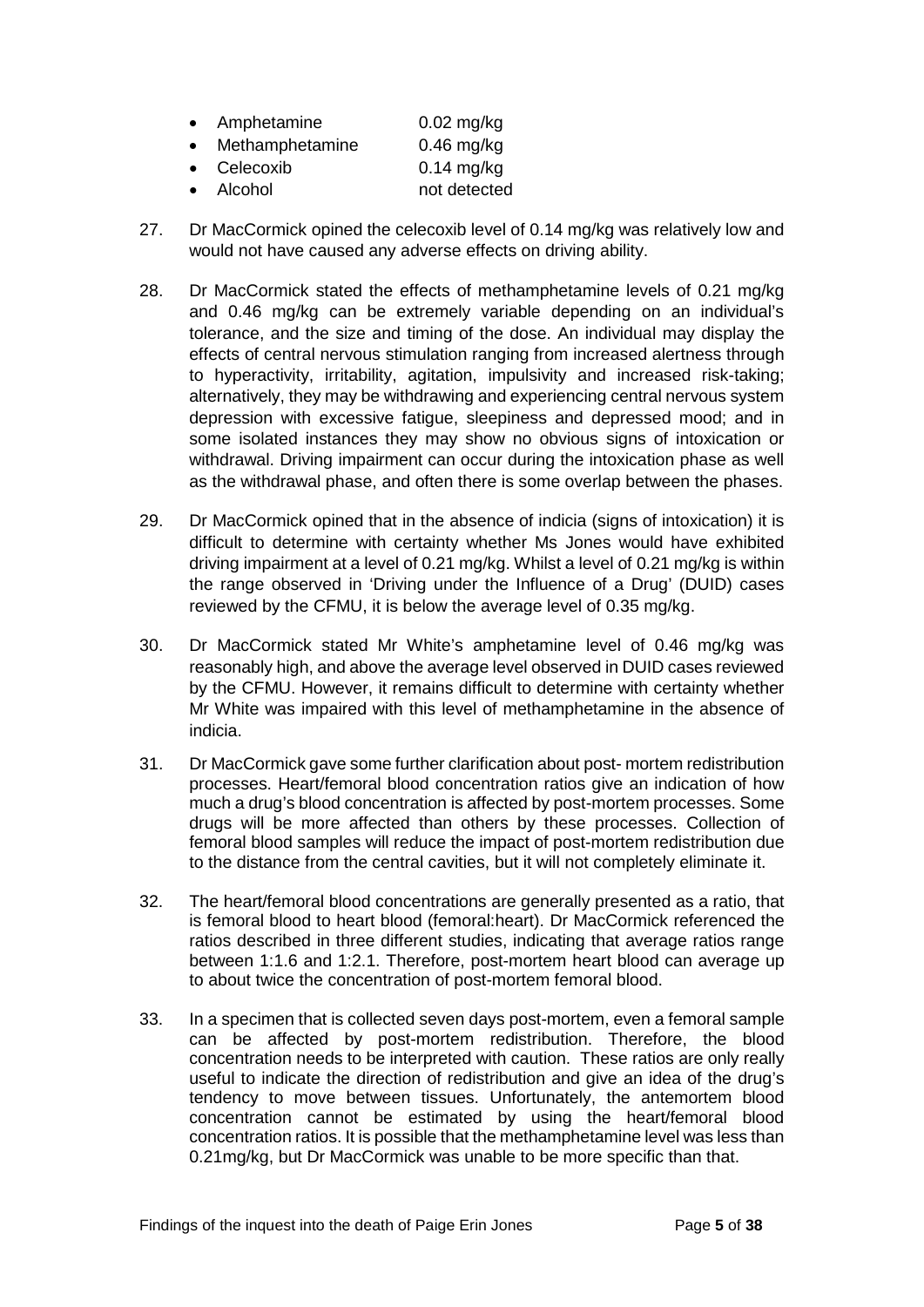34. Despite this, the conclusion remains the same. The interpretation of methamphetamine blood levels is problematic in both antemortem and postmortem cases due to the significant variation between individual's in terms of tolerance, pattern of use, timing and size of dose.

#### <span id="page-7-0"></span>**Personal History**

- 35. Kerry Flavel, Ms Jones' mother provided her concerns and some background history to the court initially and gave evidence at the inquest.
- 36. Ms Jones had been married and she had two daughters. In 2012 the family was involved in a truck accident and one daughter died. The family were living in South Australia at the time. They moved to Bundaberg in 2013.
- 37. There were difficulties in the marriage and they separated. Ms Jones was sharing custody of her surviving daughter with her husband.
- 38. Ms Jones formed a relationship with Mr White and this resulted in difficulties in the custody arrangements. This was said to have continued.
- 39. It is fair to say Ms Flavel did not like Mr White and the effect the relationship had on her daughter. Ms Flavel understood they may have become engaged.
- 40. Ms Flavel expressed a number of concerns about Mr White and his behaviour towards Ms Jones. At one point Ms Jones cut off contact with her mother for some months and she did not know where Ms Jones was living. Some of the family thought Ms Jones was using drugs and she quit her employment. It is evident Ms Flavel and Ms Jones had resumed contact with each other.
- 41. On 6 July 2018, Ms Jones brother Daniel and mother Kerry Flavel attended the Gympie Police Station. Ms Flavel advised DSC M Rose that Ms Jones had a lifelong intense fear of motorcycles. She believed her daughter had ridden as a pillion passenger with Mr White a few times however she would not ride the motorbike. Ms Flavel also said that Ms Jones weighed 50kgs and Mr White weighed 113kgs and Ms Jones would not have been capable of holding the motorcycle up and she did not know how to ride a motorbike. Ms Flavel also indicated Ms Jones did not hold a motorcycle licence and would not have risked her licence in that way.
- 42. Ms Flavel told the inquest Ms Jones did enjoy being a passenger on the motorcycle. She said her daughter was learning to ride the quad bike but on the basis of what she had said to her Ms Jones was stressed out about even riding the quad bike.

### <span id="page-7-1"></span>**The evidence from the investigations and inquest**

#### <span id="page-7-2"></span>*Circumstances leading to Paige Jones' Death*

43. Documents produced at the inquest confirm Mr White was the registered owner of the motorcycle. It is also evident the motorcycle in question had been purchased by Mr White on 11 June 2018. Mr White stated at the scene he was the passenger on the motorcycle at the time of the crash. The crash was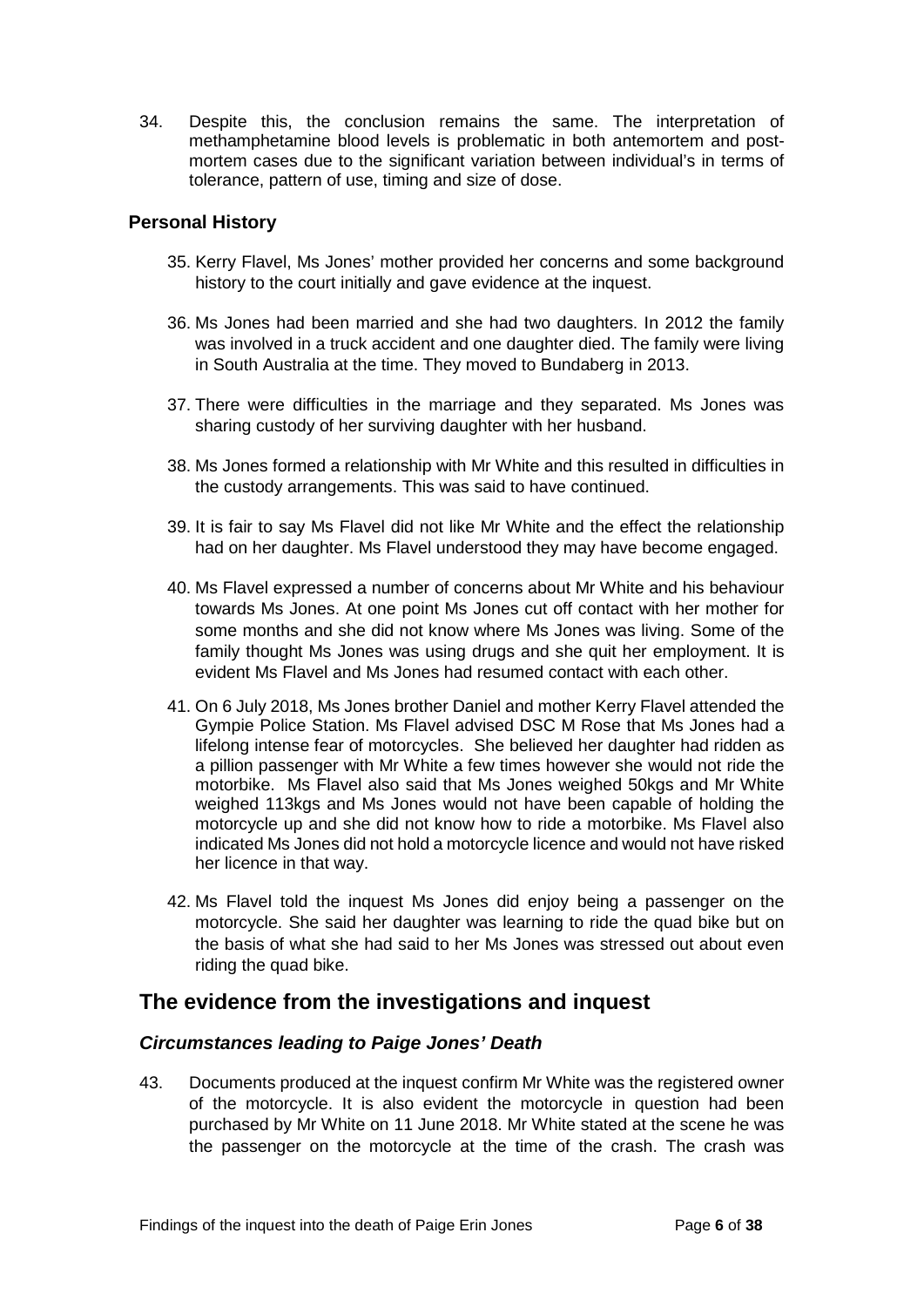unwitnessed. After receiving legal advice he declined to provide police with a statement but did later provide a statement which is referred to in these findings.

- 44. Donald Macaulay knows Mr White. He provided a statement saying that Mr White and Ms Jones arrived at his address at Imbil during the afternoon of 3 July 2018 and left at about 4:30 PM. Mr Macaulay states they arrived unexpectedly and he came out of his house and he saw Ms Jones sitting on the motorbike and Mr White standing beside the bike both wearing helmets. In his evidence at the inquest he said Mr White was standing at the rider's position of the motorbike and Ms Jones was on the back getting off. They stayed a short while to print some documents. He said in evidence he thinks they may have been divorce documents for Ms Jones. He does not recall where they were put after printing and does not recall reference to a blue backpack being present. He agreed if there is reference to a blue backback in his interviews on the night that these would be accurate. Mr Macaulay made direct reference to a blue back pack in his interview recorded by Constable Grandemange. It is fair to say what happened to the blue backpack, which was presumably at the scene at some point is a mystery.
- 45. Prior to the couple leaving Mr Macaulay says they indicated they were going to ride out to Borumba Dam because Ms Jones had not been there before, and then return to Gympie. When they left Mr Macaulay says Mr White pushed the bike around onto the patio to turn it around. At that point he says Ms Jones jumped on the bike as the rider and Mr White as the rear passenger. In evidence at the inquest Mr Macaulay said at one point the motor was revved very loudly. He said Mr White started it and revved it up, probably showing off. When he brought it to the front the motor was not running. He says Mr White got on the pillion side with his feet on the ground and Ms Jones got on. Mr Macaulay says there was no way Ms Jones at a weight of 50 kg could keep the bike up on her own. She then started the motor. Mr White's seating position meant he was way above her. He says the bike moved onto the road and Ms Jones had no trouble handling the bike.
- 46. Matthew Kuhn lived near Mr Macaulay in Diggings Road. Mr Kuhn had spoken to Imbil Police shortly after the incident and initially did not wish to provide a written statement. He later agreed to do so. Mr Kuhn said in evidence he lived about 50 metres away from the Macaulay residence and had a clear view of it.
- 47. In a statement he gave to police some eight months after the crash, he stated that he recalls a Sunday afternoon in 2018. He said that around 4:30 PM. he was watching football on television and heard a really loud motorbike come down the street. In evidence he said the time he gave was a bit of an estimate but it was around that time. He looked through the window and saw a black road motorbike, which had two persons on it. The motorbike went to Don Macaulay's house. He thought the persons from the bike were a male and female because there was a significant size difference between the two. He thought the male person was the rider. They were both wearing riding helmets. The male person wearing a helmet was sitting on the motorbike and a female was standing beside the motorbike. In his evidence he was clear it was the bigger person who was riding the motorcycle when it arrived. Mr Kuhn recalls that about an hour later he heard the motorbike revving loudly in the direction of Don Macaulay's house.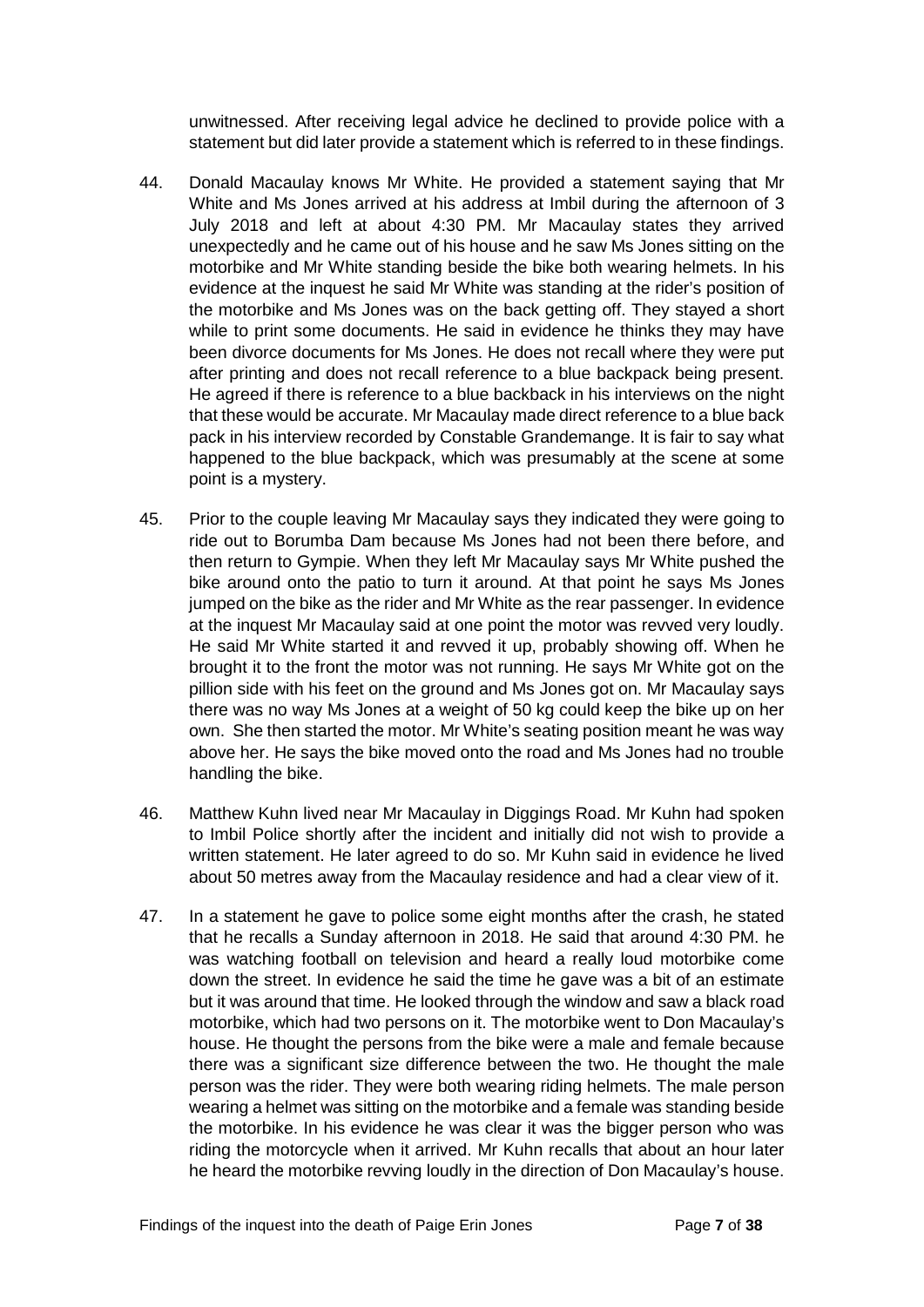He looked out the window and saw the same motorbike positioned on the driveway. He saw the male person sitting on the bike revving the engine. In his evidence he saw the motor bike being driven to the front on the driveway to Mr Macaulay's house. The female was standing beside the motorbike. He cannot recall if the female had a helmet on at this point but he remembers she had blonde hair. He did not see the bike leave or who was riding it. Shortly afterwards he heard the bike leave and it was pretty loud, which made him think the bike was travelling quickly. In his evidence he says the motorcycle was heading away from the direction of Borumba Dam towards the butcher where it slowed. This was a distance of 200 to 250 metres and only took a couple of seconds to get there.

- 48. The following day he remembers watching the news and saw a motorbike, which he thought looked like the one he had seen at Mr Macaulay's house.
- 49. It is evident Mr Kuhn is mistaken when he refers to the day being a Sunday afternoon, but the day is clearly linked to the news he watched the following day showing a similar motorbike. I am confident Mr Kuhn is speaking about the same incident.
- 50. Dorothy Adams who also resided at Diggings Road recalls hearing a motorcycle at Mr Macaulay's address on the day of the incident revving loudly but she did not see the persons involved or who was riding.
- 51. Beverly Child also lived at Diggings Road but does not recall seeing or hearing a motorcycle but recalls speaking to Mr Macaulay the following day when he told her he had received a telephone call from a friend to 'get here now' and he took off and believes that the people were going out to Borumba Dam after they left Mr Macaulay.
- 52. Mr Macaulay says in his statement that he received a phone call from (04---188) to his mobile phone (04---025) at 1746 hours. He told Constable Bryce Grandemange he received the telephone call at 17:47 hours. Mr Macaulay says he did not recognise this number and it was not the contact number for Mr White that he had saved in his contact directory. In his evidence at the inquest Mr Macaulay said the number was in his contacts. Mr White was on the phone and he sounded '*stressed and panicked*'. Mr White said '*get here get here*'. Mr Macaulay asked where he was. Mr White told Mr Macaulay he was at the Kybong roundabout. Mr Macaulay knew where this was.
- 53. Queensland Ambulance Service (QAS) records indicate a 000 call was received from mobile phone (04---188) at 17:53 hours however the Incident Detail Report (IDR) indicates the call was made at 17:52 hours and 9 seconds but was then in the waiting queue until 17:53 hours and 41 seconds. The caller's name was identified in the IDR as Daniel Hodgson. The 000 call recording does not include the start of the call where the caller identifies themselves.
- 54. Mr Macaulay then drove to the area and when he pulled up he saw Mr White doing CPR with chest compressions. He went down to help Mr White. He noticed one motorbike helmet beside the motorbike but could not see the other helmet. Mr White asked him to take over CPR. He said "I'm fucked". Mr Macaulay says he started doing compressions and checked for a pulse but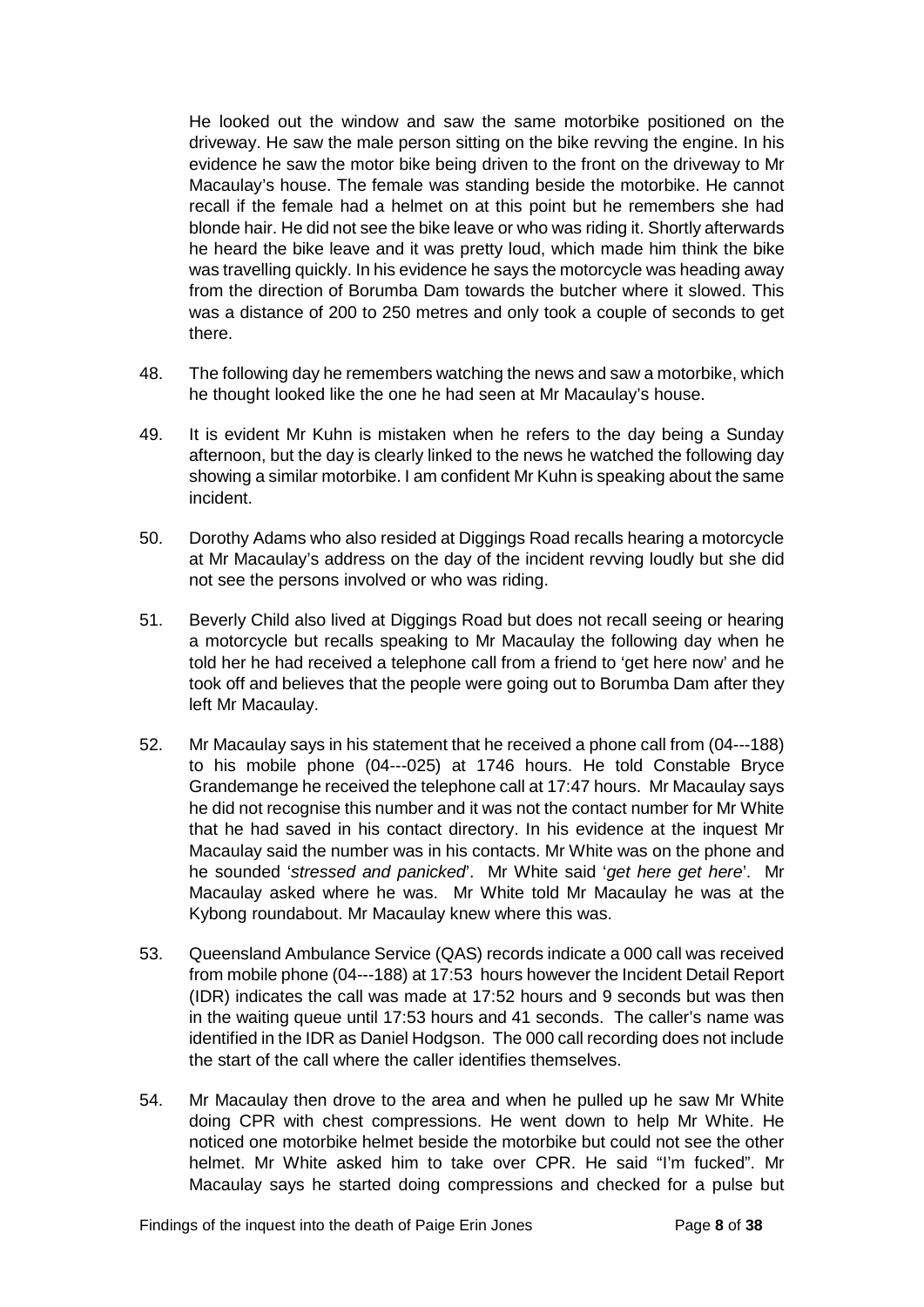could not find any. Whilst he was doing this Mr White was standing behind him and he heard Mr White speaking with emergency services on 000.

55. Mr Macaulay continued to do CPR until ambulance officers arrived. He recalls trying to calm Mr White down. He recalls Mr White saying he needed to get his solicitor here. Mr Macaulay says he told him that it was not the done thing at this time and he just needed to comply with what police had asked him to do.

#### <span id="page-10-0"></span>*000 Call*

- 56. The 000 call is harrowing to listen to. The caller, presumably Mr White, sounds panicked and significantly distressed. He advises that he has been giving CPR and he did not think it was working. Mr White advises that the female has come off the motorcycle. He confirms there was no collision with another vehicle. Throughout the audio recording Mr White is screaming, crying and yelling '*cmon*', '*please god*', '*make her live*' etc. At another point Mr White can be heard vomiting. During the recording, at a point where Mr White sounds incredibly distressed, the call taker says '*is it Daniel?*' and Mr White responds '*yes*'. The call taker then refers to him as Daniel a number of times.
- 57. The IDR at 1756 hours says that the informant states he has come across a patient in ditch. The 000 call has Mr White saying a female has come off a motorbike.
- 58. At 1800 hours, the IDR records information querying the location of the crash site and whether it was the new or old Bruce Highway.
- 59. At 1801 hours, the IDR records that the caller was highly emotional, currently vomiting, unknown if compressions are being conducted effectively.
- 60. On the 000 call, it is possible to hear Mr White screaming at someone to stop. There is then another voice heard. This voice matches the voice in the body worn camera footage of Stuart Meredith.
- 61. At 1804 hours, the IDR records a second person on the scene assisting with CPR and the 000 call taker was trying to get better location details of the second person.
- 62. Stuart Meredith provided a verbal statement to police which is recorded in a police notebook and on body worn camera footage. Mr Meredith says that when he arrived there was a female lying on the grass and a male lying on the grass. The male sat up and tried to give the female [CPR however he then laid back down. The male person was said to be 'freaking out' and on the phone to 000. Mr Meredith returned to his car to put his hazard lights on. The male person went towards Mr Meredith's car and said '*takeover I can't do anymore*'. They went back towards Ms Jones but then the male person went up back towards Mr Meredith's car and was trying to give directions however he was wrong. The phone was on speaker phone so Mr Meredith gave further directions. This is confirmed in the audio from the 000 call – there are a number of attempts to clarify the location with Mr Meredith. It would appear that the 000 call taker was unfamiliar with the area and unable to locate the specific spot despite instructions from Mr Meredith.
- 63. The 000 call includes a number of references from Mr White about why the ambulance was taking so long and they were only a short distance away.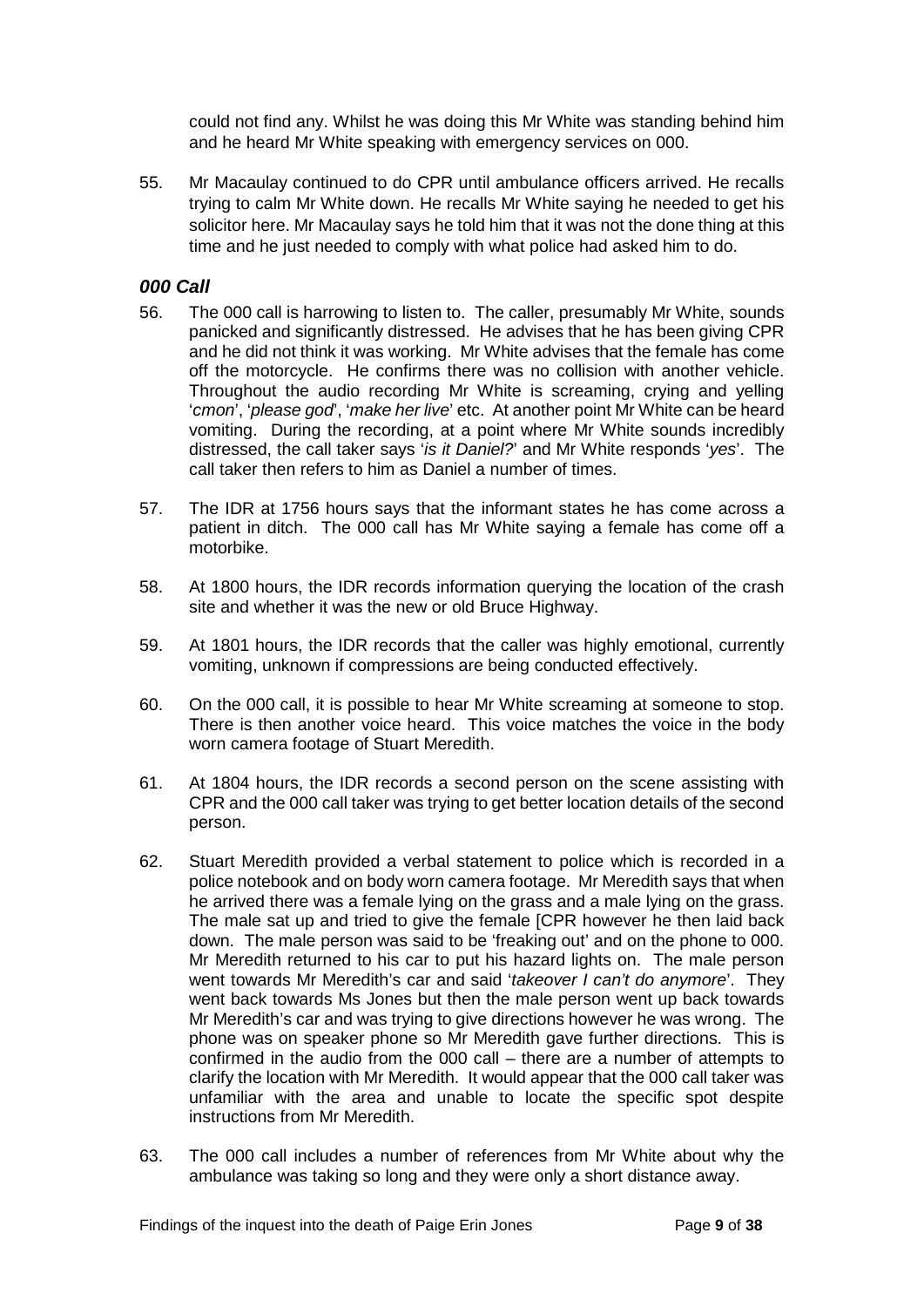- 64. At 1805, 1807 and 1809 hours there are a series of entries regarding the location of the crash and providing further details including verifying the site by latitude and longitude.
- 65. At 1812 hours a female caller contacted QAS on mobile phone (04---412) and then hung up. QAS returned the call and left a voicemail. The IDR records that the location of this caller was in the same location as the crash site so it was considered to be a duplicate call so no further steps were taken.
- 66. Mr Meredith says that a couple arrived and asked if he was alright. The female took over CPR as she said she was qualified to provide CPR. Mr Meredith says that the couple asked what happened however Mr White did not say.
- 67. Mr Macaulay told Constable Grandemange that when he arrived Mr White was doing CPR on Ms Jones and asked himto take over. Donald Macaulay says there were by-standers present who had been assisting to provide CPR. In his statement, Donald Macaulay says there were two males and a female.
- 68. Mr Meredith says that a man in a white dual cab utility arrived and pushed everyone out of the way and took over performing CPR. As soon as ambulance officers attended Mr Meredith gave evidence that the man who was there when he arrived told him and the couple they could go now. The lady and the man left soon after but Mr Meredith stayed to speak to the police.
- 69. Mr Meredith did not hear anything from Mr White about what had happened. He assumed he had been on the motorbike as when he arrived there was no other vehicle present. He said Mr White was frantic and huffing and puffing but did not appear to be injured. He had heard from someone (not Mr White) that the male had been on the back of the bike, which he did not think was common sense given the differences in sizes of the couple.
- 70. Mr White asked Mr Macaulay to take over CPR and said '*I'm fucked*'. They swapped positions. Mr Macaulay was unable to find a pulse. He started doing chest compressions and attempted to blow in Ms Jones mouth. Ms Jones mouth was filled with blood. Mr Macaulay placed Ms Jones in the recovery position and checked her mouth for obstructions but was unable to find any. He continued to perform CPR.
- 71. Mr Macaulay says that he overheard Mr White speaking to 000.
- 72. Paramedics '*initially had a little difficulty determining exactly where the crash occurred*'. They arrived on scene at 1812 hours. Mr Macaulay says that they arrived approximately five minutes after his arrival. Mr Meredith says the paramedics arrived approximately two minutes after Mr Macaulay's arrival and the couple left at this time.

#### <span id="page-11-0"></span>*First responders*

73. The arrival of paramedics can be heard at the conclusion of the 000 call. A female paramedic says '*did you see what happened, saw her come off the bike*' and Mr White is heard to say frantically '*yes yes yes*', interrupting the questions that were being asked. The paramedic asks how long ago and Mr White says '*22 minutes, 25 minutes*'. In listening to the recording I accept it cannot be said with any certainty Mr White's response was directed to the question of the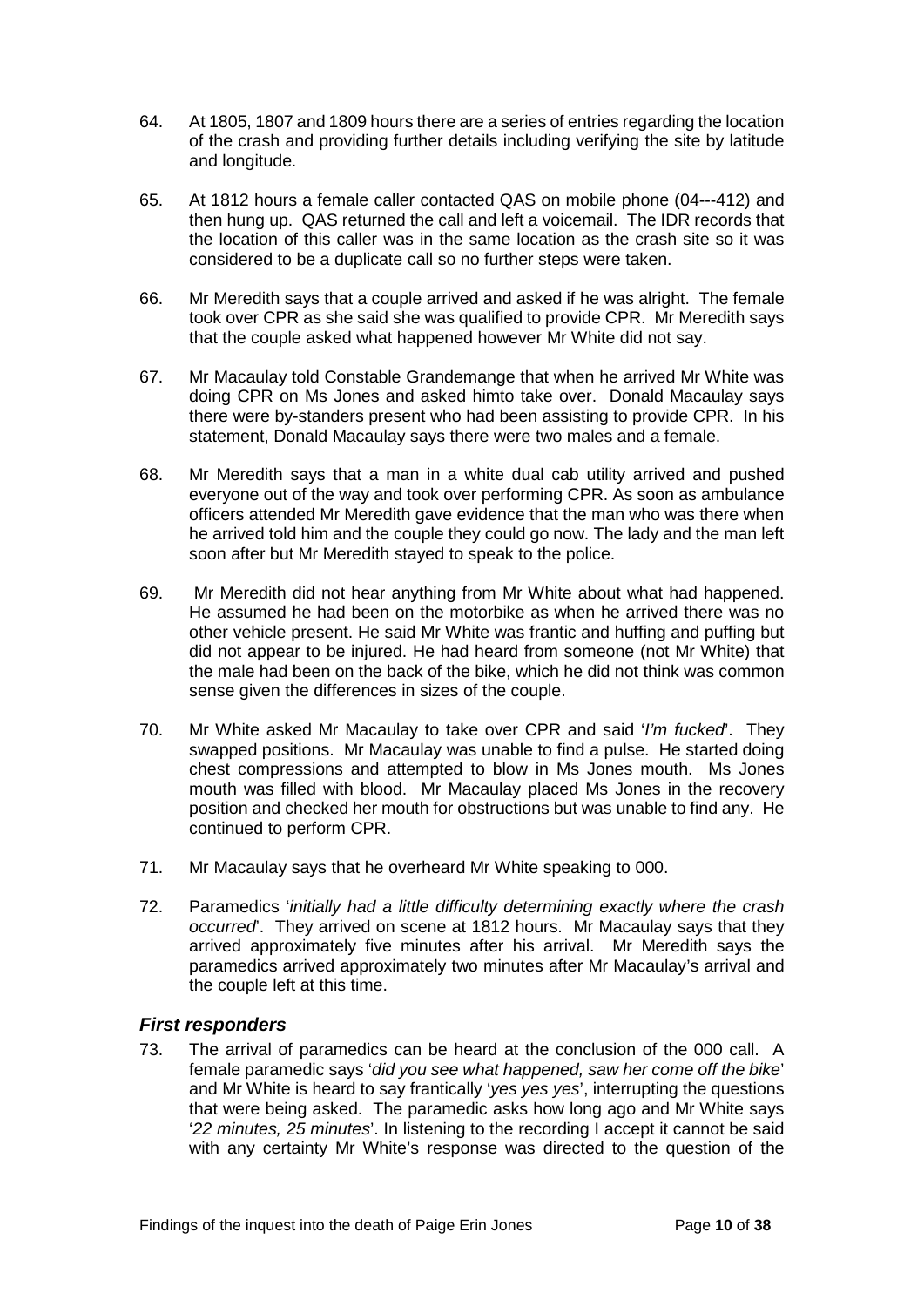paramedic. It may be that it was at this point the initial confusion as to Mr White's part in the incident came into play.

- 74. Advanced Care Paramedic (ACP) Laura Bear and ACP Stephen Horne were tasked to attend a motorcycle crash at about 5:53 PM. on 3 July 2018. They arrived at the scene at 6:12 PM. A dark coloured motorcycle was in a roadside ditch off the western side of the roadway with a female person near the motorcycle and bystanders performing CPR. There were two male persons present. One was an older person and the other she thought was his son who was tall and overweight and about 35–40 years old.
- 75. The older male person was doing ineffective CPR. She spoke to both of the male persons to get an idea of what occurred. She recalls the older male person stating he had seen her come into the roundabout too fast and lose control and landed in the ditch. The younger male person was very quiet the whole time.
- 76. ACP Bear and her partner took over the care. ACP Bear recalls that during her treatment she reports she was getting bits of information in relation to the crash. She does not recall who told her but does not think she received any information from the younger male person.
- 77. It became clear to the paramedics that Ms Jones was showing no signs of life and at 6:32 PM they ceased treatment and declared her life extinct.
- 78. The electronic Ambulance Report Form (eARF) recorded by ACP Bear that evening states '*met by 2 male bystanders who state pt was witnessed coming off motorcycle at high speed. Bystander doing ineffective CPR on QAS arrival on female pt located in ditch on side of road, helmet had been removed by bystander. Ineffective CPR performed for approx. 15 mins prior to QAS arrival. Initially witness stated pt was sole rider of bike, witness later admitted that he was also on bike pillion passenger*'.
- 79. During this period of resuscitation ACP Bear says she remembers a Queensland Fire and Emergency Services (QFES) officer saying that the younger male person had actually been on the back of the motorbike when it crashed. She initially did not believe this as he showed no signs of any discomfort or injury. There was also only one helmet at the scene and no mention of him being on the motorcycle. The QFES officer came back and said the younger male person, who she now knows was Mr White, was definitely on the motorcycle at the time. She told him there was only one helmet present. The QFES officer went away and came back with another helmet that he said he had found over in the ditch.
- 80. At this point in time Mr White was complaining about abdominal and shoulder pain and ACP Horne commenced treating him. ACP Horne approached ACP Bear and advised that Mr White was complaining about abdominal and shoulder pain and ACP Horne was going to examine him in the ambulance. The IDR records that the pillion passenger was being assessed at 1837 hours. The first observations of Mr White were undertaken at 1840 hours. Relevantly, observations at 1840 hours and 1900 hours recorded Mr White was 'mildly anxious' and then at 1915 hours and 1930 hours 'anxious distressed'.
	- 81. ACP Bear says she was present at the back of the ambulance when Mr White told ACP Horne that he was the pillion on the motorbike at the time of the crash.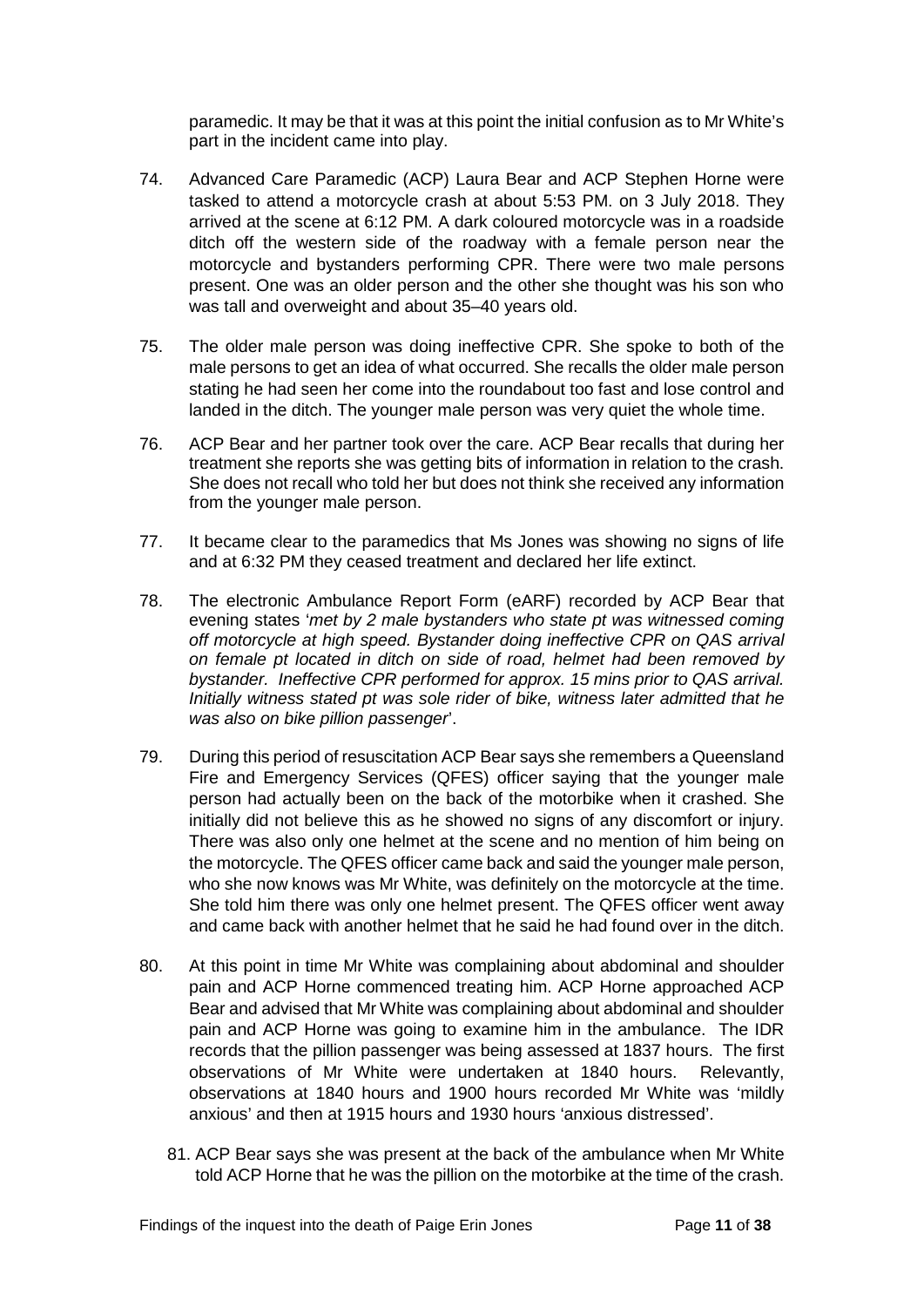ACP Bear did not hear him say how the crash actually happened or give any other information. ACP Horne recalls Mr White told him he was on the motorcycle at the time of the crash and he was the pillion passenger. Mr White did not provide any information on how the crash happened.

- 82. ACP Horne says that Mr White had chest and potential underlying lung injuries and he complained about pain in the right side of his chest area, abdomen and minor pain in his left knee.
- 83. Later ACP Horne told ACP Bear that Mr White had said to him he was the pillion at the time of the crash.
- 84. ACP Bear remembers the incident was strange as Mr White did not appear emotional or upset. He was quiet and she saw him speaking on his mobile a few times. She does not recall him going over near to Ms Jones or asking her about her condition.
- 85. ACP Horne confirms he was present with ACP Bear. Ms Jones had an obvious flail chest and upper limb injuries and was unable to be resuscitated. He remembers two male persons being present. He remembers one male person was heavyset and maybe in his 50s. He remembers ACP Bear telling him that that the older male person had witnessed the crash and had been doing CPR until they arrived. ACP Horne stated that he was not 100% sure but he thinks this was a male person he now knows as Mr White as he treated him later in the evening. In his evidence at the inquest ACP Horne agreed it could have been the other male person and not Mr White who was doing CPR
- 86. ACP Horne further stated that after resuscitation was stopped he went over to Mr White to reassure him that he had done everything he could and remembers he seemed to be very unusually upset as if he knew Ms Jones.
- 87. Shortly after a police officer informed ACP Horne that Mr White was now stating he was a pillion on the motorcycle and at that time Mr White became another patient and ACP Horne went over to assess him further. Mr White stated he was on the motorcycle at the time and was adamant straight away he was the pillion. Mr White did not provide a version as to how the crash occurred.
- 88. ACP Horne took him over to the ambulance vehicle for further assessment. ACP Horne was quite suspicious of him because he had not volunteered this information initially and had told people he was a witness to the crash. ACP Horne noticed he did not have a helmet and he asked him what happened to it. ACP Horne said they normally look at helmets in motorcycle crashes as it forms part of the clinical assessment of potential injury mechanisms. Mr White told him he had thrown his helmet over an embankment and he indicated to the western side of the road.
- 89. On assessment ACP Horne considered that Mr White had chest and potential underlying lung injuries and he was complaining about pain in the right side of his chest, abdomen and minor pain in his left knee. He provided him intravenous fentanyl for pain relief and applied a cervical collar. They then transported him to the Gympie Hospital. He is aware that police and emergency staff spoke to Mr White while in hospital and he continued to insist he was the pillion.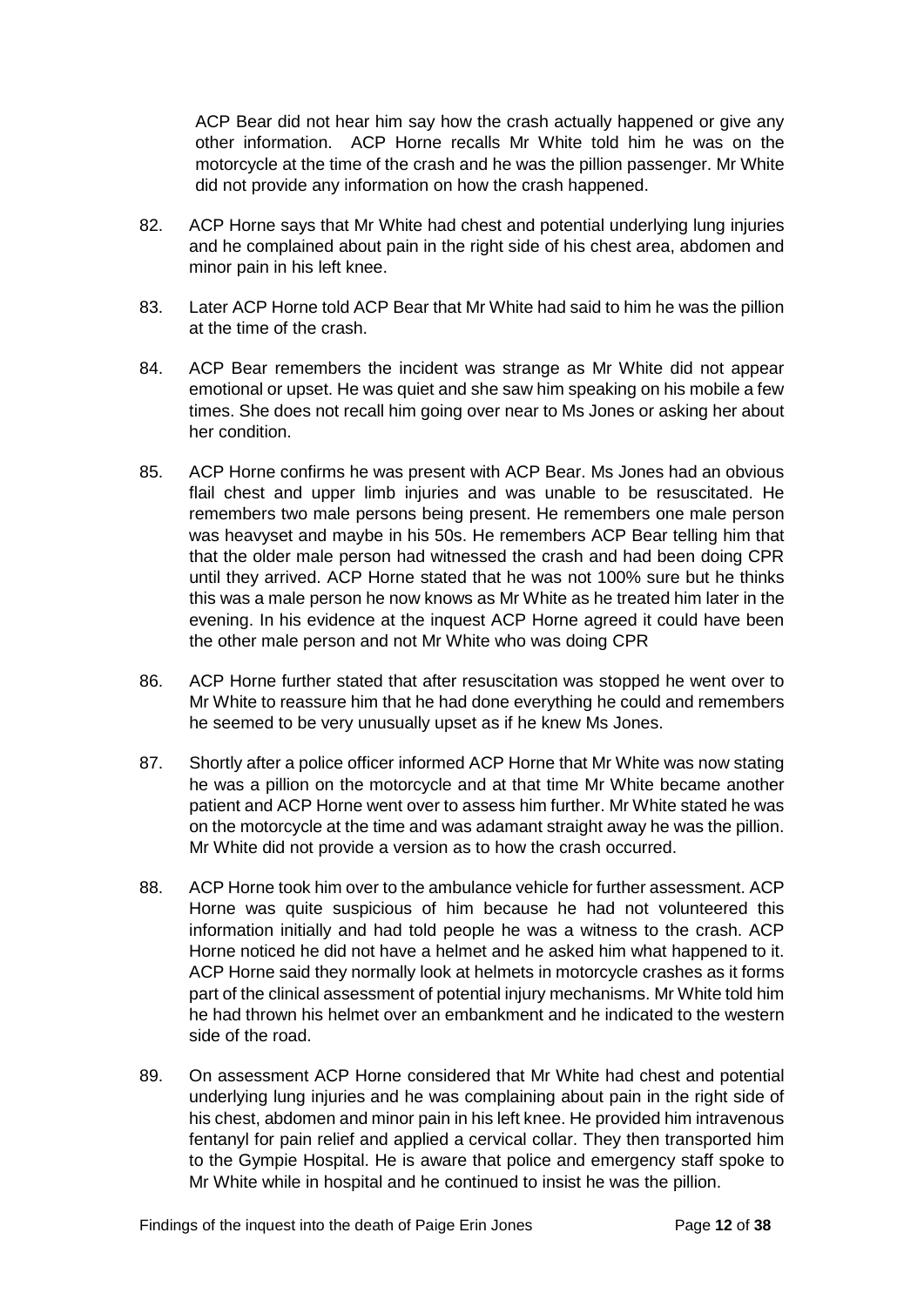- *90.* ACP Horne prepared the eARF for Mr White's case. *38 y/o male. Pt states he was a pillion passenger on a motorcycle which left the road and crashed into an embankment (unknown speed)at approx 1745hrs. Pt initially performed CPR on the female rider for approx 20 mins prior to QAS arrival.* ACP Horne cannot recall what questions he asked to elicit the response about "unknown speed" but he would have asked some questions but without any resolution.
- 91. Firefighter Ryan Dubyk arrived at the scene after ambulance and police. They placed the fire truck in a manner that would help with lighting. He recalls a heavyset male person wearing jeans and a motorcycle jacket. He recalls this man was not distraught at all about what was happening. There was another older man he thought was his father but was told later they were close friend. He recalls he thought the younger man had been on the back of the motor bike and the female was the rider. He is not able to say who told him this. He recalls speaking to an older male person who was somehow involved with the other male from the motorcycle. He seemed more upset than the other person. Officer Dubyk found his demeanour odd. He repeated "help her help her" but he thought people in this position would be more hysterical. Officer Dubyk primary focus was on CPR and he helped QAS with resuscitation by taking over a bag-valvemask. He states that after talking with police they told him that the male person on the motorcycle had thrown his helmet in the long grass. He and two other firefighters Putinja and Westlake searched up along the bank above the motorcycle crash scene and located a black motorcycle helmet in long grass above the motorcycle about 15 metres up a steep embankment. He considered this was a distance that the helmet could have been thrown to.
- 92. They did not touch the helmet but marked a spot on the path with a blue medical glove. Constable Grandemange says the helmet was located in the long grass embankment about six metres from Ms Jones' body. Senior Constable (SC) Steven O'Brien says that the helmet was about eight metres from where Ms Jones was lying. SC O'Brien says that Mr White indicated he had thrown the helmet to that position as he went to Ms Jones aid. Station Officer Ritchie says the helmet was located about four – five metres up an embankment from the motorbike. Senior Firefighter Westlake says the helmet was in the long grass approximately six metres up the embankment away from Ms Jones.
- 93. There are no photographs of the helmet in situ, nor photographs of the location of the helmet as marked by the blue glove in comparison to the location of Ms Jones and the motorcycle nor any analysis provided by police as to the actual distance the helmet was located away from Ms Jones and the motorcycle.
- 94. It has since been established through DNA, the presence of fresh blood and its size that the helmet found in the grass was the one worn by Ms Jones.
- 95. The firefighters then assisted police with a line search on top of the bank and near where the helmet was located to check and see if anything else was there. Nothing was located.
- 96. Constable Grandemange arrived at the scene after ambulance and fire services. He observed a black Yamaha motorcycle lying on its left hand side. It did not appear to have suffered major damage. He observed the motorcycle did not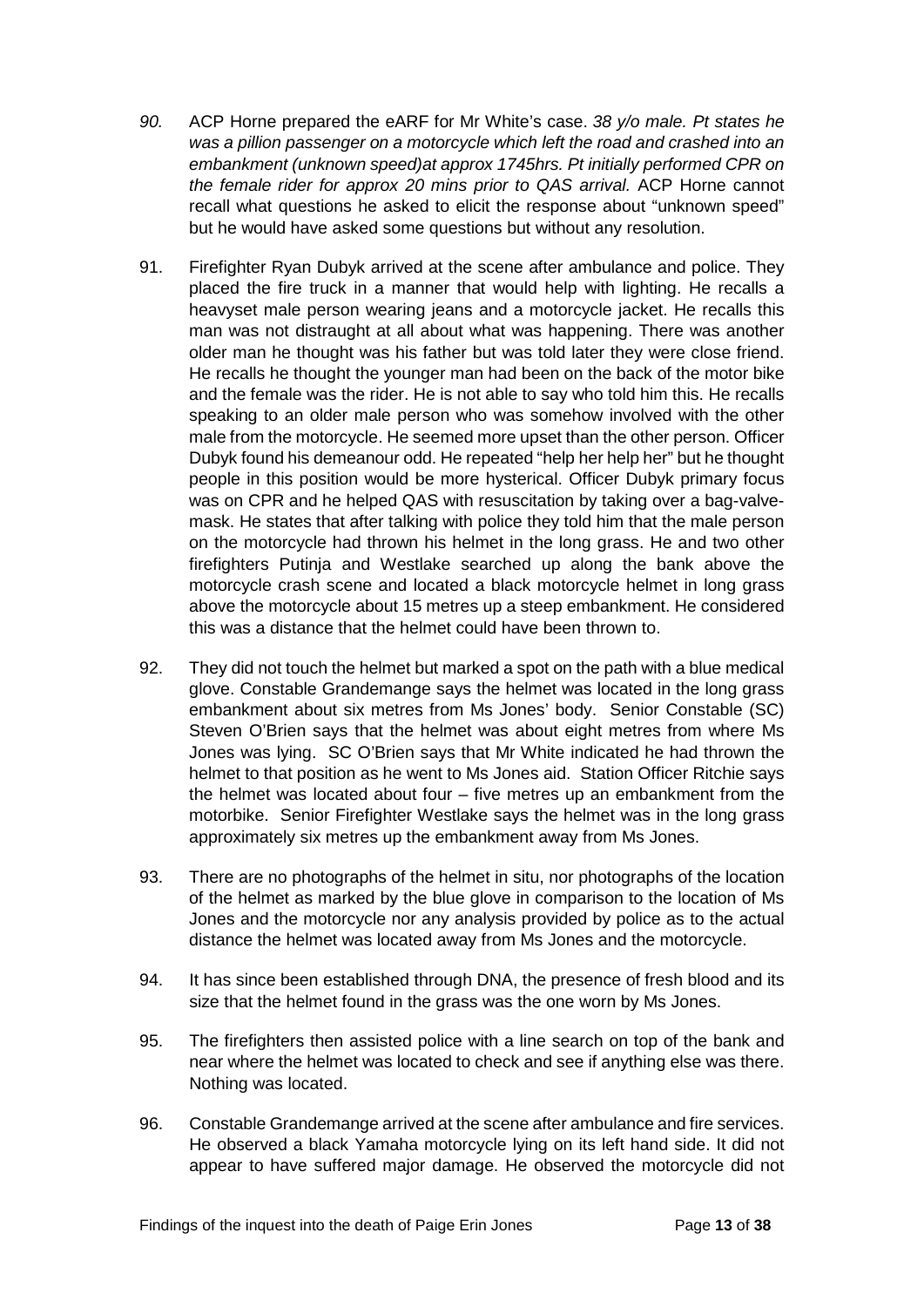have a rear registration plate attached. The motorcycle had considerable mud over the majority of the vehicle including the registration plate mount, however there was a clear outline of where it appears a registration plate was in place pre-crash.

- 97. Constable Grandemange observed the female person was still wearing her motorcycle jacket. He saw a second motorcycle jacket discarded on the ground next to the motorcycle. He advised firefighters of the possibility of a second person being involved and they utilised their heat seeking camera to commence a search of the area in case there was a second casualty that may have been ejected into the long grass.
- 98. Senior Firefighter Westlake says that after they had started searching for the pillion passenger, Mr Macaulay said '*this is the pillion passenger here*' and pointed to Mr White. Mr White then said '*yeah I'm the pillion passenger*'.
- 99. Constable Grandemange also recalls seeing two males who were visibly upset and consoling one another. He recalls having been told by someone that the two males were following the female in a vehicle directly behind and had witnessed the crash and began CPR on her. Constable Grandemange then approached the two persons. He had previous knowledge of Mr White. For this reason he decided to use his BWC. This was his private device and not service issue. The other person, Mr Macaulay, advised him quickly that Mr White was injured as he was on the motorcycle at the time of the crash. He was also advised the injured female was a girlfriend of Mr White.
- 100. After ensuring Mr White received treatment from paramedics, Constable Grandemange recorded a conversation with Mr Macaulay on his body worn camera. He says Mr Macaulay told him that Mr White and Ms Jones left his house at about 4:30 PM and Ms Jones was the rider and Mr White was the pillion. He stated he had never seen Ms Jones riding the motorcycle before. Mr Macaulay advised that Ms Jones and Mr White had been at his house earlier to use a printer. He believed Mr White and Paige had been dating for 5 – 6 months. They were '*happy as anything*' and nothing was out of the ordinary. They said they were going to ride out to the Borumba Dam and then go home. They left his place at about 4:30ish. When Mr Macaulay arrived at the scene he took over CPR to give the bystander a break. He emptied Ms Jones mouth and there was blood everywhere. Mr White did not say how the crash occurred and once QAS arrived, he tried to calm Mr White down.
- 101. In the footage, Mr Macaulay shows Constable Grandemange his mobile phone to show the time of the phone call he received from Mr White. Constable Grandemange also established that Mr White had contacted Mr Macaulay by telephone at 5:47 PM on his mobile (04---188) advising him of the crash and that Mr Macaulay needed to get to the crash scene.
- 102. Constable Grandemange is aware another police officer checked the motorcycle vehicle identification number (VIN) and it matched the description of a motorcycle currently registered to Mr White.
- 103. Constable Grandemange contacted ambulance communications and was advised the first 000 call was received at 5:58 PM by a Daniel Hodgson on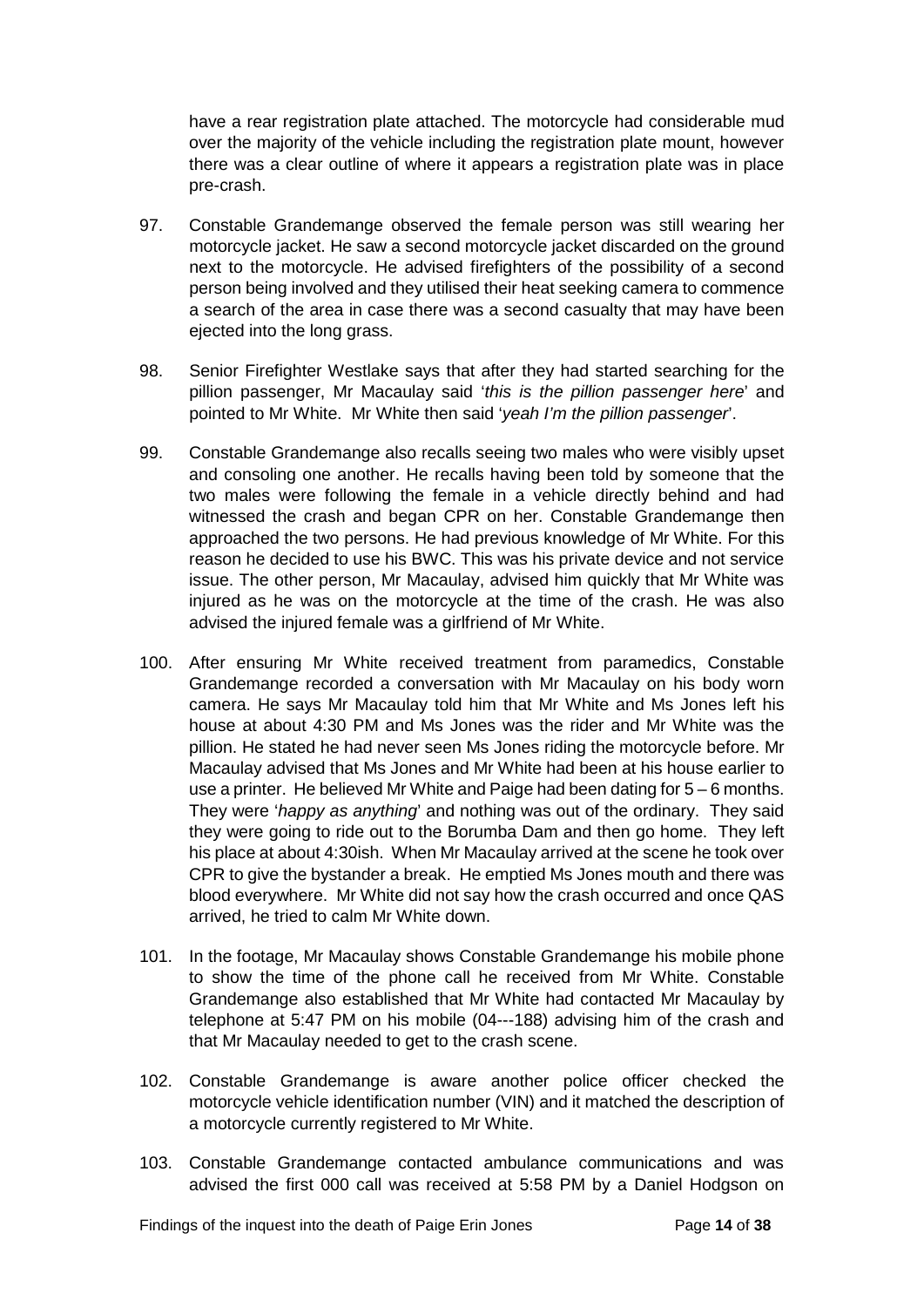mobile number (04---188). He noted the mobile telephone number that called ambulance communications and the mobile number that called Mr Macaulay was the same. He also noted there was a 12 minute gap in time between the telephone calls to Mr Macaulay and the initial emergency call to ambulance communications.

- 104. Sergeant Brock Murphy arrived at about 6:23 PM he observed two males near the rear of one of the ambulances watching on. He approached one of the male persons who he now knows as Tyson White. He asked Mr White what happened and Mr White said *"I am pretty shaken up right now. I was just doing CPR on her. Can I get some water?"* After giving him some water Sgt Murphy asked Mr White was he the first person there after the crash. Mr White stated *"no I was on the bike I was a passenger on the rear and I got thrown off the bike. My fiance was riding, I am pretty sore right now. I am hurting".* Having ascertained Mr White had not been seen by ambulance officers, Sgt Murphy took him to one of the ambulance vehicles and spoke to an ambulance officer. He later obtained details of Mr White, of his girlfriend, Ms Jones and is not sure if he or someone else conducted a breath test on Mr White, but it returned a nil result.
- 105. Sgt Murphy says he spoke to Mr Macaulay and obtained an audio version from him. Sgt Murphy identifies the time at 1910 hours. During this audio, Mr Macaulay says he had known Mr White for 3 – 4 years and met Ms Jones as his girlfriend approximately 5 – 6 months ago. Mr White's printer had broken down so they went to Mr Macaulay's house at approximately 1600 hours and printed off about 45 pages of paperwork which Mr Macaulay believed was divorce papers. They took these papers in a blue backpack. During the visit, Ms Jones had some coca cola and Mr White drank an orange drink. They did not consume any alcohol. They were at Mr Macaulay's house for approximately  $30 - 45$ minutes. They left about 1630 hours to go and see the dam. Both Mr White and Ms Jones were wearing helmets. At 1746 hours, Mr Macaulay got a call from Mr White saying '*get here, get here*' and Mr Macaulay asked '*where are you?* Mr White said '*at the Kybong round about*'. Mr Macaulay got into his car and drove straight to the crash site. When he arrived there was a 4WD, perhaps a Pajerro and three bystanders. One of the bystanders was wearing '*high-vis*' clothing. Mr Macaulay relieved Mr White who was providing CPR. As no one had given Ms Jones mouth to mouth he did that and discovered Ms Jones mouth was filled with blood. He rolled Ms Jones on to her side and then rolled her back and continued to provide CPR.
- 106. Senior Constable O'Brien was with Constable Grandemange. He recalls seeing a male person standing beside the body who appeared to be very shaken and distressed. He observed a black motorcycle and did not see any number plate. He obtained the VIN to make further checks and verified it related to a Yamaha motorcycle 667NQ.
- 107. SC O'Brien provided a statement in March 2019 and says he had a conversation with Mr White. During the conversation Mr White appeared evasive on answering questions in relation to the incident and initially told him he was following behind the motorcycle at the time of the crash. SC O'Brien had BWC that day but did not activate it as he was not exercising a police power or using force. He said he was not investigating and just gathering information. He cannot now recall what question he asked to elicit that response. He presumes this information was provided to Constable Grandemange and he may have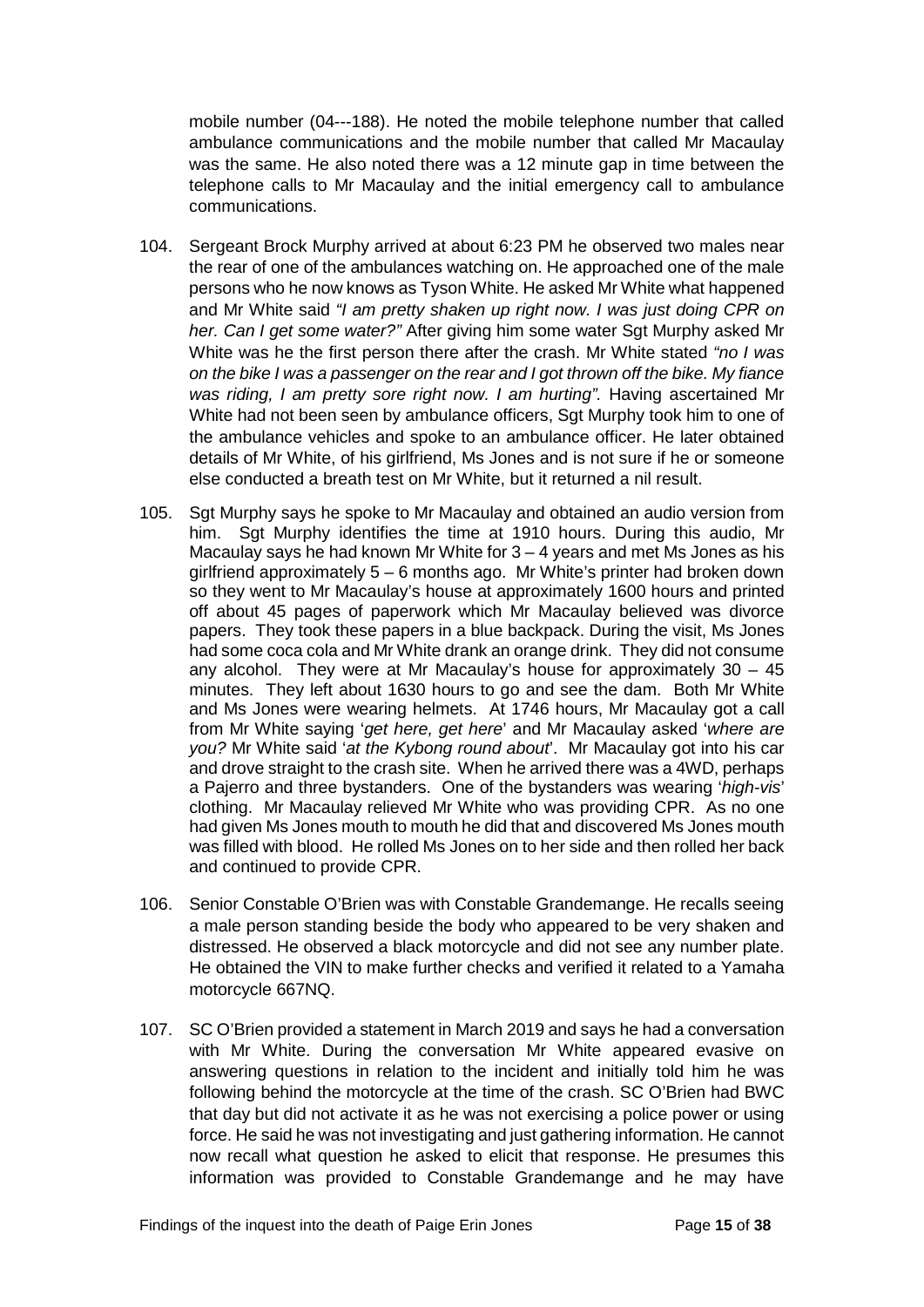provided this information to other police such a FCU. He did not become aware of the version that Mr White was saying he was a passenger but is not sure when that night. SC O'Brien made no mention of the conversation in his notebook and conceded it would have been preferable that the conversation was recorded. I am not convinced I can rely on this evidence from SC O'Brien given he did not record it anywhere.

- 108. He later assisted Constable Grandemange and fire officers to search the surrounding grass area and found a motorcycle helmet. He recalls that Mr White indicated he had thrown a helmet to that position as he went to her aid.
- 109. Constable Grandemange asked Mr Macaulay for permission to search his vehicle to ascertain if Mr White had concealed any evidence from the scene in the vehicle. This was recorded on body worn camera footage. In the footage, Constable Grandemange asked if Mr White approached Mr Macaulay's car and whether he placed a phone in the car. Mr Macaulay says that he did not see Mr White anywhere near his car or put anything in the car. He agreed to let QPS search his car and it would appear from the footage that nothing of significance was located. On the footage it is identified that Mr Macaulay had a dash camera in his car. He consented for the QPS to take the whole camera. Later reports indicate nothing of relevance was found on the dashcam.
- 110. Fire Officer Cameron Ritchie attended the scene. He recalls seeing a silver coloured four wheel drive vehicle with a bullbar parked at the scene. There was a heavy set man near where CPR was being performed and he asked him to move away. This man said he had been performing CPR and he got the impression he was not involved in the incident but cannot recall how he came to that impression. He said there was some confusion about this as he was told by another fire officer this man had been a passenger on the motorcycle. He saw this man being consoled by the other man.
- 111. Fire Officer Ritchie was part of the crew that were asked to help locate the helmet. He states that upon completion of his shift at 8 AM the next morning he was driving home in the vicinity of the crash scene and observed what he believes to be the same silver four wheel drive that had been at the crash earlier but now stationary at the scene.
- 112. Fire Officer Douglas Westlake also attended the crash scene with other fire service officers. He recalls there were two males standing at the rear of the ambulance with an older male around 60 years old comforting a younger man approximately in his 40s. He recalls someone at the scene saying the older man was the manager of a mine and the younger male had worked with him. He also recalls someone saying that one of the males was a friend of the victim. At one point he was tasked to use a torch and a thermal imaging camera to search the embankment behind where the body was lying on the basis that a police officer had found another jacket and thought they should look around for a pillion. He did not locate anything.
- 113. After this search had been done Mr Westlake recalls the older male person pointed at the younger male and said he was the pillion and the younger male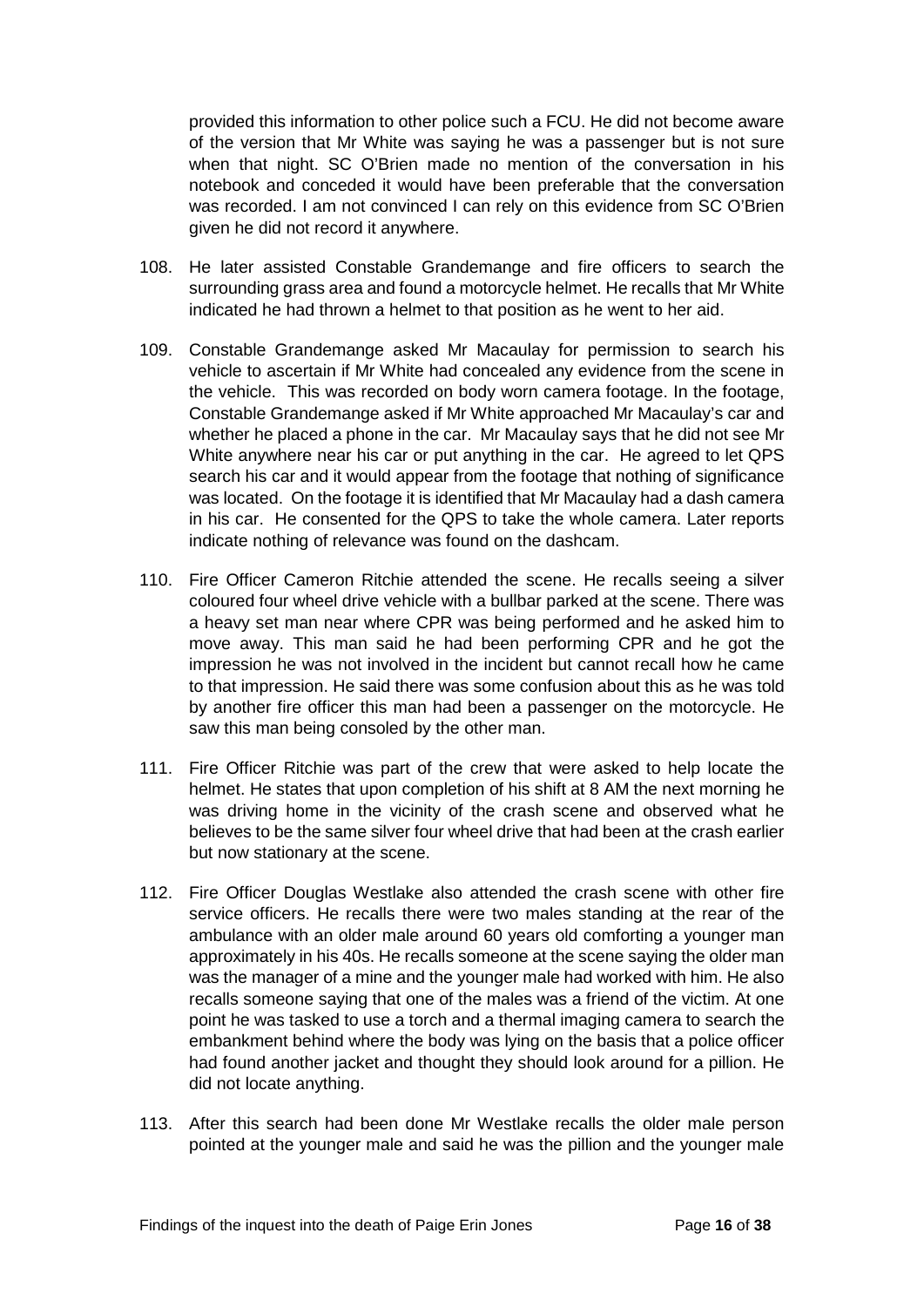confirmed this. Mr Westlake also formed part of a search party trying to find another helmet which was located in long grass away from the body.

#### <span id="page-18-0"></span>*Medical Treatment provided to Tyson White*

- 114. Constable Grace Byrne was tasked to attend the Gympie Hospital at 1930 hours to obtain a blood specimen from Mr White. On arrival she was informed there had been difficulties locating a suitable vein to insert cannulas and it was unlikely that it would be successful to extract blood from a new vein.
- 115. At 2032 hours she spoke to Mr White and activated her body worn camera. There were a number of attempts to obtain a blood specimen and eventually at 2043 hours a specimen of blood was taken from his left arm through the cannula that had been inserted prior to police arrival.
- 116. Senior Constable Joshua McDonald was present with Constable Byrne. He seized a black Huawei mobile telephone and a blue shirt and pair of jeans Mr White was wearing at the time of the crash. Mr White informed him the pass code was his date of birth. SC McDonald later attempted to use this pass code but it was incorrect. He said he only tried once and thinks he went back to Mr White to query this but he cannot recall the response. The phone was given to SC Ben Rose.
- 117. In his statement SC McDonald says he recalls the treating clinician Dr Jason Lindeman asking Mr White if he was the rider or passenger of the motorcycle and states he heard Mr White saying he was riding the motorcycle. SC McDonald states that he had activated his body worn camera. At the inquest SC McDonald reviewed the BWC footage and agrees Mr White did not say he was riding the motorcycle.
- 118. Dr Lindeman was one of the treating clinicians at the Gympie Hospital emergency department on 3 July 2018. On questioning in relation to the mechanism of injury Dr Lindeman stated that Mr White reported the motorcycle was travelling around 100 km an hour and there were two persons on the motorbike. He reported the vehicle was a Yamaha R1. He reported he was the passenger and a female person was in control of the motorcycle. He reported he was flung from the motorcycle and the motorcycle landed on the female rider. He reported he performed CPR at the scene.
- 119. Dr Lindeman states that he asked Mr White the weight of the female rider to which he replied 'about 50 kg'. Dr Lindeman considered it is very unusual for an average sized male to be a pillion passenger to a relatively small female rider, particularly on a light weight powerful motorcycle with a very small pillion seat and high rear foot pegs. At this point, Dr Lindeman says Mr White became evasive and would not directly answer any more questions in relation to the incident. At the inquest Dr Lindeman again referred to the unusual circumstances above noting he was himself an experienced rider and had ridden the R1 Yamaha, which was a light powerful motorcycle with the pillion seat being tiny. He stated an experienced motorcyclist would consider this dangerous.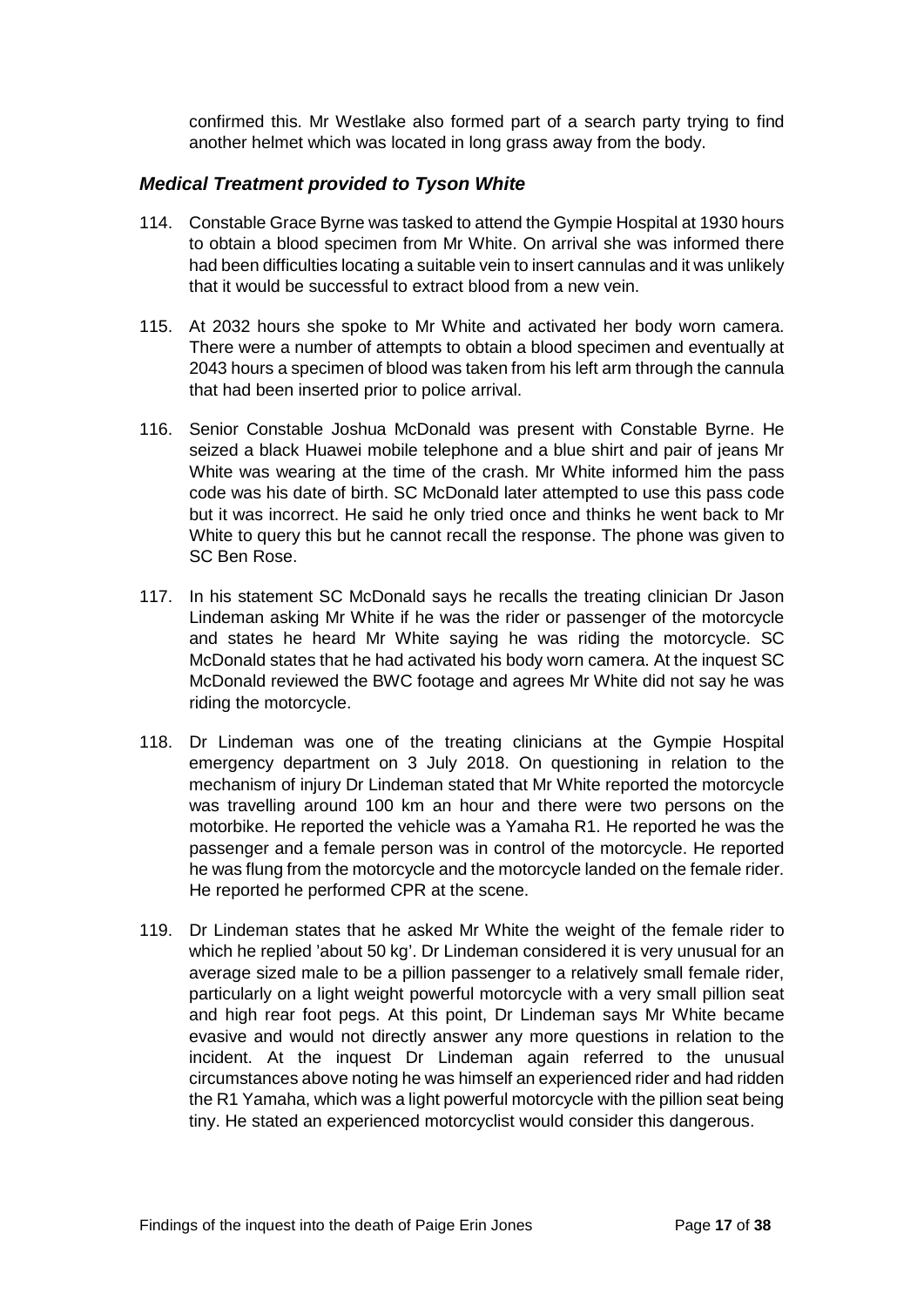120. Constable Byrne's body worn camera footage appears to capture this interaction that is described in the above two paragraphs at the 13 minute mark of the recording.

Doctor Lindeman (**D**): Tyson, where were you on the bike mate? Tyson (**T**): on the back

- D: *On the back. How heavy was your - rider?*
- T: *45 kilo.*
- D: *How heavy are you?*
- T: *113, 108, something around there.*
- D: *what actually happened?* [unintelligible but more questions from D]

T: *She* [unintelligible] *under the bike. I went over the top of her and landed on the, on the uh embankment.* [unintelligible] *I struggled to get it off and I threw it up behind me. Then I pulled her out from under the bike.*

- D: *What sort of bike do you ride?*
- T: *What was that?*
- D: *What sort of bike do you ride?*
- T: *I wasn't riding, she was*
- D: *What sort of bike?*
- T: *Yamaha*
- 121. The medical records indicate Mr White complained of right back pain, right chest wall pain and right shoulder pain. Mr White had tenderness on his right posterior chest, right shoulder and right upper anterior chest. Mr White's abdomen was non tender anteriorly, his right flank and paraspinal had tenderness in the lumbar region. His right shoulder was tender, as was his left knee.
- 122. Mr White required intravenous fentanyl and ketorolac for his pain.
- 123. Between approximately 2030 hours and 2100 hours Mr White advised Dr Lindeman he had called a solicitor and was refusing any further tests. Dr Lindeman asked why this was the case if he was only a passenger. Mr White refused to answer. Mr White denied taking drugs prior to being on the motorcycle.
- 124. A CT of Mr White's cervical spine, chest, abdomen and pelvis identified the following:
	- Two segment fractures of the right  $3<sup>rd</sup>$  to  $7<sup>th</sup>$  ribs
	- Single segment fractures of the right  $2<sup>nd</sup>$ ,  $8<sup>th</sup>$  and  $9<sup>th</sup>$  ribs
	- Subpleural atelectasis and ground-glass attenuation in the adiacent right upper lobe posterior segment and right lower lobe may relate to pulmonary contusion (although the expiratory phase acquisition was likely to have contributed)
	- Suspected fracture through the anterior cortical table of the manubrium
	- Undisplaced fractures of the right L3 and L4 transverse processes
- 125. There is a nursing entry in the medical records at 2200 hours that Mr White became tachycardic at times when stressed i.e. talking to police and solicitors.
- 126. Mr White was transferred to Sunshine Coast University Hospital at 2319 hours. He was discharged on 5 July 2018. The discharge summary notes that Mr White had the following injuries:
	- Fractures of the right  $2^{nd} 9^{th}$  ribs
	- Right pulmonary contusion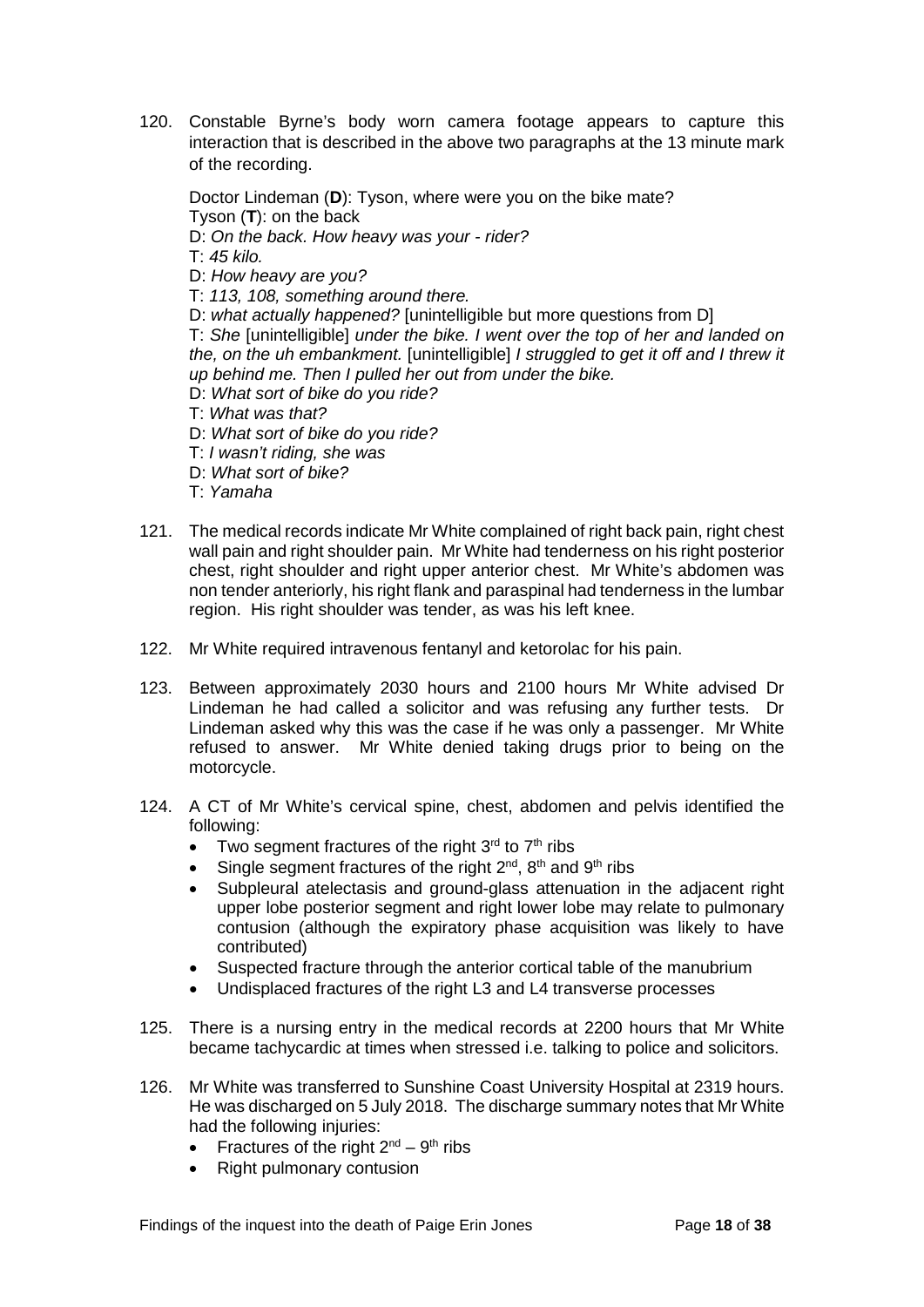- Fracture to the right scapula
- Suspected fracture of the manubrium
- Undisplaced fractures to the L3/L4 transverse process.
- 127. The discharge summary indicates Mr White was reviewed by orthopaedics and for conservative management of his injuries. There is a note to '*see psychologist as discussed with social work*'.
- 128. Dr Lindeman was asked whether it was possible for a man with these injuries to lift a motorcycle such as the Yamaha and he said unlikely. He would be able to lift a helmet and through it. Initially also the endorphins running through his body may have allowed him to perform CPR but after some time (15-30 minutes) he would be in too much pain and would have difficulty breathing, consistent with what was noted from his response at the scene as recorded on the 000 call.

#### <span id="page-20-0"></span>*Other Investigations*

- 129. On 4 July 2018, Detective Senior Constable (DSC) Melissah Rose, Detective Sergeant Bailey and DSC Whiddett attended the crash site to conduct a further search in daylight. No items of interest were recovered.
- 130. DSC Melissah Rose was also part of a team of CIB detectives who attended at 894 Noosa Road, Mothar Mountain with a search warrant on 6 July 2018 to search the address in relation to drug offences. Body worn camera was activated during the search warrant. She is aware during the execution of the search warrant, DSC Duggen located a licence plate bearing registration 667NQ in a tool box in a Holden utility parked underneath the dwelling. DSC Duggan confirmed this evidence in a statement provided to me.
- 131. DSC M Rose states that during the warrant a black and silver Huawei mobile telephone was seized and she observed two videos recorded on 11 June 2018 of a person wearing a motorcycle jacket, the same as that worn by Mr White as evidence that Mr White was riding a motorcycle on public roads despite having no licence a matter of weeks prior to the crash. On another mobile telephone believed to be that of Ms Jones there was a message received on 21 June 2018, from a person listed as *'My Man*" at 4:58 PM saying *'Leaving Bunnings now'.* DSC Rose attended Bunnings, Gympie and reviewed CCTV footage from 21 June 2018 showing Mr White entering the store wearing a motorcycle jacket and carrying a motorcycle helmet alone and departing a short time later. DSC Rose said at the inquest she had not reviewed the video for some time and says she observed the face of Tyson White although she also said she could not now recall if he had his helmet on. I note her statement references the fact he was carrying it and accept the position is Mr White was at Bunnings and did not have his helmet on.
- 132. DSC M Rose also obtained CCTV footage from the Imbil Friendly Grocer from approximately 4:15 PM on 3 July 2018 and observed a black motorcycle travel past towards Borumba Dam. She observed the motorcycle to have a rider and a passenger and the rider appeared to be larger than the passenger. The CCTV footage is of such poor quality I have determined it has little evidentiary value and has been disregarded by me.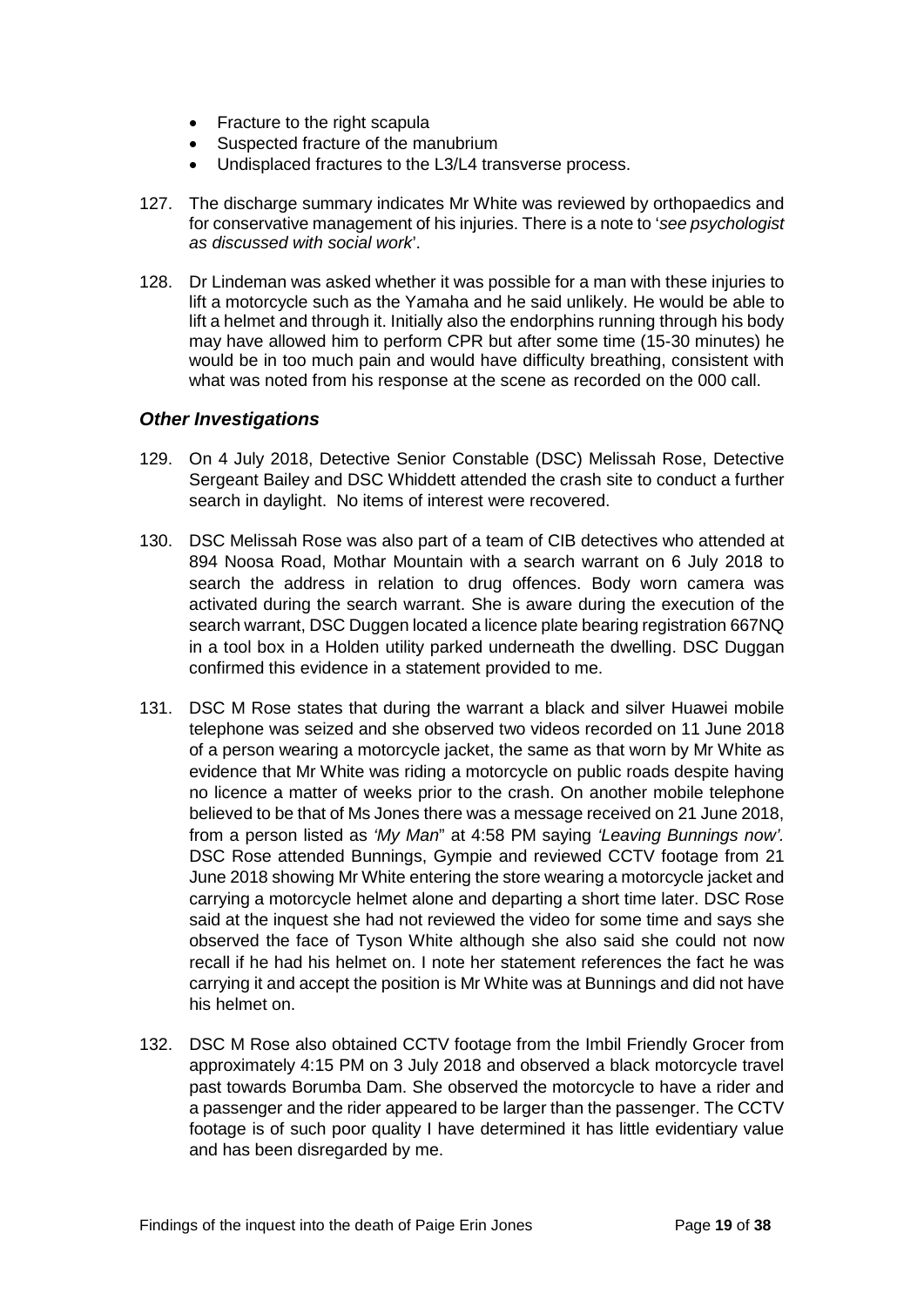- 133. On 7 July 2018, police obtained a forensic procedure order to enable a qualified person to undertake a non-intimate forensic procedure on the basis that it might provide evidence of a commission of an indictable offence.
- 134. Photographs were taken of Mr White in black shorts. There is a red mark just lower than Mr White's right shoulder. There are marks on Mr White's arms which appear to be as a result of either a cannula or illicit drug use. On the other arm near the elbow there was a white band aid on it with a large area of bruising. There does not appear to be any other injuries in the photographs.
- 135. On the same day, DSC M Rose conduced a universal forensic extraction device (UFED) extraction of the black and yellow Aspera mobile phone. DSC Rose believes this to have been Ms Jones mobile phone. In the phone there was a contact for '*My Man*' and phone number (04---188). The phone also has a contact for 'Ma' and the number for this corresponds with the number recorded for Ms Flavel, Ms Jones' mother, in exhibit C4.
- 136. A UFED extraction of a black and silver Huawei mobile phone located in the pantry of Mr White's residence was attempted but unsuccessful. A physical examination of the phone included a contact as '*Bat Phone*' with a mobile number of (04---188). On the Huawei phone were two videos of Mr White riding the motorcycle along Noosa Road and up the driveway of his residence wearing the same jacket located at the crash site. The videos are recorded the same day the motorcycle was collected from Gympie Motorcycles. DSC M Rose indicates that these videos were evidence that Mr White was riding a motorcycle on the road despite having no licence.
- 137. On 8 July 2018, DSC M Rose conducted a UFED extraction of the white Huawei MYA-L02 mobile phone located in Mr White's pocket. This phone appears to have been used by Mr White after the crash.

#### <span id="page-21-0"></span>*Purchase of Motorcycle*

- 138. Zane Bernardin is the general manager at Gympie Motorcycles.
- 139. He remembers in 2018 he sold a motorcycle to Mr White. He remembers the sale particularly well because the motorcycle was at one point his personal motorcycle. In his evidence before the inquest he explained he had personally purchased the motorcycle in question from Gympie Motorcycles but sold it back to Gympie Motorcycles when he realised the motorcycle was not for him. He has checked the sales records and can see that on 11 June 2018 the sale of the motorcycle was completed. He is able to definitely say the sale did not take place in January 2018.
- 140. He states that anywhere up to a week to two weeks before this Mr White had been in the store with a lady he assumed he was dating. He was there to buy a quad bike and while there he was talking about a sports bike that he had been looking at buying. Mr White made reference to a Honda CBR 1000. Mr Bernadin then showed him photographs of the Yamaha YZF-R1 2008 model that he was selling. Mr White came in the next few days with the same lady and he showed him the motorcycle and they both loved it. During the conversation with Mr White and the lady it was mentioned that she did not have a motorcycle licence and that she never had one. They had both said she was getting the quad bike to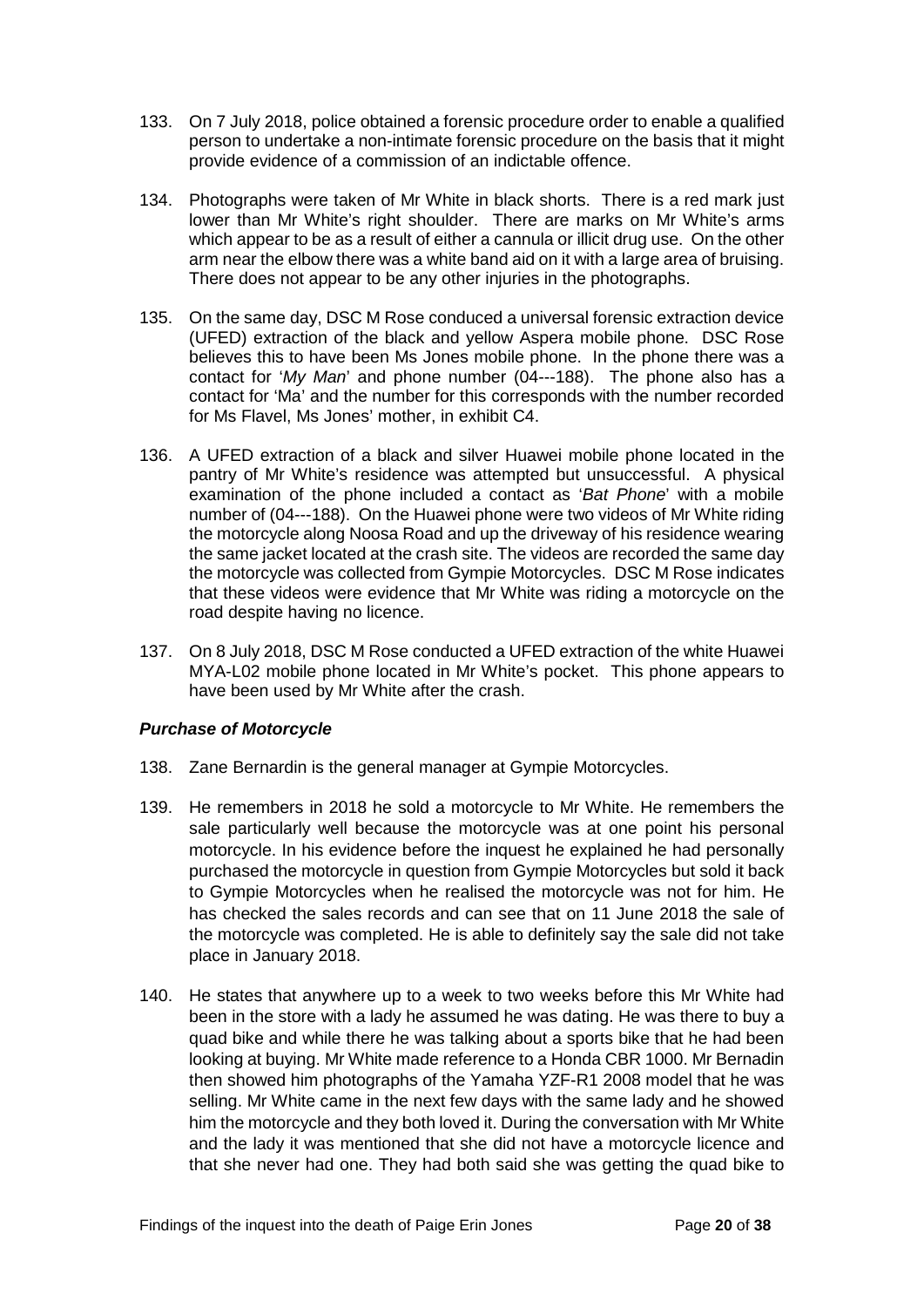learn to ride. Mr White stated he presumed they were dating and they appeared to be comfortable in each other's presence. He understood they lived together.

- 141. Through the conversation Mr Bernadin considered it was clear the Yamaha was for Mr White and for Ms Jones to ride on the back of the bike, which is why he purchased a pillion seat for the bike. Mr Bernadin explained the pillion passenger would be sitting a few inches higher than the rider.
- 142. Mr Bernadin stated that particular motorcycle was a high performance sports bike. It is the sort of bike you would take to the race track and not something you generally ride every day. This is because the seated position on the bike is extremely uncomfortable. To ride such a motorcycle in June 2018 you need an open R licence. To get a R licence a person needed to attend a QRide course, obtain a preliminary RE licence and hold this for a year and then have further testing to get a full licence. Current requirements require the RE licence now needs to be held for two years.
- 143. Mr Bernadin also said in his evidence that to purchase a motorcycle you needed to have a car licence and not necessarily a motorcycle licence unless the sale was being financed in which case a motorcycle licence was required. In this case he says it was being financed and Mr White produced a licence which included a R motorcycle licence, which showed it was valid to 21 November 2018. Mr Bernadin also produced the purchase contract, finance application and finance contract all indicating the purchase was by Mr White alone.
- 144. On the day Mr White came and picked up the bike on 11 June 2018 he was driven in by someone and he rode the bike home from the store. Watching him it was clear Mr White had ridden bikes before.
- 145. Mr Bernadin stated this particular bike would have been difficult to ride for someone of the lady's size and the experience that she said she had. It would not be impossible but difficult, especially with someone of his size on the back of the bike if he was not leaning correctly when it was being ridden. Turning the motorcycle in particular would be difficult.
- 146. Mr Bernadin also recalls seeing Mr White on the bike on one occasion after he purchased it. He has checked their systems and can see that this was on 12 June 2018 being the day after he purchased the bike. Tyson was worried it was going to overheat because the thermos fan was not coming on but after checking the manual he told him it did not come on until the water temperature reached 106 degrees. Mr White rode the motorcycle to the shop on that occasion.

#### <span id="page-22-0"></span>*Other information*

147. A request was made to the Department of Main Roads and Transport (DTMR) for any traffic details regarding the alleged speeding offence committed by Ms Jones. The records indicate a speeding offence occurred on 2 March 2018 on Mothar Mountain but this involved a Suzuki Swift sedan and not a motorcycle. Ms Jones had never held a motorcycle licence.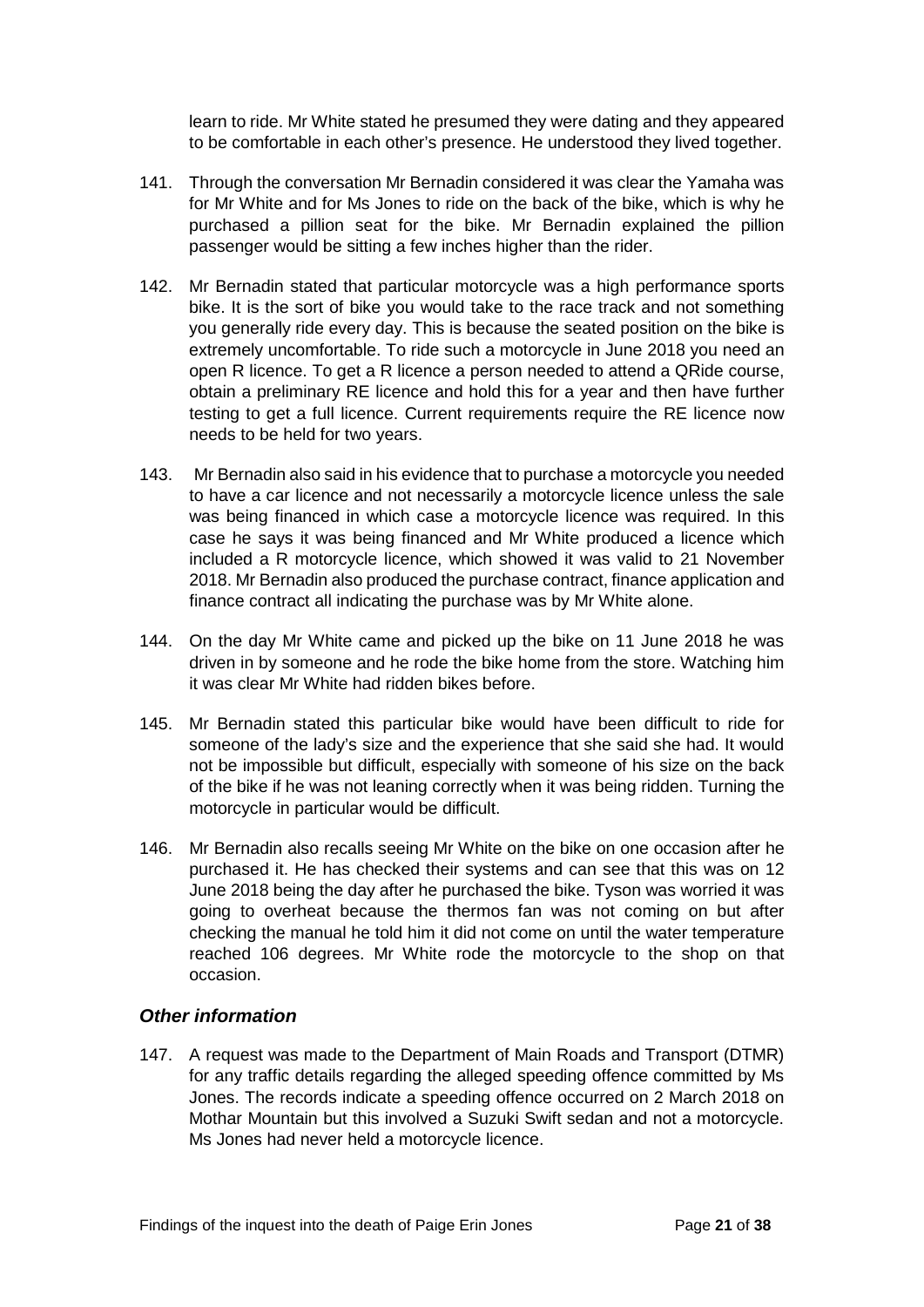- 148. At the time of the crash incident Mr White was the subject of a 24 month disqualification commencing on 23 April 2018. He previously had an unrestricted motorcycle licence but as a result of previous disqualifications, and on the basis of DTMR records produced it does not appear he obtained another unrestricted motorcycle licence.
- 149. However on the basis of the evidence of Mr Bernadin when Mr White purchased the Yamaha motorcycle he produced a licence showing Mr White held a MC (mulicombination) and R (motorcycle) licence from 22 November 2017 to 21 November 2018. This licence was photocopied by Mr Bernadin for the purpose of the purchase.
- 150. DTMR records indicate Mr White was to be issued a MC P (provisional) and a CL (car learner) on 22 November 2017 and it is unclear why the MC and R licence was produced. DTMR were unable to explain this discrepancy although I suspect it was realised there had been a mistake made in granting a multicombination licence (used for heavy vehicles) and a learners for a car.
- 151. In any event on 23 April 2018 Mr White was disqualified from driving for two years and the licence produced to Mr Bernadin was required to have been surrendered to police or DTMR and was invalid.
- 152. DSC Ben Rose made enquiries about the mobile service for mobile number (04- --188). This was registered with a Daniel Hodgson of an address at Bargara. DSC B Rose spoke to Mr Hodgson who said he had never used that service number. Mr Hodgson did not know Mr White or Ms Jones. Mr Hodgson stated at one point he had been involved in the drug scene and he had left his driver's licence at a drug house on one occasion. Unfortunately Mr Hodgson could not be located to provide evidence at the inquest.
- 153. The call records for the mobile service show there were a number of calls and text messages to associates of Mr White including the landlord of premises he was renting as well as to Mr Macaulay at 5:47 PM on the day of the crash. DSC Rose was aware of the associates and the landlord from other dealings with Mr White. The next call to 000 was made almost four minutes after the call to Mr Macaulay finished. DSC B Rose reviewed the raw data in court and was able to calculate that from the end of the call with Mr Macaulay to calling 000 there was a 3 minute 48 second gap.

#### <span id="page-23-0"></span>*Forensic Crash Unit Investigation*

- 154. The incident was investigated by Senior Constable (SC) AJ Noble of the Sunshine Coast Forensic Crash Unit (FCU). The incident occurred at about 6 PM on Tuesday, 3 July 2018 on the Old Bruce Highway, Coles Creek.
- 155. The Old Bruce Highway is a bitumen sealed two lane roadway running adjacent to the recently constructed Bruce Highway. On examination of the scene there was found a number of tyre friction marks and gouges/scrape marks that could be attributed to the involved motorcycle. The initial tyre friction mark was located in the central area of the northbound lane commencing and angled towards the left side of the roadway. The friction mark was approximately 3.2 metres in length and consistent with being caused by locked rear brake.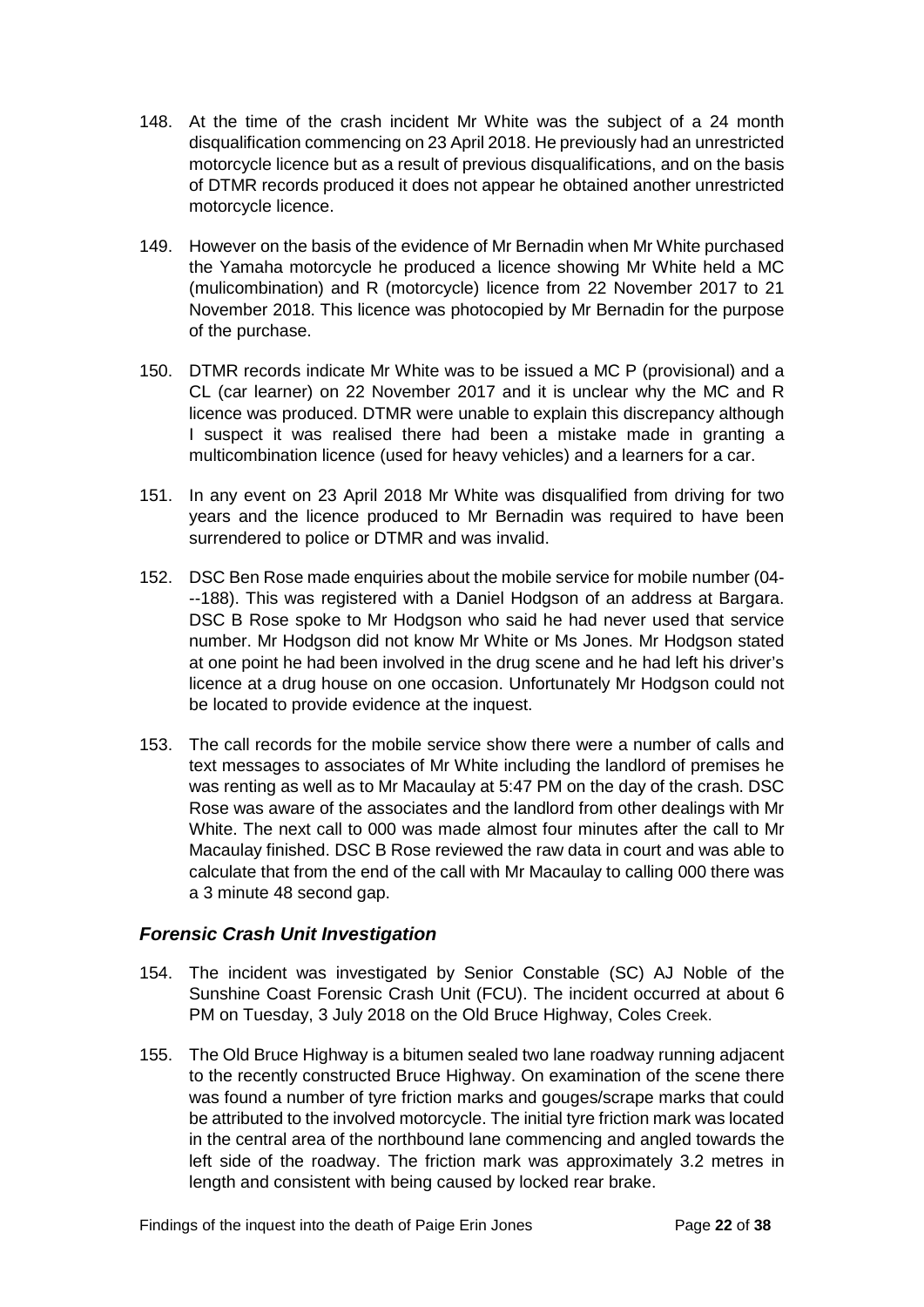- 156. After the initial friction mark ceased there was a gap of 8.1 metres before a second mark of about 16.7 metres commenced. This mark was slightly offset to the right of the alignment of the original and had a gentle curve to the left before recurring back to the right. The FCU stated this was highly consistent with being made by the locked rear wheel of the motorcycle.
- 157. The second mark was followed immediately by several gouge and scrape marks consistent with heavy contact from components on the left side of the motorcycle.
- 158. The FCU investigator stated this is highly consistent with a 'high side' situation whereby the motorcycle enters a sideways rear wheel slide and the rear tyre regains grip causing the motorcycle to violently flip back upright and over onto the roadway. This typically happens very rapidly and can result in extremely violent ejections of the rider/pillion. SC Noble considered that incidents of this nature often occur when the rider perceives that heavy braking is required and '*over applies*' the rear brake resulting in rear wheel lock up.
- 159. Once off the sealed road surface the motorcycle continued for about another 11 metres before coming to rest in soft mud on the table drain. Ms Jones was located about two metres beyond the motorcycle. Tyre friction marks at the scene were short in nature and broken into two distinct sections. The motorcycle has fallen to the ground and slid a further 11.4 metres.
- 160. Preliminary speed estimates based on full braking efficiency and an estimated speeds loss attributed to the off-road sliding/tumble, resulted in a calculated speed of approximately 60–70 kilometres an hour at the time of the commencement of the initial tire friction mark.
- 161. Due to the straight alignment of the roadway leading into the corner immediately prior to the crash location, and the alignment of tire friction marks, it is a reasonable possibility the motorcycle may have been travelling at a higher speed prior to the incident and the resulting wheel lock occurred at the end of a deceleration phase.
- 162. The motorcycle was generally in good condition with moderate damage on the left side and upper frontal areas consistent with a high side. The number plate was missing on police arrival and there was some suspicion at the time due to the cleanliness of the number plate mount area making it appear possible the number plate was removed post-crash before police arrived. On 6 July 2018 Gympie detectives executed a search warrant at the address of Mr White in relation to a separate drug-related investigation. During the search the number plate for the motorcycle involved in the traffic crash was located in a tool box on the back of a utility underneath the house.
- 163. An examination of the motorcycle found flat spotting on the rear tyre consistent with rear wheel lock leading to the loss of control. The motorcycle otherwise appeared to be in well-maintained condition. A later mechanical inspection by a vehicle inspection officer, Sergeant Bartley McMullen found no faults with the motorcycle that would have contributed to the incident.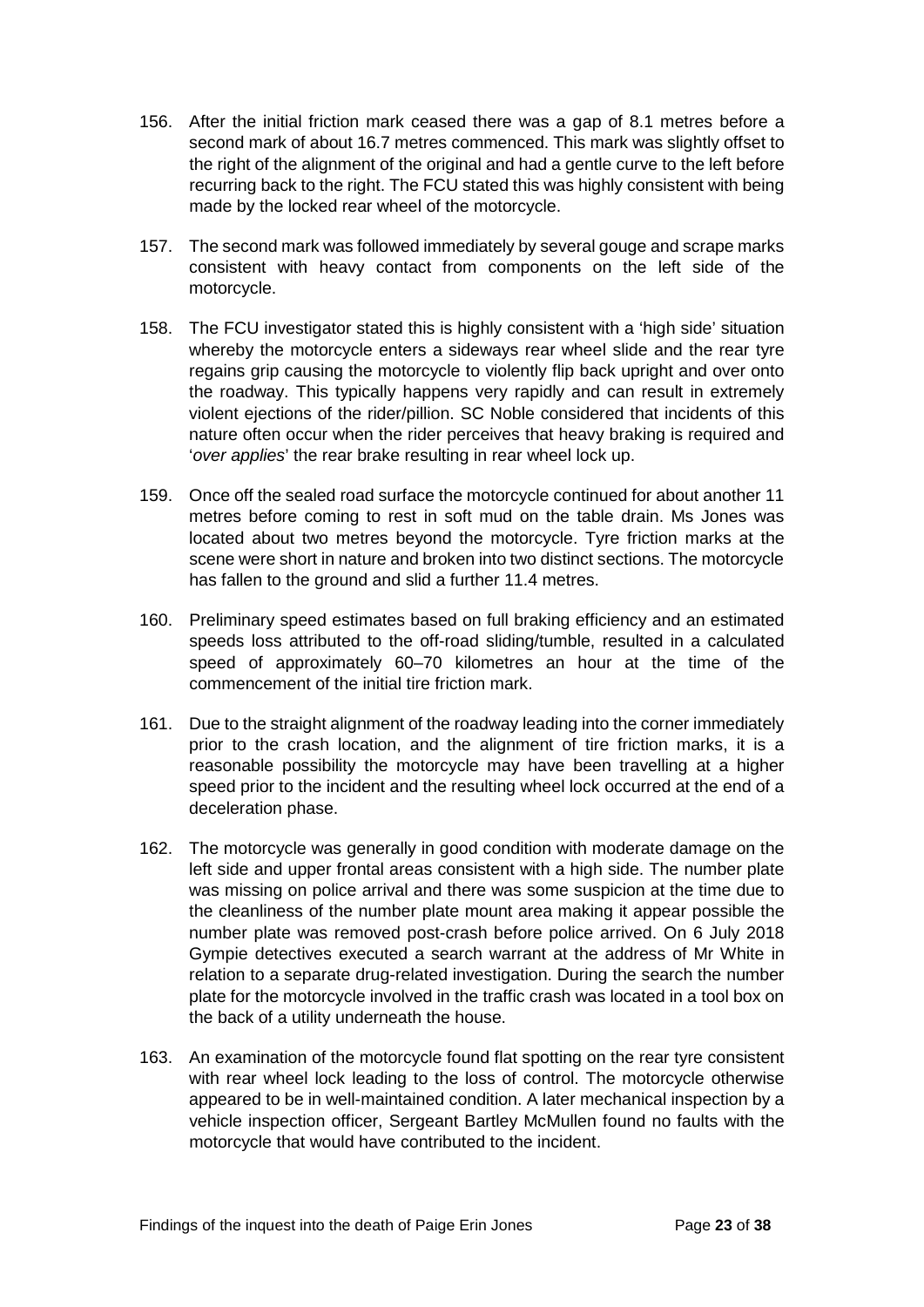- 164. A forensic procedure order was conducted on Mr White early in the investigation, however it found no apparent injuries that could position him as either the rider or pillion passenger.
- 165. CCTV footage shows a motorcycle generally consistent with the involved motorcycle, riding west on Yabba Creek Road towards Borumba Dam at about 4:15 PM. The CCTV image is of limited quality but is said to show the rider is likely the larger of the two occupants with a smaller pillion passenger on the rear. It is noted that there is raised seating on the rear of the motorcycle. It is the view of the FCU that given the height of the head positions in the CCTV, the apparent rear passenger is significantly shorter than the rider.
- 166. A similar motorcycle is seen in the footage travelling eastbound past the same CCTV location at 5:23 PM. At that time it appears the larger person was still the rider of the motorcycle with a pillion of a smaller stature. The footage shows the pillion appears to be wearing a dark jacket with some white accenting consistent with that worn by Ms Jones on the night of the incident.
- 167. The exact path of the involved motorcycle from Imbil to the crash site is not known. The investigating officer conducted a drive through test from Imbil to the crash site, at the posted speed limit. This test found the trip took about 22 minutes using the shortest and most obvious route. This leads to the possibility that if the motorcycle in the footage is in fact to the same motorcycle, then there is some 20 minutes where the rider has either stopped for a period of time, or possibly taken an alternate route. Due to the unaccounted time periods it is possible the rider and passenger could have changed and either of them could have been in control of the motorcycle at the time of the crash.
- 168. The investigation revealed that the incident could possibly have resulted from the motorcycle travelling into the bend at high speed prior to the wheel lock up and loss of control, however there was insufficient evidence to determine if this was the case.
- 169. On 19 March 2019, SC Noble provided a supplementary form 1 providing an update on the investigation.
- 170. SC Noble notes that there is no compelling information to indicate who the rider and passenger of the motorcycle was. SC Noble states that whilst he did not have access to the autopsy report, Ms Jones injuries as identified at the postmortem, which he attended, indicated that they were consistent with Ms Jones being struck by the motorcycle during the crash sequence. SC Noble says in his opinion that the observed injuries may have resulted from Mr White falling onto Ms Jones during the crash sequence. Given the height and weight differences, Mr White would likely have inflicted significant injury if he had fallen on Ms Jones during the crash sequence. SC Noble says that the '*lack of significant external injuries*' noted on Ms Jones body is '*somewhat supportive of this scenario as motorcycle contact would likely have resulted in hard/sharp parts of the motorcycle*' contacting Ms Jones, which are more likely to leave visible injuries.
- 171. SC Noble indicates that the crash occurred due to a loss of control after a rear wheel brake lock up leading into a bend in the road and which appears to have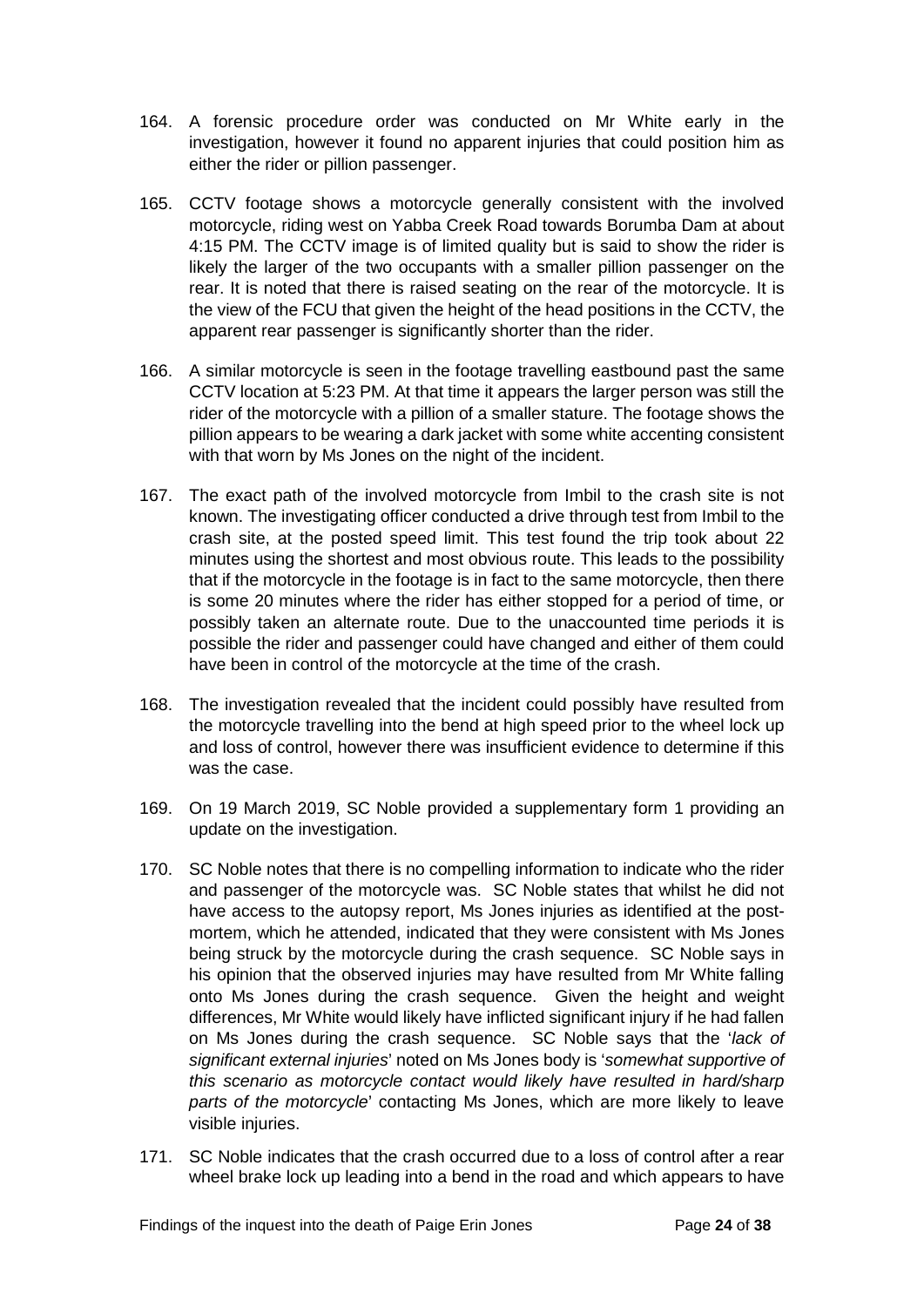occurred at relatively low speed, resulting in a loss of rear wheel grip followed by a high side condition whereby the rear wheel regains grip causing the motorcycle to rapidly flick. This often results in the rapid ejection of the motorcycle occupants in a sideways manner from the vehicle rather than forwards, making determination of the relevant positions difficult. SC Noble reports that this type of incident is inconsistent with a more experienced rider who would ordinarily be less likely to make such a judgment error.

- 172. SC Noble indicates that DNA examination had been done on each helmet. Mr White's helmet had sustained the most frontal damage with a large area of cracking evidence in the chin guard area. SC Noble considers that this was not definitive in determining seating position as the cause of the damage includes possible contact with Ms Jones helmet, motorcycle components or ground contact. SC Noble also noted that examination of the clothing did not assist positioning either persons on the motorcycle.
- 173. SC Noble also comments that it '*is generally unusual and somewhat difficult for very slightly built persons such as Paige Jones to be able to easily maintain control of a larger motorcycle, particularly at low speed with a very large passenger. It is however not unheard of, or impossible*'.
- 174. SC Noble concludes that the CCTV footage from Friendly Grocers *'is likely to be the motorcycle involved in the matter*'. Due to the lack of quality of the original recording, no useable enhancement is possible.
- 175. On 26 August 2019, SC Noble provided a further supplementary form 1. In it he notes that sometimes motorcycle incidents will result in injuries that can be attributed to certain contacts between the rider and pillion passenger. For example, the rider of the motorcycle will often have significant injuries to the hands and fingers as this remains in contact with the motorcycle for the longest period of time. Additionally, riders often have heavy inner thigh bruising due to heavy contact with the rear of the fuel tank area. SC Noble says that there were no significant hand or finger injuries to Ms Jones to be able to attribute to her being either the rider or pillion passenger. He also says that the forensic procedure order carried out on Mr White several days later did not enable him to definitely determine Mr White's position on the motorcycle.
- 176. SC Noble had been provided with a copy of the report of Sergeant Stocker and agreed with its conclusions.

#### <span id="page-26-0"></span>*Crash Analysis Report of Sergeant David Stocker*

- 177. Sergeant David Stocker is a senior crash analyst with the FCU with 17 years' experience in crash investigations. He has completed a certificate IV in Road Incident Investigation and Reporting and a Diploma in Road Crash Investigation and Analysis. He is an accredited Traffic Accident Road Reconstructionist.
- 178. Sgt Stocker was asked to review the evidence to determine the dynamics of the crash and the seating positions of Ms Jones and Mr White on the motorcycle at the time of the crash.
- 179. Sgt Stocker noted the post-mortem findings and the outcome of the non-intimate forensic procedure did not identify any injuries directly linking Ms Jones or Mr White to a component or part of the motorcycle or position on the motorcycle.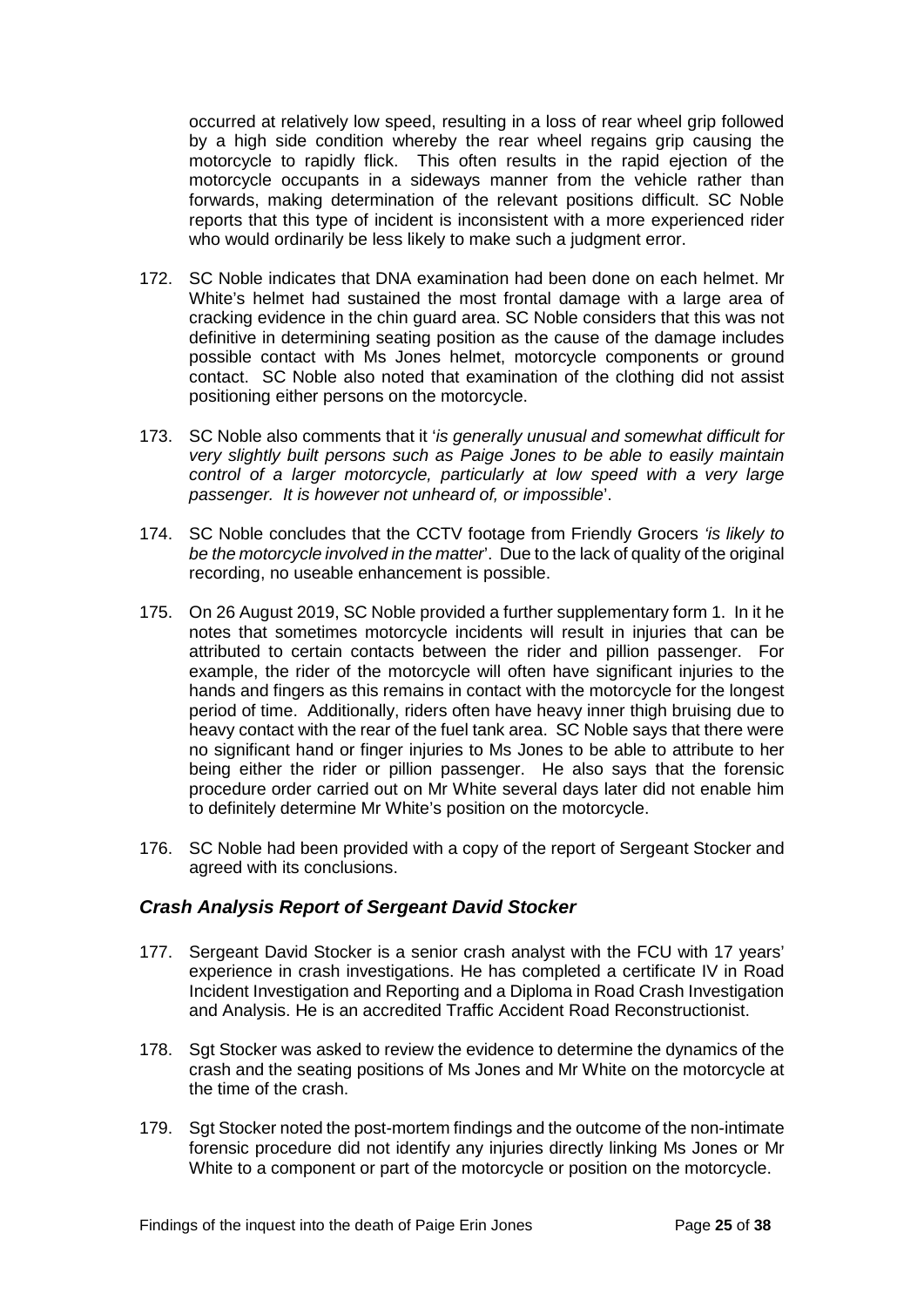- 180. Sgt Stocker considered a number of possible scenarios including:
	- The motorcycle drove directly into the table drain and fell.
	- Front wheel brake was applied, locking the front wheel and causing the motorcycle fall.
	- Rear wheel brake was applied, locking the rear wheel and allowing it slip out sideways. The rear wheel remained locked causing the motorcycle to lowside.
	- Rear wheel brake was applied, locking the rear wheel and allowing it to slip out sideways. The rider then released the rear brake causing the motorcycle to high-side.
- 181. Sgt Stocker opined the skid marks located at the scene are consistent with a heavy rear wheel brake resulting in the locking of the rear wheel of the motorcycle. This is also supported by the scuffing located on the rear motorcycle tyre.
- 182. The thickness of the initial tyre mark compared to the second tyre mark indicates there was also significant front brake applied initially resulting in weight shift on the rear wheel to the front wheel and narrowing of the skid mark from the rear locked wheel.
- 183. The increased width of second tyre mark indicates release of the front brakes with weight returned to the rear wheel resulting in a wider skid mark.
- 184. The rear braking continued across the road shoulder over the loose road material producing linear scratches on the road surface.
- 185. There was then an area on the road shoulder to the right of the tyre scratch marks that contains numerous scratches, a gouge a mark and a scrape mark indicating contact with metal components on the motorcycle and that the motorcycle has fallen prior to leaving the road.
- 186. The damage to the motorcycle was predominantly to the left side.
- 187. The scene and vehicle evidence is consistent with the motorcycle high-siding just prior to leaving the road. The motorcycle was entering a right curve and would have been initially leaning to the right. Rear wheel braking caused the rear wheel to lock and track to the left of the front wheel. The rider released the rear brake producing a high-side with the motorcycle tumbling onto its left side.
- 188. A high-side would project the rider and pillion up into the air and forward of the motorcycle with the motorcycle tumbling and/or sliding towards them. The injuries sustained by Ms Jones described as a heavy blunt impact to the right chest was also consistent with the motorcycle colliding with and/or landing on Ms Jones after she was thrown from the motorcycle.
- 189. The scene, vehicle and injury evidence does not provide any assistance in positioning Mr White or Ms Jones on the motorcycle prior to the crash.
- 190. Sgt Stocker also provided a response to certain questions of Counsel assisting as follows: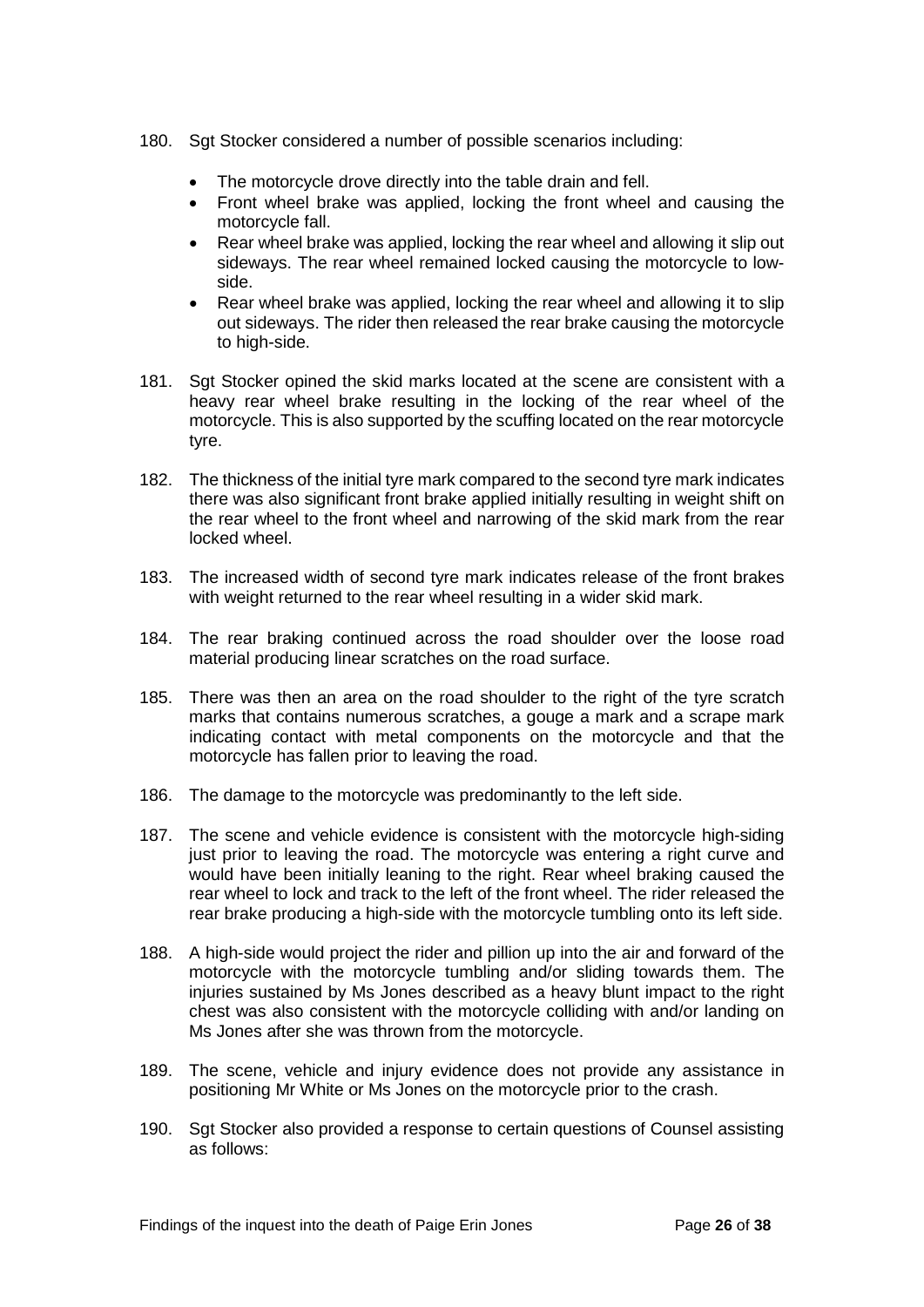- A speed at the start of the tyre mark can be calculated based on the road and vehicle evidence. This calculated speed would not allow for any applied braking prior to the start of the tyre mark.
- He agrees with SC Nobles estimate of speed at the start of the tyre mark of 60 to 70 km/hr.
- The scene evidence is consistent with any of the following or combination of the following:
	- o Excessive speed into the curve
	- o Rider Impairment
	- o Rider Distraction
	- o Rider Inexperience

#### <span id="page-28-0"></span>*Statement of Tyson White*

- 191. Mr White was forwarded a formal request by me to provide a statement.
- 192. In his statement Mr White states that he met Ms Jones in the early months of 2016 as she was his case officer at an employment service. She moved in with him around Christmas 2017. He states that in March 2018 he proposed to marry Ms Jones and they were attending to her divorce.
- 193. Mr White stated that Ms Jones did not have a motorcycle licence as far as he was aware. He has always had motorbikes himself. Ms Jones rode his DT200R motorbike on the 40 acre property where they resided to muster horses and cattle from time to time and it seemed to him she was an accomplished rider. She did not appear to have any trouble handling a dirt bike.
- 194. He says he thinks Ms Jones had ridden a road bike three or four times.
- 195. On 26 January 2018, Ms Jones and he went to the Gympie Motorcycle Shop to buy a quad bike. When they got to the shop there was a second-hand Yamaha road bike at the shop, which was also for sale. He says Ms Jones fell in love with it and they arranged to purchase the quad bike for paddock work at home and the road bike for Ms Jones. This was the bike that Ms Jones was riding when she died.
- 196. Mr White states he did not have a driver's licence at the time and did not ride the road bike more than a few hundred metres at home.
- 197. Ms Jones had received a speeding fine in the time just prior to the accident. The speed camera was on Mothar Mountain. He believes she was going about 83 km an hour in a 50 km or 60 km zone.
- 198. On the morning of 3 July 2018, Ms Jones seemed fine to him. Soon after lunch they went to Mr Macaulay's address and says they were there for a maximum of two hours. They were talking to him about bull dozer or excavator work. It was mainly a social visit. Mr Macaulay was a friend.
- 199. Mr White states he wanted to be home in the daylight and left the house. Ms Jones was riding the motorcycle and he was on the back as a pillion passenger. The accident occurred on the way home. It was about a 25 minute drive. Ms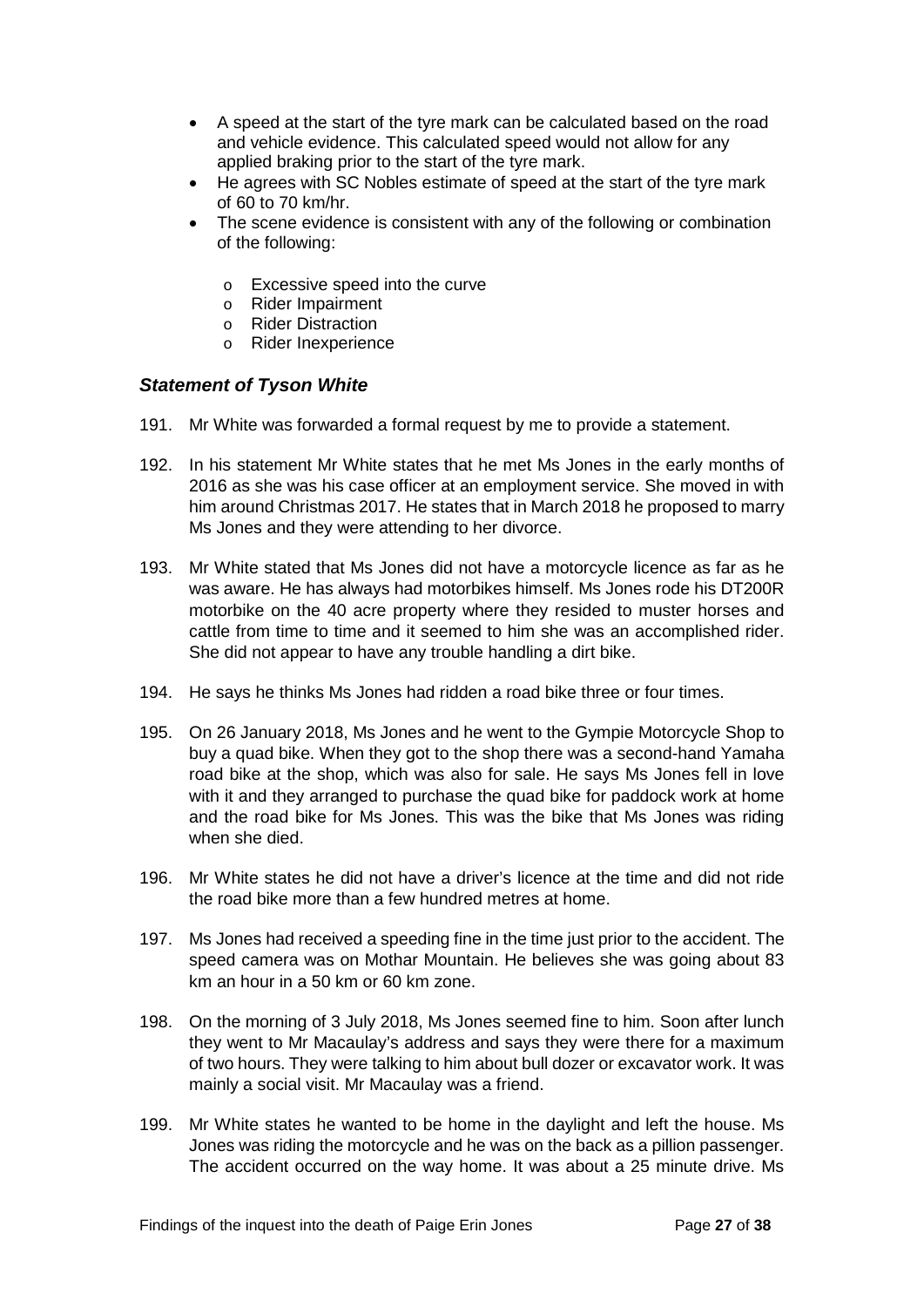Jones was sitting in front, controlling the motorbike. He was behind Ms Jones and was laid forward on her back with his head to one side.

- 200. They were riding around the corner. He does not know how fast they were going but does not remember thinking that Ms Jones was riding fast or dangerously at all. He states he felt the bike wobble as they were going around the corner and he went to look up and the next thing he can remember is flying through the air. There was an embankment of the side of the road and he hit the embankment about halfway up.
- 201. He took off his helmet and looked around. He remembers being in enormous pain. He saw Ms Jones lying under the motorcycle. The motorcycle was off the road in a drain. He got over to her as fast as he could and tried to lift the motorcycle off Ms Jones but was not able to do so. The handlebar was in the middle of her chest and she was lying on her back. He dragged her out from under the motorcycle. He took her helmet off and can remember seeing that her eyes looked black. He called Mr Macaulay because they were only 15 minutes from his place. He then called 000 and commenced CPR.
- 202. Mr Macaulay arrived first and he helped with CPR. The ambulance did not arrive until about 25 minutes after Mr Macaulay got there. It was starting to get dark and some cars went past but did not stop.
- 203. Paramedics took him away for treatment and he does not think he saw Ms Jones again.

#### <span id="page-29-0"></span>*Evidence of Tyson White*

- 204. Mr Tyson confirmed his statement was true and correct.
- 205. He said as far as he was aware Ms Jones did not have a motorcycle licence. He has seen her licence and had looked at it.
- 206. He stated he had been around motorcycles since he was 17. He had little training at that time but was aware of current requirements for obtaining licences and the restrictions on more powerful motorcycles.
- 207. He said Ms Jones had ridden the dirt bike on his property many times to muster cattle and horses. She had not told him where she had learnt. He said they had never had a discussion about her riding a motorcycle without any licence.
- 208. He stated he was not sure where he came up with the reference to purchasing the motorcycle on 26 January 2018. He accepts that he purchased the motorcycle on 11 June 2018.
- 209. He stated they had only gone to the motorcycle shop to purchase a quad bike but Ms Jones fell in love with the Yamaha. He was asked if he was disqualified from driving at the time of purchase and said he had been disqualified but remembers presenting a licence.
- 210. Mr White was reluctant to adopt the description of the motorcycle as a Superbike but agreed it was a powerful motorcycle.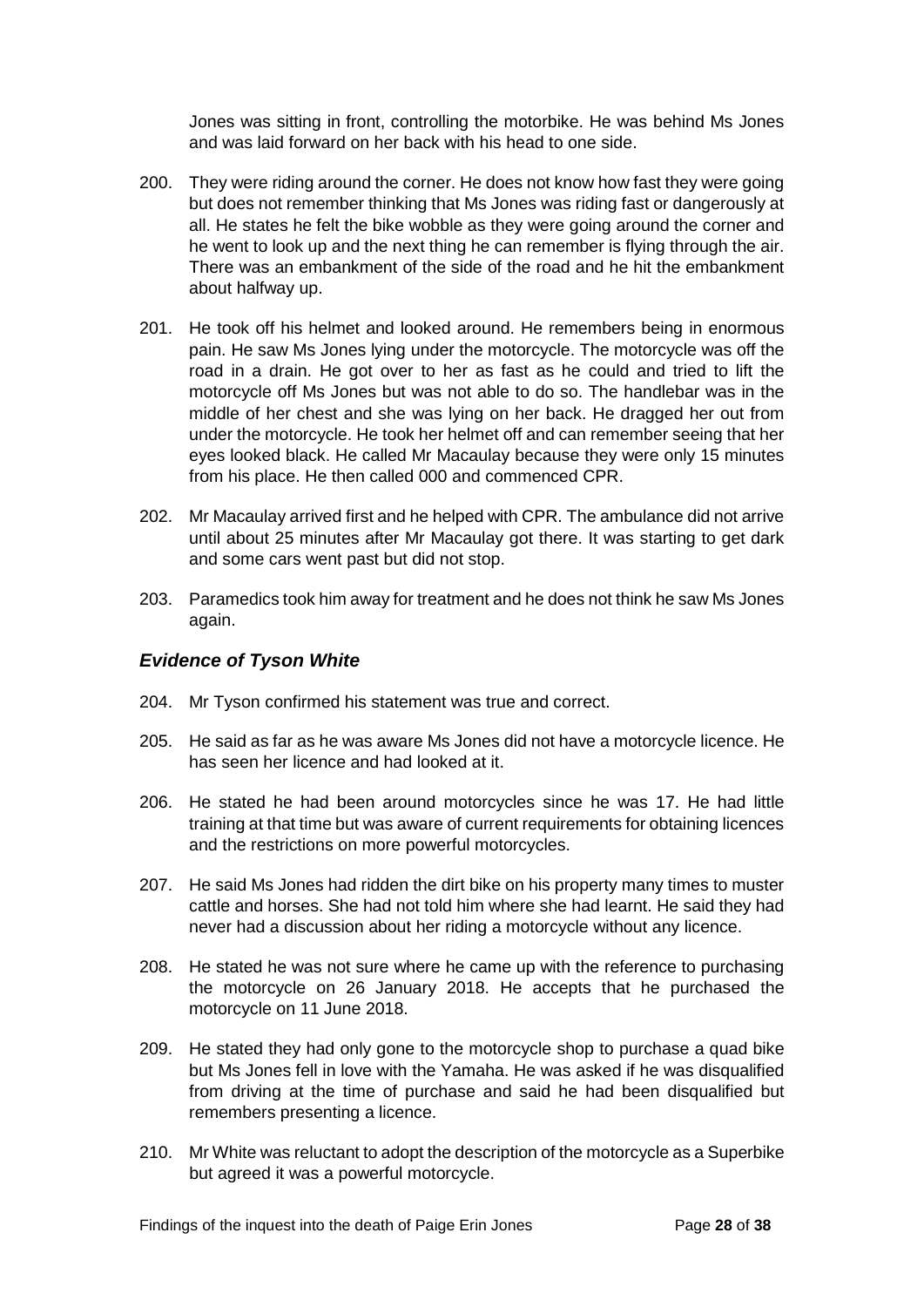- 211. He said the finance was put in his name only as Ms Jones had been blacklisted and had a poor credit rating as a result. He agreed the finance, registration and insurance for the motorcycle were all in his name.
- 212. He said the motorcycle had been bought for Ms Jones to ride at some point but she took to riding quickly and she was very skilled and he was surprised.
- 213. He agrees he was disqualified from driving on 23 April 2018. He did not recall if he was asked to hand his licence in to anyone. He agreed he either produced the licence when he purchased the motorcycle or emailed a copy. He did not say he was disqualified. The licence was needed for finance and registration.
- 214. Mr White disagreed with the evidence of Mr Bernadin that the quad bike was purchased for Ms Jones to learn on and she was excited about it. He said she was excited about the motorcycle. He was asked if any mention was made that she did not have a motorcycle licence and he agreed this was not mentioned.
- 215. He claimed privilege from answering a question about who collected the motorcycle after it was purchased. He was directed to answer the question pursuant to s 39 of the *Coroners Act 2003.* He said he rode the motorcycle from the shop. Similarly he agreed he rode the motorcycle back to the shop the next day.
- 216. Mr White said that between the day of purchase and the crash Ms Jones rode the motorcycle three or four times from memory on Noosa Road to practice. He stated she was able to have her feet touch the ground when sitting on the motorcycle.
- 217. He said he had been on the back of the motorcycle twice while she was riding, again on Noosa Road.
- 218. Mr White stated she was able to push the motorcycle into position. He was asked about Mr Macaulay's evidence that on day of crash he pushed it to the front of the driveway and said he was doing it as a gentleman.
- 219. He was asked if the day of the crash was the first time she had driven as far as Imbil and said he was not sure where she had gone on other times to blow off some steam.
- 220. Mr White stated he had no discussions with her about her not having a motorcycle licence and agreed she did not have one.
- 221. He agreed the position of a pillion on the motorcycle was crunched up and not pleasant. Ms Jones had insisted on going to Mr Macaulay that day to get the divorce papers printed. He stated she could not drive her own vehicle as it had hit a roo and his own vehicles were damaged also.
- 222. He was unable to explain why the motorcycle did not have a number plate attached. He agreed it was on the motorcycle when purchased. He denied removing the number plate.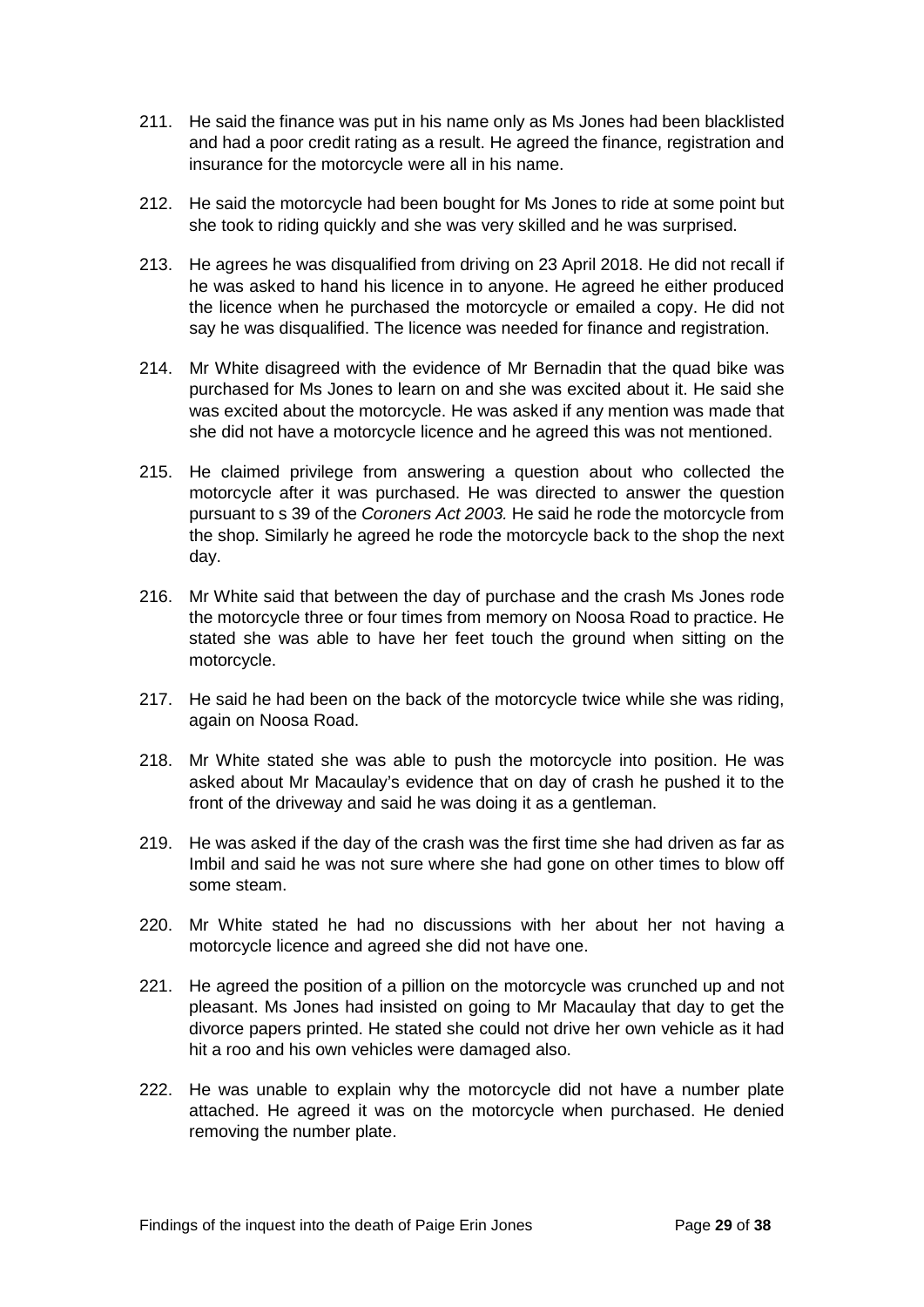- 223. He was taken to the toxicology results for Ms Jones showing the presence of methamphetamine. He denied knowing she consumed methamphetamine that day but agreed she had used the substance on other occasions and gave a description of her behaviour on doing so.
- 224. He said Ms Jones only met Mr Macaulay that day and denied his evidence he had met her before. He said Mr Macaulay had met a previous girlfriend.
- 225. He said Ms Jones rode the motorcycle to Mr Macaulay that day. The paperwork was placed in a backback he was carrying.
- 226. He stated he pushed the motorcycle out and he put the stand down and she got on and started it. It was put that Mr Macaulay stated he (Mr White) was sitting on the motorcycle with his feet down to stabilise the motorcycle. Mr White maintained Ms Jones got on first and did not need his assistance.
- 227. Mr White does not recall if they went to Borumba Dam before or after visiting Mr Macaulay.
- 228. He was asked about the speed of the motorcycle just before the crash. He said he was not looking at the speedo but it was about the speed limit.
- 229. Mr White states he was thrown from the motorcycle and landed on the embankment where the police found his helmet. He took off his helmet and rolled down the embankment and went to Ms Jones. When it was suggested DNA testing on this helmet including the presence of fresh blood concluded this helmet belonged to Ms Jones, Mr White was unable to concede he was incorrect in his assertion the helmet was his.
- 230. Mr White says he could not lift the motorcycle. He says he rang Mr Macaulay first and then had to drag her out from under the motorcycle and then rang 000 and then CPR.
- 231. He was asked about the telephone number (04---188) that called 000 and says he does not recall that number. He does not know who Daniel Hodgson is. He was asked why he rang Mr Macaulay first and said he was dazed but thought he was closer than the ambulance services and Mr Macaulay could get them to hospital.
- 232. He remembered being called 'Daniel' by the 000 caller. Daniel was his middle name and he was not going to argue with the caller over that.
- 233. He does not recall QAS officers asking if he saw Ms Jones come off the bike. He did not hear Mr Macaulay say he had seen the motorcycle go around the roundabout too fast and lose control.
- 234. He says he told the paramedics and fire officers he was the passenger and got flung. He disagrees he told SC O'Brien he was following and saw the crash.
- 235. He denied the staff at Gympie Hospital were able to obtain a blood sample from him. He was only aware on the morning of his evidence there was a certificate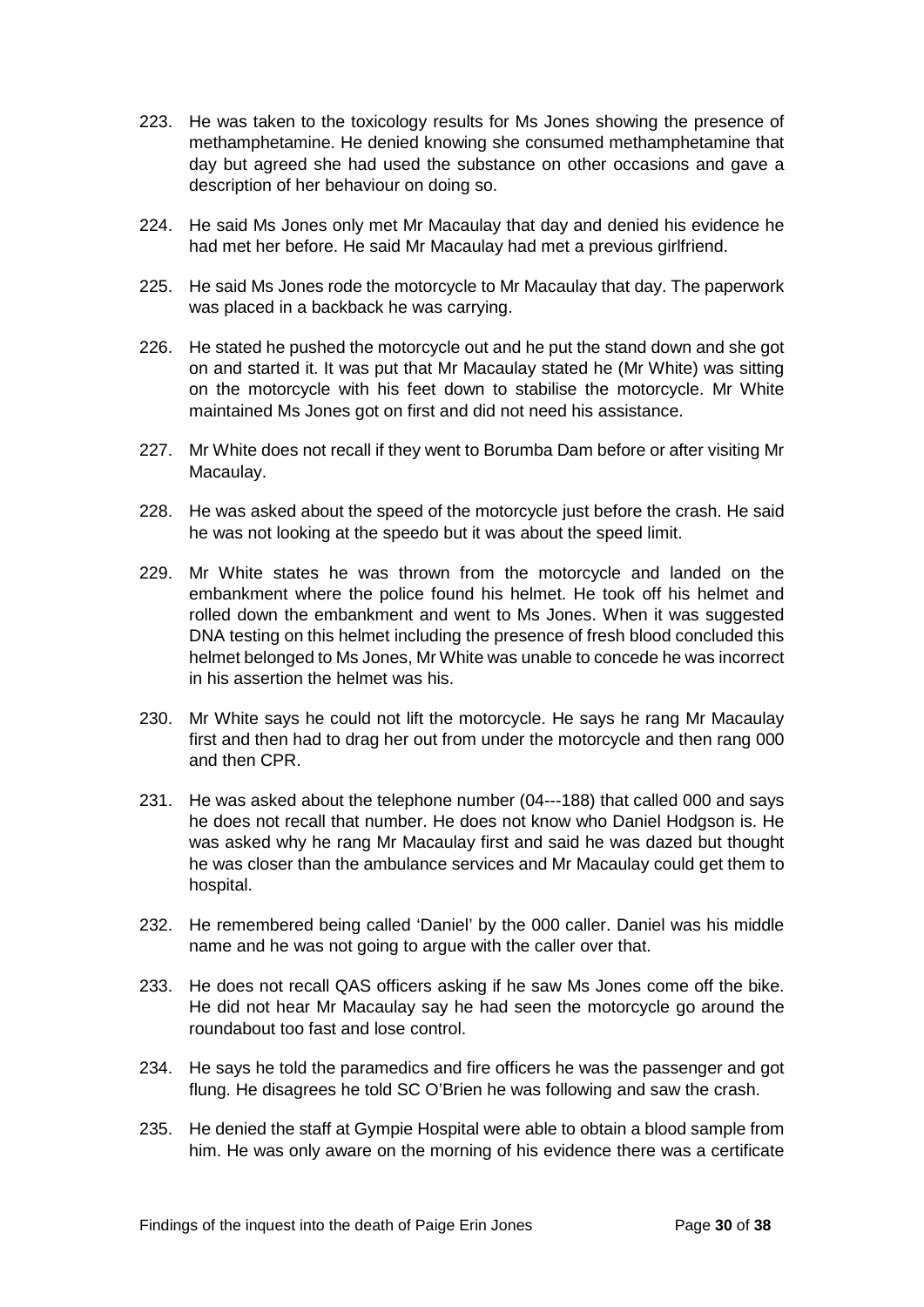showing methamphetamine in his system. He denied consuming any alcohol or illicit or other drugs that day.

236. Mr White denied knowledge of a number of people referred to in the telephone records for (04---188). He agreed one person was the landlord of premises he rented and but suggested Ms Jones may have rung him. He stated he does not recall the numbers for his phones as he has had so many of them. He stated he could not agree that the references to (04---188) and 'My Man' on the Aspera phone found at his residence indicated it was used by Ms Jones. There were also a number of text messages put to him which suggested an intimate and domestic relationship with Ms Jones. He would not admit to the phone (04--- 188) as being one he was using despite there being overwhelming evidence to support such a proposition.

## <span id="page-32-0"></span>**Conclusions**

- 237. In reaching my conclusions it should be kept in mind the *Coroners Act 2003*  provides that a coroner must not include in the findings or any comments or recommendations, statements that a person is or maybe guilty of an offence or is or maybe civilly liable for something. The focus is on discovering what happened, not on ascribing guilt, attributing blame or apportioning liability. The purpose is to inform the family and the public of how the death occurred with a view to reducing the likelihood of similar deaths.
- 238. A coroner should apply the civil standard of proof, namely the balance of probabilities but the approach referred to as the *Briginshaw[1](#page-32-1)* sliding scale is applicable. This means that the more significant the issue to be determined, the more serious an allegation or the more inherently unlikely an occurrence, the clearer and more persuasive the evidence needed for the trier of fact to be sufficiently satisfied that it has been proven to the civil standard.
- 239. With respect to the *Briginshaw* sliding scale it has been held that it does not require a tribunal of fact to treat hypotheses that are reasonably available on the evidence as precluding it from reaching the conclusion that a particular fact is more probable than not.
- 240. It has also been stated that *"Evidence of possibility… is admissible and must be weighed in the balance with other factors, when determining whether or not, on the balance of probabilities, an inference… could or should be drawn. Where, however, the whole of the evidence does not rise above the level of possibility, either alone or cumulatively, such an inference is not open to be drawn."[2](#page-32-2)*
- 241. Section 48 of the *Coroners Act 2003* provides that if from information obtained while investigating a death, a coroner reasonably suspects a person has

<sup>1</sup> *Briginshaw v Briginshaw* (1938) 60 CLR 336 at 361  $\overline{a}$ 

<span id="page-32-2"></span><span id="page-32-1"></span><sup>2</sup> Chief Justice Spigelman, *Selstam Pty Ltd McGuiness (2000) 49 NSWLR 262* at [79]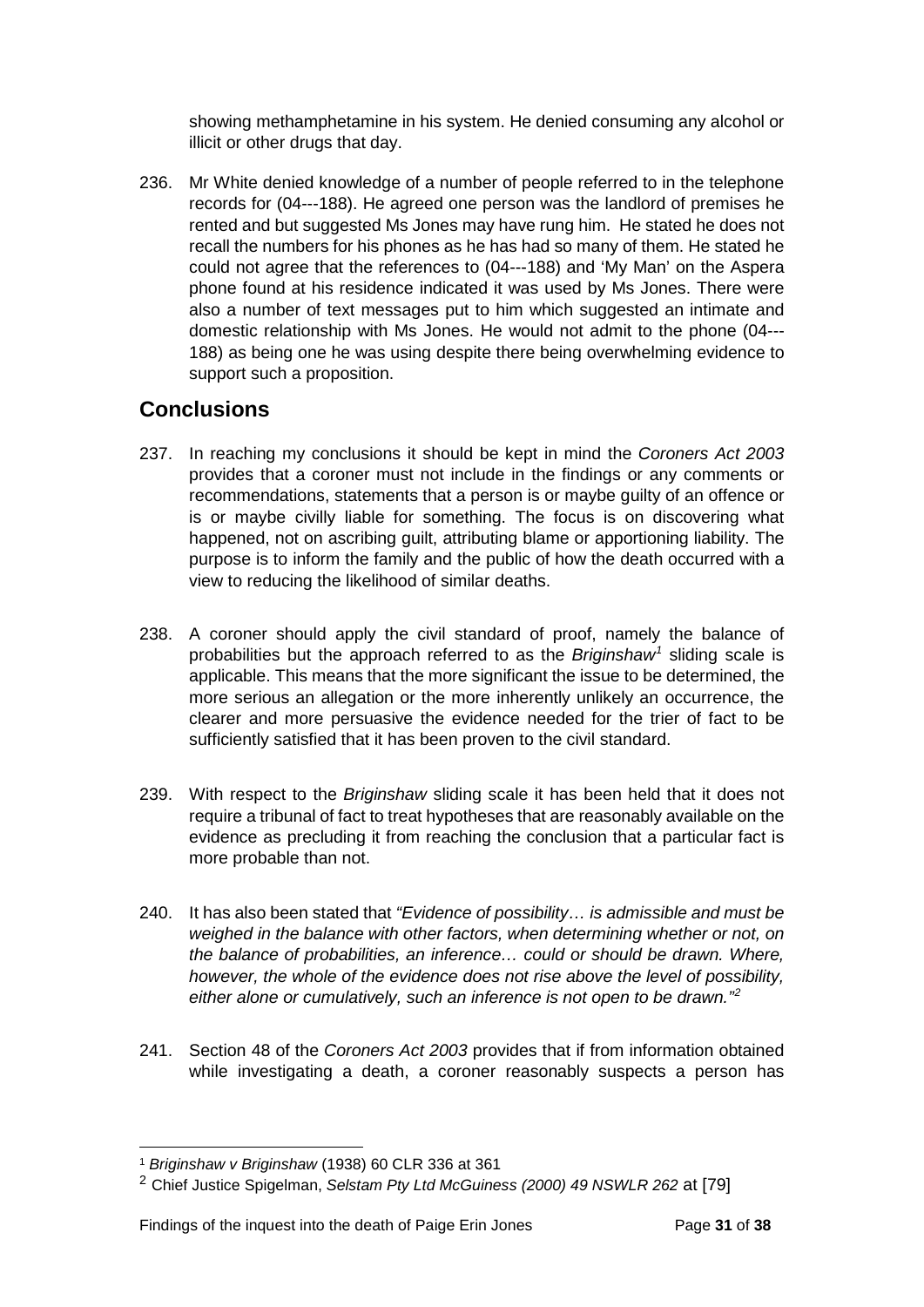committed an offence, the coroner must give the information to the Director of Public Prosecutions if the matter may involve an indictable offence.

- 242. The clear issue to be determined as noted in the list of issues is who of Paige Erin Jones and Tyson Daniel White was the rider of the Yamaha motorcycle on 3 July 2018 and who was the pillion passenger. Determining that issue resolves the issue of 'How". Otherwise the s45 issues relating to identity, date, place and cause of death are clear and are set out in my formal findings.
- 243. I can readily conclude that Mr White intended to purchase the motorcycle for his use notwithstanding the fact he was at the time disqualified from driving any vehicle at the time. A review of his traffic history draws a clear inference he held little regard for court orders regarding his licence.
- 244. Whether Mr White produced the licence or sent a copy by email, it is the case Mr White used an invalid driver's licence when he purchased the motorcycle on 11 June 2018. All paperwork regarding the purchase was in his name alone. Subsequent insurance and registration was in his name alone. Mr White's assertion he was buying the motorcycle for Ms Jones has little credence, particularly on the basis that Mr Bernadin's evidence is accepted when he said the quad bike was being purchased so Ms Jones could learn on it. I have no reason not to accept Mr Bernadin as a credible witness.
- 245. There is also credible evidence Mr White was riding the motorcycle in the period after the purchase. Mr Bernadin clearly has him riding the motorcycle, despite his disqualification on 11 June and 12 June 2018. There is video evidence on one of the mobiles found at his residence of his riding the motorcycle on 11 June 2018 and CCTV from Bunnings on 21 June 2018.
- 246. The only persons who give evidence that Ms Jones ever rode the motorcycle are Mr White and Mr Macaulay who says she drove away from his home on the day of the crash.
- 247. I accept Ms Flavel's assertion that Ms Jones had a fear of motorcycles but that can change and it seems Ms Jones was happy to be a pillion on the motorcycle. Ms Jones did not have a motorcycle licence and there is no evidence to suggest she received any training. The evidence is that the quad bike was delivered on 26 June 2018. Ms Flavel gave evidence Ms Jones was having some difficulties with the quad bike although she only had the quad bike for just over a week.
- 248. I can conclude it is unlikely Ms Jones was the rider of the motorcycle that day for a number of reasons being:
	- The motorcycle was a powerful high performance machine
	- Ms Jones did not hold a licence for even the lower category motorcycles
	- The only evidence suggesting she had ridden this motorcycle or indeed any dirt bike or road motorcycle comes from Mr White
	- Otherwise the evidence is she had no experience with motorcycles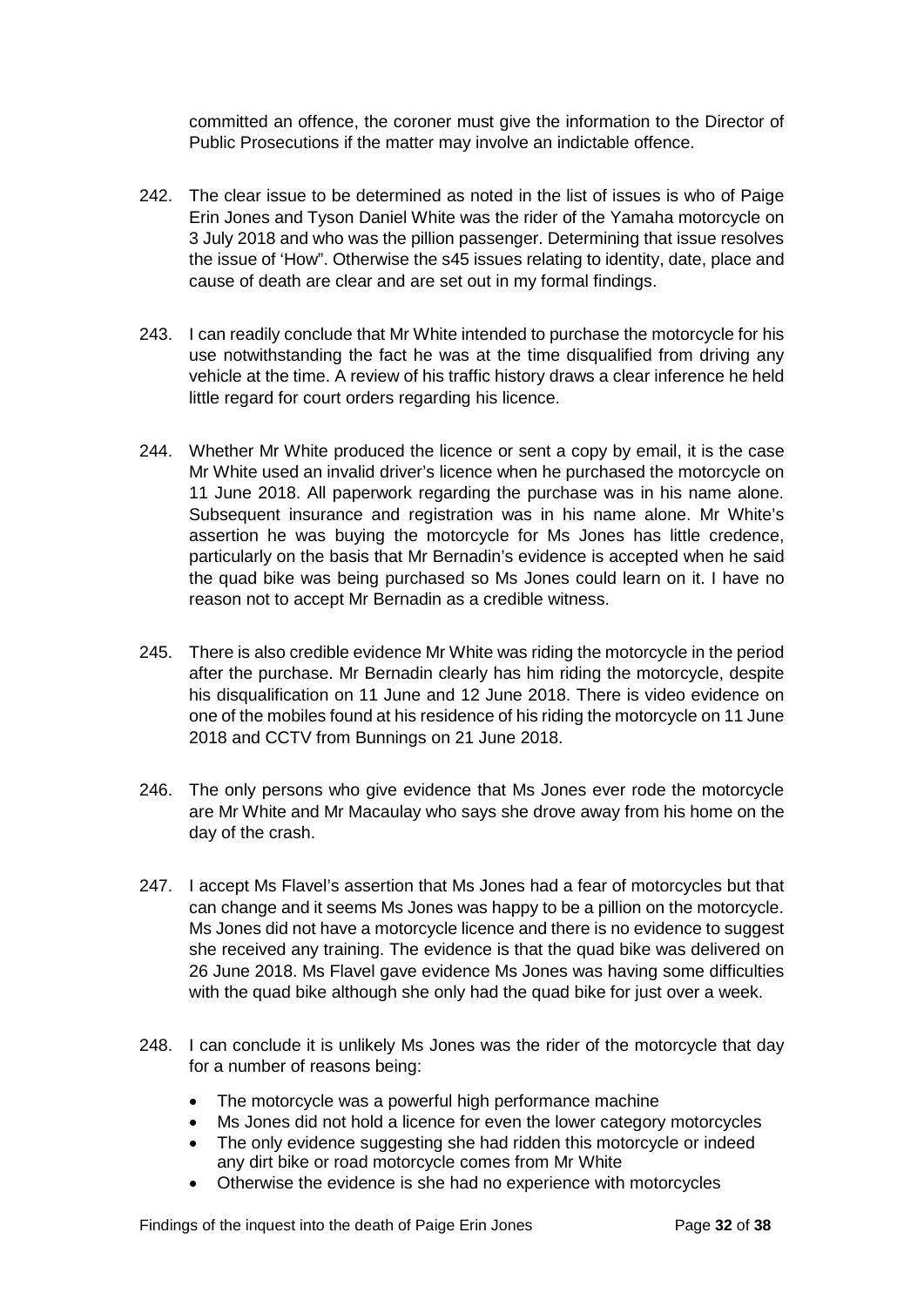- In any event the motorcycle had only been with them since 11 June 2018 giving a very limited time period for Ms Jones to allegedly gain experience
- Mr White's evidence that Ms Jones had surprisingly become a good rider would be self-serving and did not sound credible
- Mr Macaulay noted Ms Jones needed Mr White to stabilise the motorcycle for her to get on when they left
- Mr Kuhn's evidence suggests Mr White drove the motorcycle to Mr Macaulay's house, contrary to the evidence of Mr White. Mr Kuhn's evidence is also supported by Mr Macaulay on this point where he describes the positioning of Mr White at the rider's position and Ms Jones getting off the back. Mr Kuhn's evidence also supports the fact Mr White had ridden the motorcycle down the driveway as they were leaving, contrary to the evidence of Mr White but consistent with that of Mr Macaulay. Mr Kuhn honestly states he did not see the motorcycle leave so does not say who actually rode it away but the positioning of Mr White and Ms Jones when he saw them last supports Mr White rode away and quickly and supportive of a more experienced rider
- All witnesses who had experience with motorcycles including civilian and police who gave evidence stated that although it was possible Ms Jones to have been the rider, this was unlikely due the discrepancy in size of Ms Jones and Mr White, the type of motorcycle being in a Superbike category, the very small pillion seat, the high pegs for the feet of the pillion to sit in meaning he was scrunched up and it being very uncomfortable
- 249. Mr White's evidence on a number of issues is difficult to accept including:
	- He could not concede a blood sample was taken from him at Gympie Hospital despite body worn camera evidence to the contrary
	- His denial that the telephone he used to ring 000 clearly belonged to him despite overwhelming evidence to the contrary.
	- His denial the phone found at his residence which had reference to this phone as 'My man' and 'ma' was clearly Ms Jones' phone
	- He would not concede the issue concerning the helmets found at the scene
	- His denial in having consumed methyalmpehtamine when it was found in his system
- 250. In respect to events after the crash it is accepted there was some initial confusion as to what was said about the circumstances of the crash. The suggestion that Mr White and/or Mr Macaulay witnessed the crash probably originated at the time the first paramedic arrived on the scene with the question posed by the paramedic eliciting an equivocal response. This was a scene of great confusion with multiple conversations taking place. There is little evidence to suggest Mr White or Mr Macaulay were active in some deception about this.
- 251. The delay in calling 000 of 3 minutes and 48 seconds after speaking to Mr Macaulay, and the fact he even spoke to Mr Macaulay first is concerning but the fact Mr White would have been dazed and was injured may give some explanation. Any delay would have made no difference to the outcome as Ms Jones' injuries were very serious and were largely unsurvivable.
- 252. The inquest considered the responses of first responders at the scene and there is no criticism of their efforts. There was clearly some confusion as to the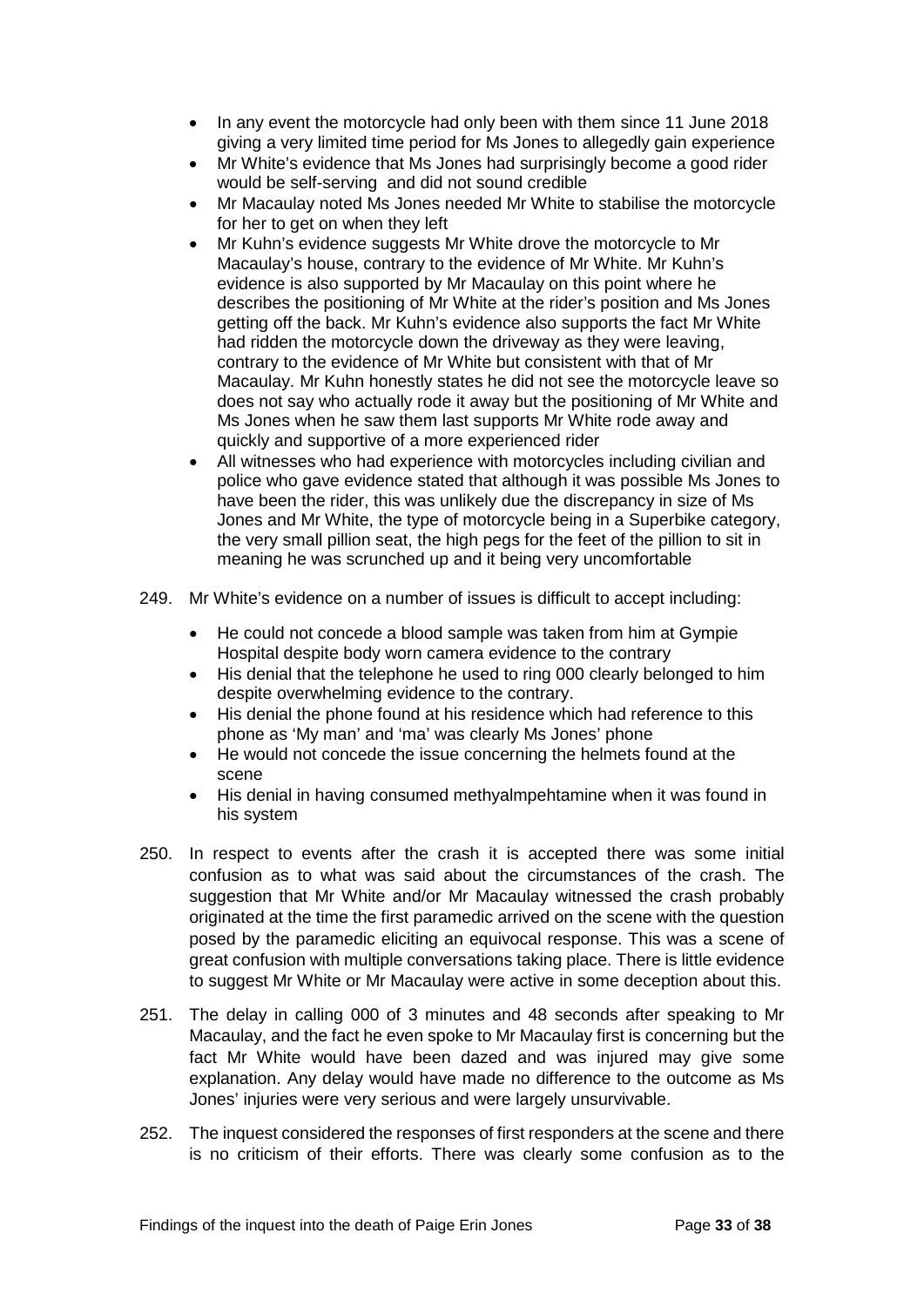presence of Mr White and Mr Macaulay and that did initially impact on the police response.

- 253. It is apparent some of the recording of the initial scene could have been better, but it is accepted such incidents almost always result in some contamination of the scene due to the necessity of providing life-saving efforts. The confusion about the helmets could have been avoided but I accept it did not change the the outcome of the investigation. The fact that a blue backback was present at some point but was not gathered and inspected was not optimal.
- 254. Counsel assisting has suggested consideration be given to utilising Body Worn Camera more widely in such cases to avoid the loss of evidence at the scene and this is a reasonable matter for consideration. Two officers concede they should have made better notes about some important conversations and I accept they have learnt from this investigation as a result.
- 255. It is improbable but not impossible that Ms Jones was riding the motorcycle at the time of the crash. The evidence supporting such a proposition comes from Mr White himself and supported by Mr Macaulay as to what he saw some hour or so earlier.
- 256. What can be said it that if ,as Mr White has consistently said at the scene, in his statement and in evidence at the inquest, he was indeed the pillion passenger he did so in circumstances where I find:
	- He allowed Ms Jones to ride his high performance motorcycle
	- He was aware of motorcycle restrictions applied to those without licences
	- He was aware Ms Jones did not hold a motorcycle licence
	- He was aware Ms Jones was learning to ride a quadbike and was inexperienced in riding motorcycles
	- At its highest, Ms Jones had a few weeks of experience riding a quadbike and at most three weeks of experiencing the Yamaha
	- He was aware Ms Jones was a user of methylamphetamine
	- Ms Jones had difficulty manoeuvring the motorcycle when stopped and needed assistance in stabilising the motorcycle to be able to commence riding
	- There was a significant weight disparity between the couple which was greatly exacerbated by the high position of any pillion passenger
- 257. The expert evidence of SC Noble and Sgt Stocker is that the crash was a high sided crash. The investigation at a forensic level cannot determine the relative positions of whether Ms Jones or Mr White were the rider or pillion.
- 258. What speed analysis could be determined is that the motorcycle was travelling at the speed limit or close thereto. Otherwise the expert evidence suggests the reason for a crash of this nature is due to either:
	- Rider Impairment- both Ms Jones and Mr White had methylamphetamine in their system indicative of recent usage
	- Rider Distraction there is no evidence available to support such a proposition
	- Rider Inexperience Ms Jones was certainly in that category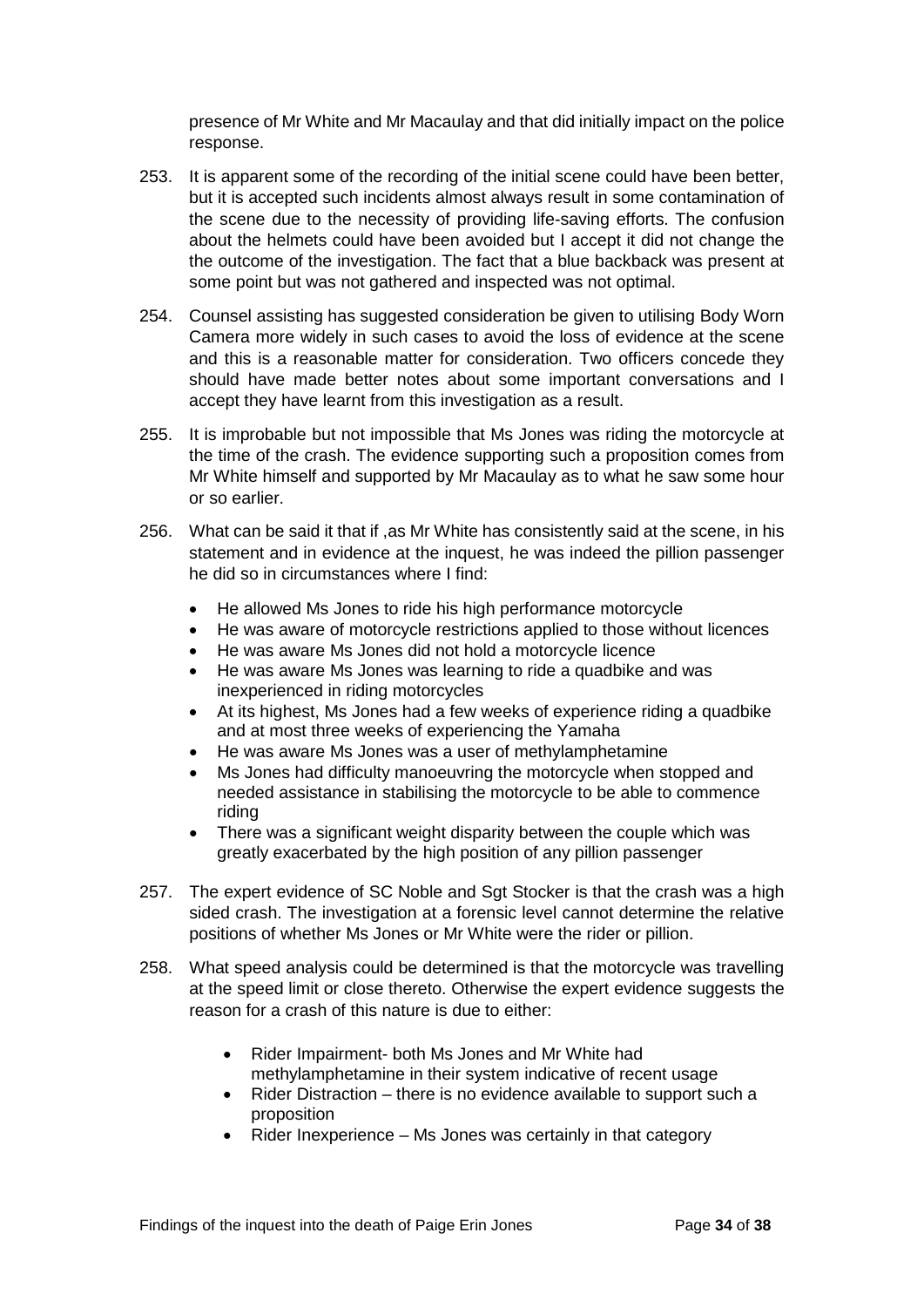- 259. Whatever may be the factual scenario, that being Mr White was riding at the time of the crash, and where there is evidence he was riding prior to the crash in circumstances where he was disqualified; or he allowed Ms Jones to ride the motorcycle at the time of the fatal crash, there are a number of offences based on either scenario for which I can form a sufficient reasonable suspicion that a person has committed an offence, such that I should refer the information gained in this investigation to the Director of Public Prosecutions pursuant to section 48 of the *Coroners Act 2003.*
- 260. That referral will be made. It is accepted there may be offences identified, which are not of an indictable nature that the Director may refer back to Queensland Police Service.

### <span id="page-36-0"></span>**Findings required by s. 45**

#### <span id="page-36-1"></span>**Identity of the deceased** – Paige Erin Jones

- <span id="page-36-2"></span>**How she died** – **Paige Jones died as a result of injuries caused in a** single vehicle motorcycle accident. At the time Tyson White was either the rider of the motorcycle or was a pillion passenger. The crash was unwitnessed. Tyson White has admitted to being the pillion passenger at the time. Although there is some significant improbability concerning that scenario, on the state of the evidence that cannot be excluded, however on either scenario there is sufficient evidence to refer the matter to the Director of Public Prosecutions.
- <span id="page-36-3"></span>**Place of death** – Old Bruce Highway & Mary Valley Link Road COLES CREEK QLD 4570 AUSTRALIA

<span id="page-36-4"></span>**Date of death–** 03 July 2018

<span id="page-36-5"></span>**Cause of death** – 1(a) Chest and abdominal injuries 1(b) Motorcycle accident

## <span id="page-36-6"></span>**Comments and recommendations**

261. There is a discrepancy between the transport history of Mr White and of the driver's licence issued on 22 November 2018.This only became apparent during the course of the inquest. The Driver Licence History produced by DTMR for 22 November 2017 indicates Mr White should have been issued a multi combination probationary licence as well as a C class learner's licence. The licence (or copy of the licence) provided to Mr Bernardin was issued on 22 November 2017 but provided Mr White with an open multi combination and open motorcycle licence. DTMR confirmed that the Driver Licence History was accurate. The issue of a probationary multi-combination licence in combination with a learners C class licence is odd on the basis that a multi-combination